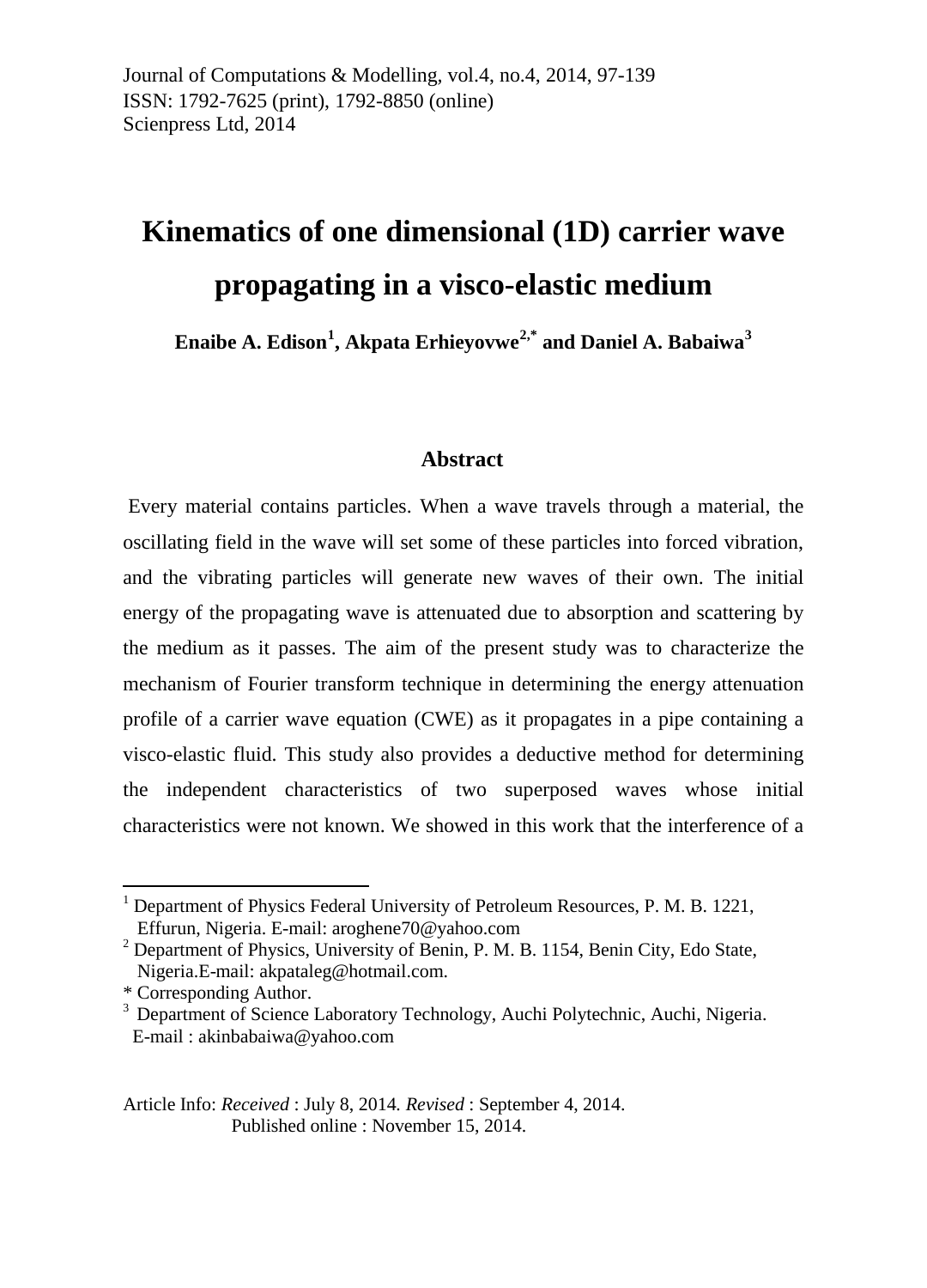'parasitic wave' with a 'host wave' will results to a drastic reduction in the energy propagation time of the CWE and a narrow frequency bandwidth.

#### **Mathematics Subject Classification:** Theoretical physics.

**Keywords**: Energy attenuation; host wave; parasitic wave; CWE; Fourier analysis

#### **1 Introduction**

The term wave is often intuitively understood as referring to a transport of spatial disturbances that are generally not accompanied by a motion of the medium occupying this space as a whole. In a wave, the energy of a vibration is moving away from the source in the form of a disturbance within the surrounding medium [1]. However, this notion is problematic for a standing wave (for example, a wave on a string), where energy is moving in both directions equally, or for electromagnetic (e.g., light) waves in a vacuum, where the concept of medium does not apply and interaction with a target is the key to wave detection and practical applications. There are two velocities that are associated with waves, the phase velocity and the group velocity and to understand them, one must consider several types of waveform [2], [3].

Although arbitrary wave shapes will propagate unchanged in lossless linear time-invariant systems, in the presence of dispersion the sine wave is the unique shape that will propagate unchanged but for phase and amplitude, making it easy to analyze [4]. Due to the Kramers-Kronig relations a linear medium with dispersion also exhibits loss, so the sine wave propagating in a dispersive medium is attenuated in certain frequency ranges that depend upon the medium [5]. The sine function is periodic, so the sine wave or sinusoid has a wavelength in space and a period in time [6].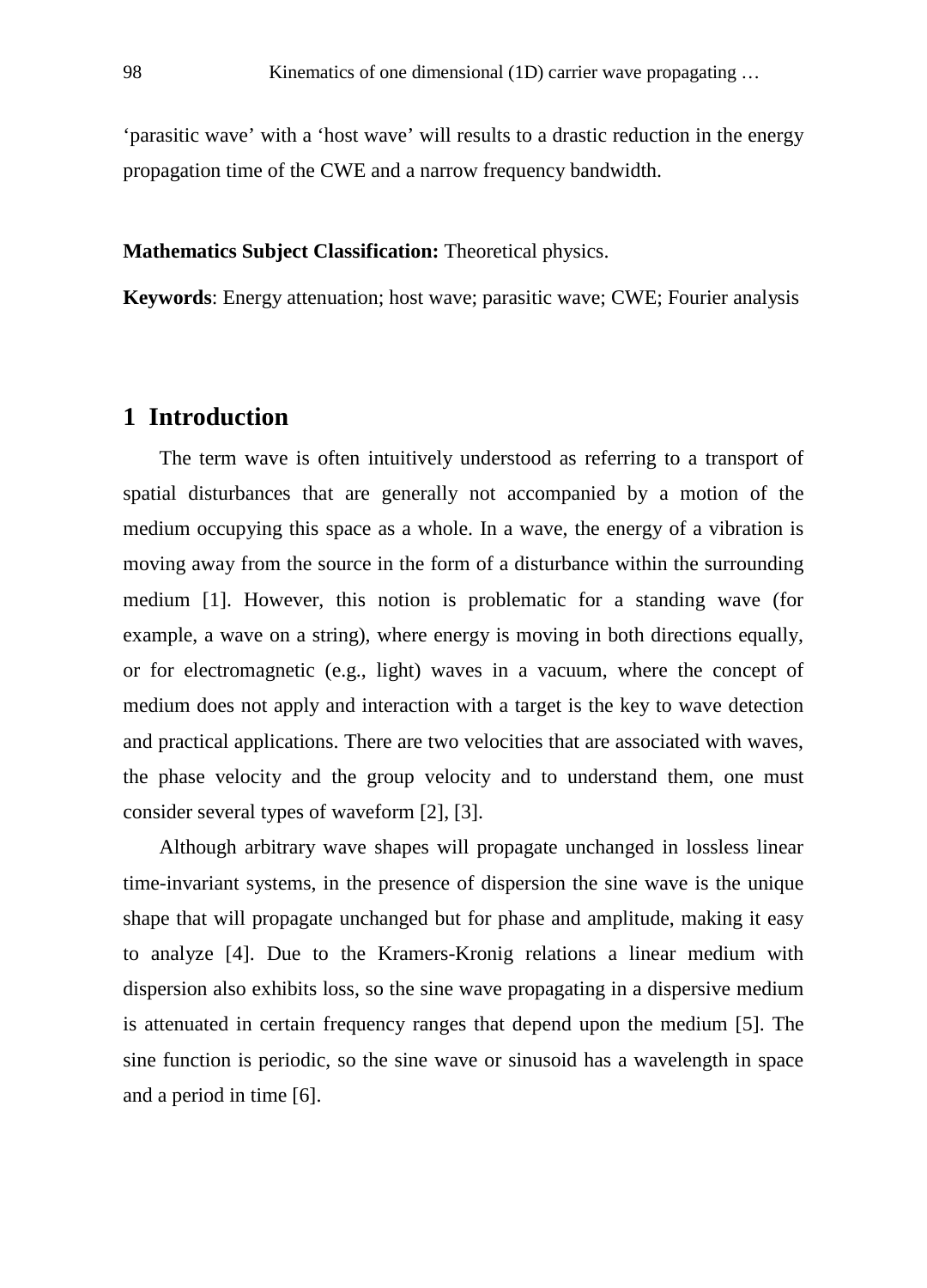The sinusoid is defined for all times and distances, whereas in physical situations we usually deal with waves that exist for a limited span in space and duration in time. Fortunately, an arbitrary wave shape can be decomposed into an infinite set of sinusoidal waves by the use of Fourier analysis. As a result the simple case of a single sinusoidal wave can be applied to more general cases [7].

In particular, many media are linear, or nearly so, so the calculation of arbitrary wave behaviour can be found by adding up responses to individual sinusoidal waves using the superposition principle to find the solution for a general waveform. When a medium is nonlinear, the response to complex waves cannot be determined from a sine-wave decomposition [8].

The superposition principle applies to any linear system, including algebraic equations, linear differential equations and systems of equations of those forms. The stimuli and response could be numbers, functions, vectors, vector fields, timevarying signals, or any other object which satisfies certain axioms. Note that when vectors or vector fields are involved, a superposition is interpreted as a vector sum. For example, in Fourier analysis, the stimulus is written as the superposition of infinitely many sinusoids [9].

Due to the superposition principle, each of these sinusoids can be analyzed separately, and its individual response can be computed. The response is itself a sinusoid, with the same frequency as the stimulus, but generally a different amplitude and phase. According to the superposition principle, the response to the original stimulus is the sum (or integral) of all the individual sinusoidal responses [10], [11].

The phenomenon of interference between waves is based on the idea of superposition of waves. When two or more waves traverse the same space, the net amplitude at each point is the sum of the amplitudes of the individual waves. In some cases, the summed variation has smaller amplitude than the component variations; this is called destructive interference. In other cases, the summed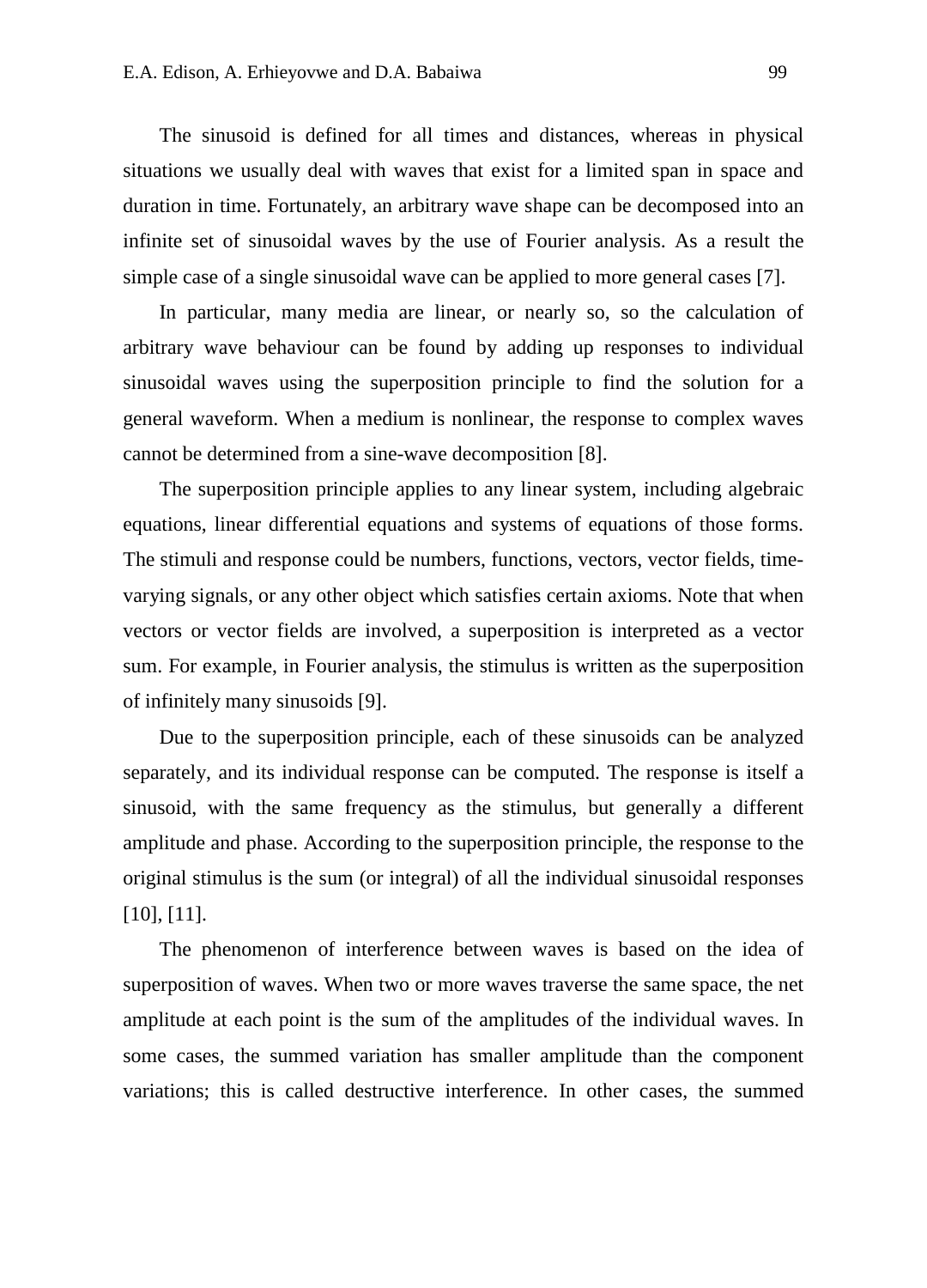variation will have bigger amplitude than any of the components individually; this is called constructive interference [12].

If a wave is to travel through a medium such as water, air, steel, or a stretched string, it must cause the particles of that medium to oscillate as it passes. For that to happen, the medium must possess both mass (so that there can be kinetic energy) and elasticity (so that there can be potential energy). Thus the medium's mass and elasticity determines how fast the wave can travel in the medium [13].

Every material contains particles. When a wave travels through a material, the oscillating field in the wave will set some of these particles into forced vibration, and the vibrating particles will generate new waves of their own. If the participating particles are sufficiently close together, they will be driven coherently, with quite different results. In this case, the scattered waves can be superposed with the direct wave, giving rise to a new disturbance which will be the wave in the material.

Any actively defined physical system carries along with it an inbuilt attenuating factor such that even in the absence of any external influence the system will eventually come to rest after a specified time. This accounts for the non-permanent nature of any physical system. A 'parasitic wave' as the name implies, has the ability of destroying or transforming the intrinsic constituents of the 'host wave' to its form after a sufficiently long time. It contains an inbuilt multiplier  $\lambda$  which is capable of raising the intrinsic parameters of the 'parasitic wave' to become equal to those of the 'host wave'. Consequently, once this equality is achieved, then all the active components of the host wave would have been completely eroded and it ceases to exist.

This paper is outlined as follows. Section 1, illustrates the basic concept of the work under study. The mathematical theory is presented in Section 2. The results obtained are shown in Section 3. While in section 4, we present the analytical discussion of the results obtained. The conclusion of this work is shown in section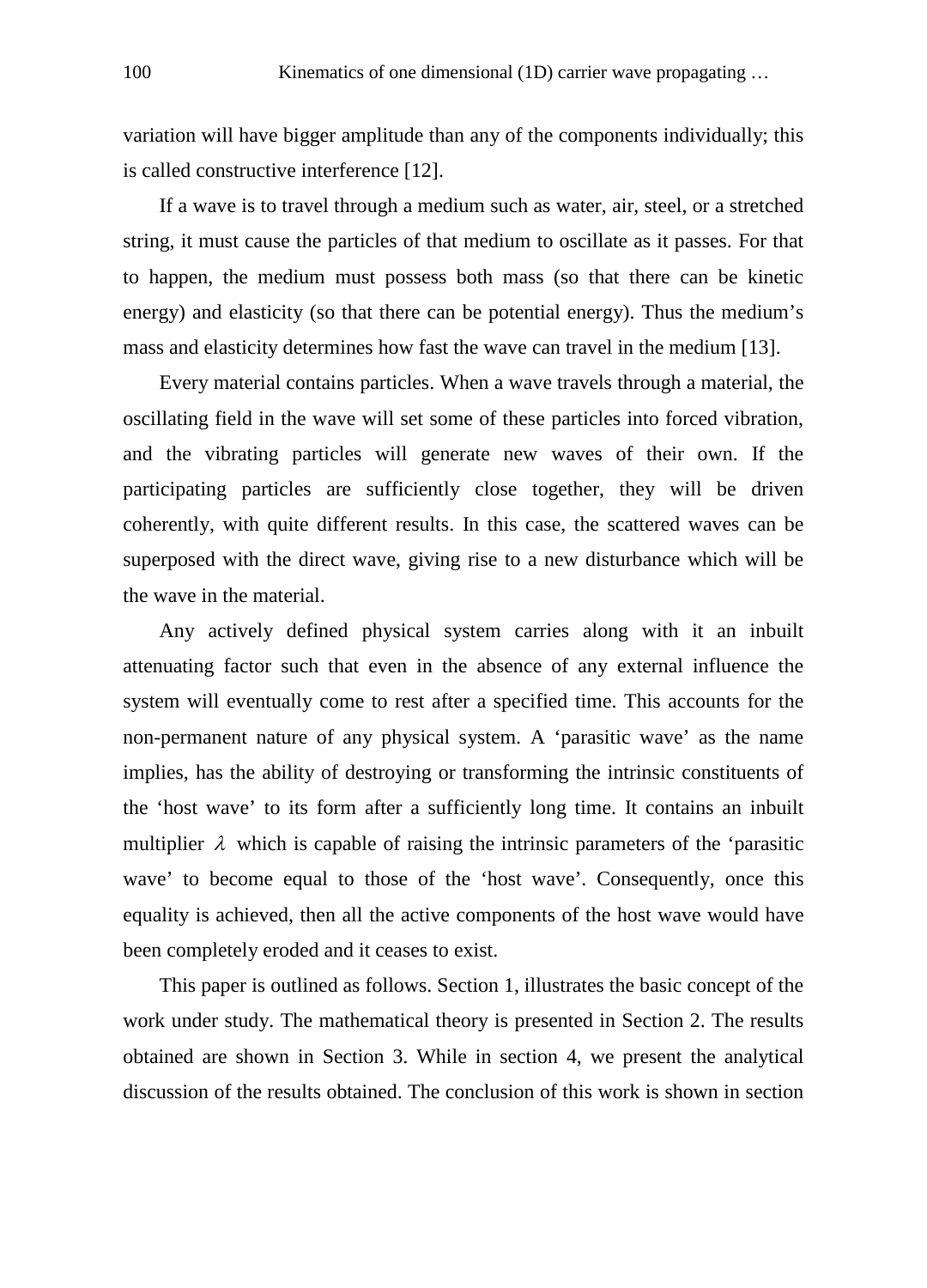5. This is immediately followed by appendix of some useful identities and a list of references.

### **2 Mathematical Theory**

#### **2.1 Dynamical Theory of Superposition of Two Incoherent Waves**

Let us consider two incoherent waves defined by the non-stationary displacement vectors

$$
y_1(\vec{r},t) = a\beta \cos\left(\vec{k}\beta \cdot \vec{r} - n\beta t - \varepsilon \beta\right)
$$
 (2.1)

$$
y_2(\vec{r},t) = b\lambda \cos(\vec{k}\lambda \cdot \vec{r} - n\lambda t - \varepsilon'\lambda)
$$
 (2.2)

$$
y(\vec{r},t) = y_1(\vec{r},t) + y_2(\vec{r},t)
$$
  
=  $a\beta \cos(\vec{k}\beta \cdot \vec{r} - n\beta t - \varepsilon \beta) + b\lambda \cos(\vec{k}\lambda \cdot \vec{r} - n\lambda t - \varepsilon'\lambda)$  (2.3)

where all the symbols have their usual wave related meaning. In this study, (2.1) is regarded as the 'host wave' whose propagation depends on the inbuilt raising multiplier  $\beta$  (= 0, 1, 2, ...,  $\beta_{\text{max}}$ ). While (2.2) represents a 'parasitic wave' with an inbuilt raising multiplier  $\lambda$  (= 0, 1, 2, . . .,  $\lambda_{\text{max}}$ ). The inbuilt multipliers are both dimensionless and as the name implies, they have the ability of gradually raising the basic intrinsic parameters of both waves respectively with time. We have established in a previous paper  $[14]$  that when  $(2.1)$  is superposed on  $(2.1)$ according to (2.3) we get after some algebra that

$$
y(\vec{r},t) = \qquad (2.4)
$$
  

$$
\sqrt{(a^2 - b^2 \lambda^2) - 2(a - b\lambda)^2 \cos((n - n'\lambda)t - (\varepsilon - \varepsilon'\lambda))} \cos(\vec{k}_c \cdot \vec{r} - (n - n'\lambda)t - E(t))
$$

Equation (2.4) is regarded as the carrier wave equation (CWE).

On interpretation,  $E(t)$  represents total phase angle of the CWE and  $\vec{k}_c \cdot \vec{r} = (k - k'\lambda)\vec{r}$ , is the coordinate of two dimensional (2D) position vector and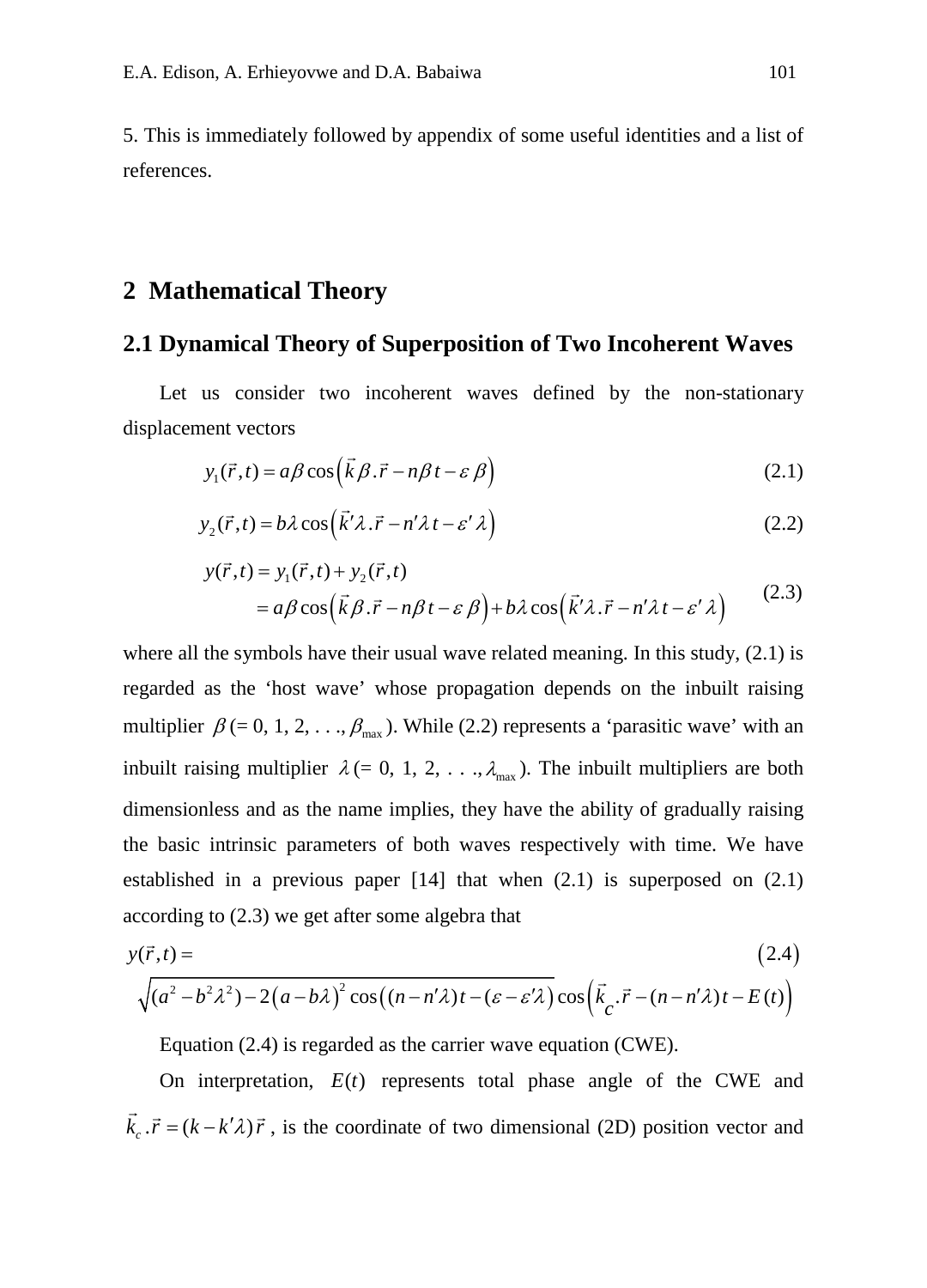$\beta = 1$ , that means it is assumed as a constant in this work and leaves its variation for future study. By definition:  $(n - n'\lambda)$  the modulation angular frequency, the modulation propagation constant  $(k - k'\lambda)$ , the phase difference  $\delta$  between the two interfering waves is  $(\varepsilon - \varepsilon' \lambda)$  the interference term is  $2(a-b\lambda)^2 \cos((n-n'\lambda)t - (\varepsilon - \varepsilon'\lambda))$ , while waves out of phase interfere destructively according to  $(a-b\lambda)^2$  and waves in-phase interfere constructively according to  $(a+b\lambda)^2$ . In the regions where the amplitude of the wave is greater than either of the amplitude of the individual wave, we have constructive interference that means the path difference is  $(\varepsilon + \varepsilon' \lambda)$ , otherwise, it is destructive in which case the path difference is  $(\varepsilon - \varepsilon' \lambda)$ . If  $n = n'$ , then the average angular frequency say  $(n + n'\lambda)/2$  will be much more greater than the modulation angular frequency say  $(n - n'\lambda)/2$  and once this is achieved then we will have a slowly varying carrier wave with a rapidly oscillating phase.

Driving forces in antiphase  $(\varepsilon - \varepsilon' = \pm \pi)$  provide full destructive superposition and the minimum possible amplitude; driving forces in phase  $({\epsilon} = {\epsilon}')$  provide full constructive superposition and the maximum possible amplitude. However, in one dimensional (1D) representation we can recast (2.4) as

$$
y(x,t) = \qquad (2.5)
$$
  

$$
\sqrt{(a^2 - b^2 \lambda^2) - 2(a - b\lambda)^2} \cos((n - n'\lambda)t - (\varepsilon - \varepsilon'\lambda)\cos(\vec{k} \cdot x - (n - n'\lambda)t - E(t))
$$
  

$$
E(t) = \tan^{-1}\left(\frac{a\sin\varepsilon + b\lambda\sin(\varepsilon'\lambda - (n - n'\lambda)t)}{a\cos\varepsilon + b\lambda\cos(\varepsilon'\lambda - (n - n'\lambda)t)}\right)
$$
 (2.6)

The variation of the total phase angle with respect to time gives the characteristic angular velocity  $Z(t)$ . That is

$$
\frac{dE(t)}{dt} = -Z(t) = -(n - n'\lambda) \left( \frac{b^2 \lambda^2 + ab\lambda \cos((\varepsilon - \varepsilon'\lambda) + (n - n'\lambda)t)}{a^2 + b^2 \lambda^2 + 2ab\lambda \cos((\varepsilon - \varepsilon'\lambda) + (n - n'\lambda)t)} \right) \tag{2.7}
$$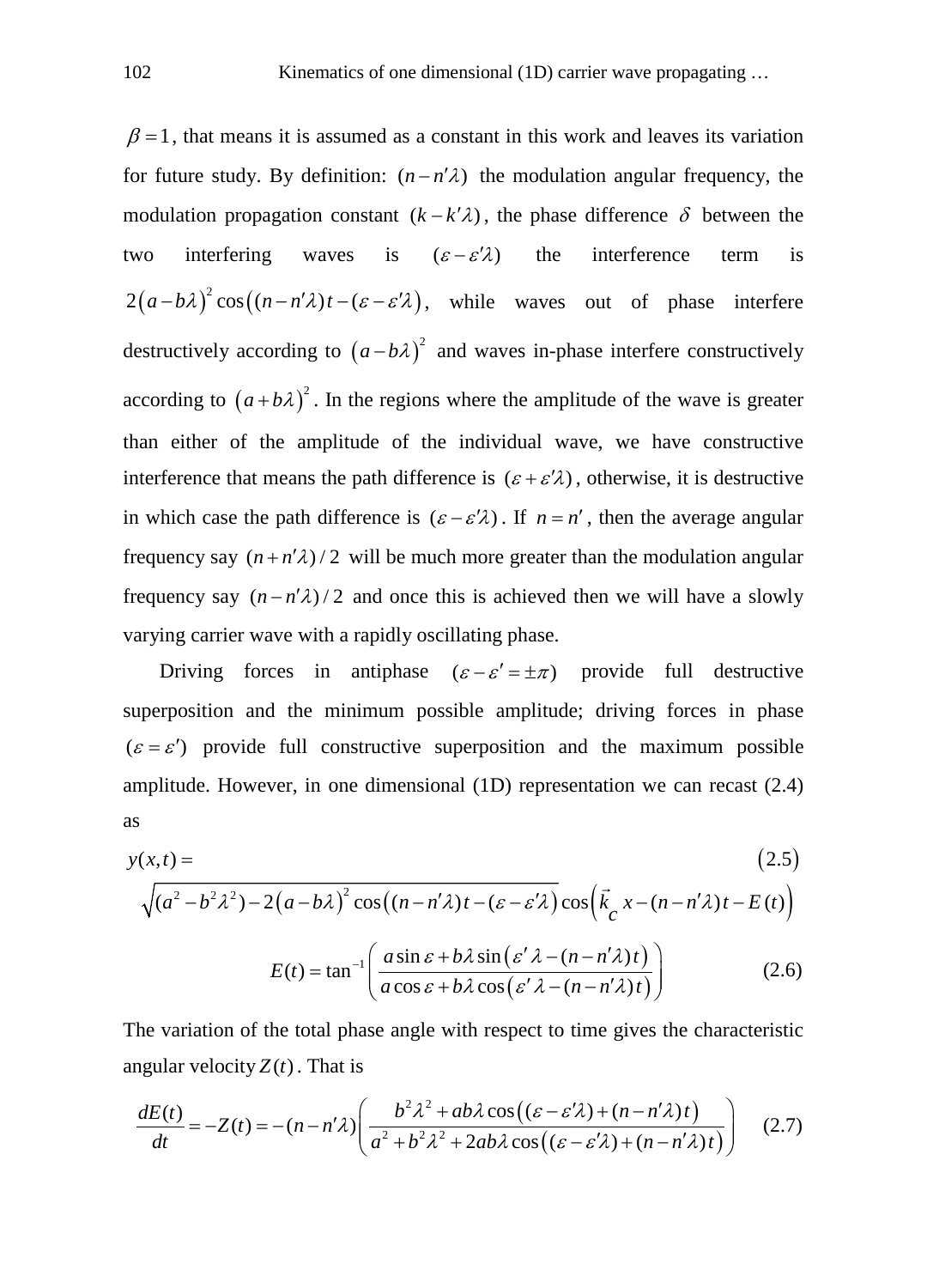Note that  $\vec{k}_c \cdot x = (k - k'\lambda)x$ . We can decompose the carrier wave equation CWE into two functions; function of the oscillating amplitude  $f(A)$  and the function of the spatial oscillating phase  $f(\theta)$ , where

$$
f(A) = \sqrt{(a^2 - b^2 \lambda^2) - 2(a - b\lambda)^2} \cos((n - n'\lambda)t - (\varepsilon - \varepsilon'\lambda)
$$
 (2.8)

$$
f(\theta) = \cos\left(\vec{k}_c x - (n - n'\lambda)t - E(t)\right)
$$
\n(2.9)

# **2.2 Differentio-Binomial Expansion of the Carrier Wave Equation (CWE)**

It will not be very easy to expand (2.8) using Fourier series technique. As a result, there is need for us to obtain a comprehensively valid approximate solution to it before applying Fourier series expansion. Hence to make it valid for the application of Fourier series expansion, we first minimize it using Binomial expansion and thereafter the resulting equation is differentiated with respect to the variable time  $t$ . Consequently, if we differentiate the result of the Binomial expansion with respect to time, the resulting oscillating amplitude will be converted from the usual dimension of length which is meters (m) to angular velocity whose unit is radian per second (rad./s) or velocity which is m/s. We can further rearrange (2.8) for the purpose of the approximation as follows.

$$
f(A) = \sqrt{a^2 - b^2 \lambda^2} \sqrt{1 - \frac{2(a - b\lambda)^2}{(a^2 - b^2 \lambda^2)}} \cos((n - n'\lambda)t - (\varepsilon - \varepsilon'\lambda))
$$
 (2.10)

$$
f(A) = \sqrt{(a^2 - b^2 \lambda^2)} \frac{d}{dt} \left\{ 1 - \frac{(a - b\lambda)^2}{(a^2 - b^2 \lambda^2)} \cos\left((n - n'\lambda)t - (\varepsilon - \varepsilon'\lambda)\right) + \dots \right\}
$$
 (2.11)

$$
f(A) = \sqrt{(a^2 - b^2 \lambda^2)} \left\{ \frac{(a - b\lambda)^2 (n - n'\lambda)}{(a^2 - b^2 \lambda^2)} \sin\left((n - n'\lambda)t - (\varepsilon - \varepsilon'\lambda)\right) + \dots \right\}
$$
 (2.12)

$$
f(A) = \left\{ D(n - n'\lambda)\sin\left((n - n'\lambda)t - (\varepsilon - \varepsilon'\lambda)\right) \right\}
$$
 (2.13)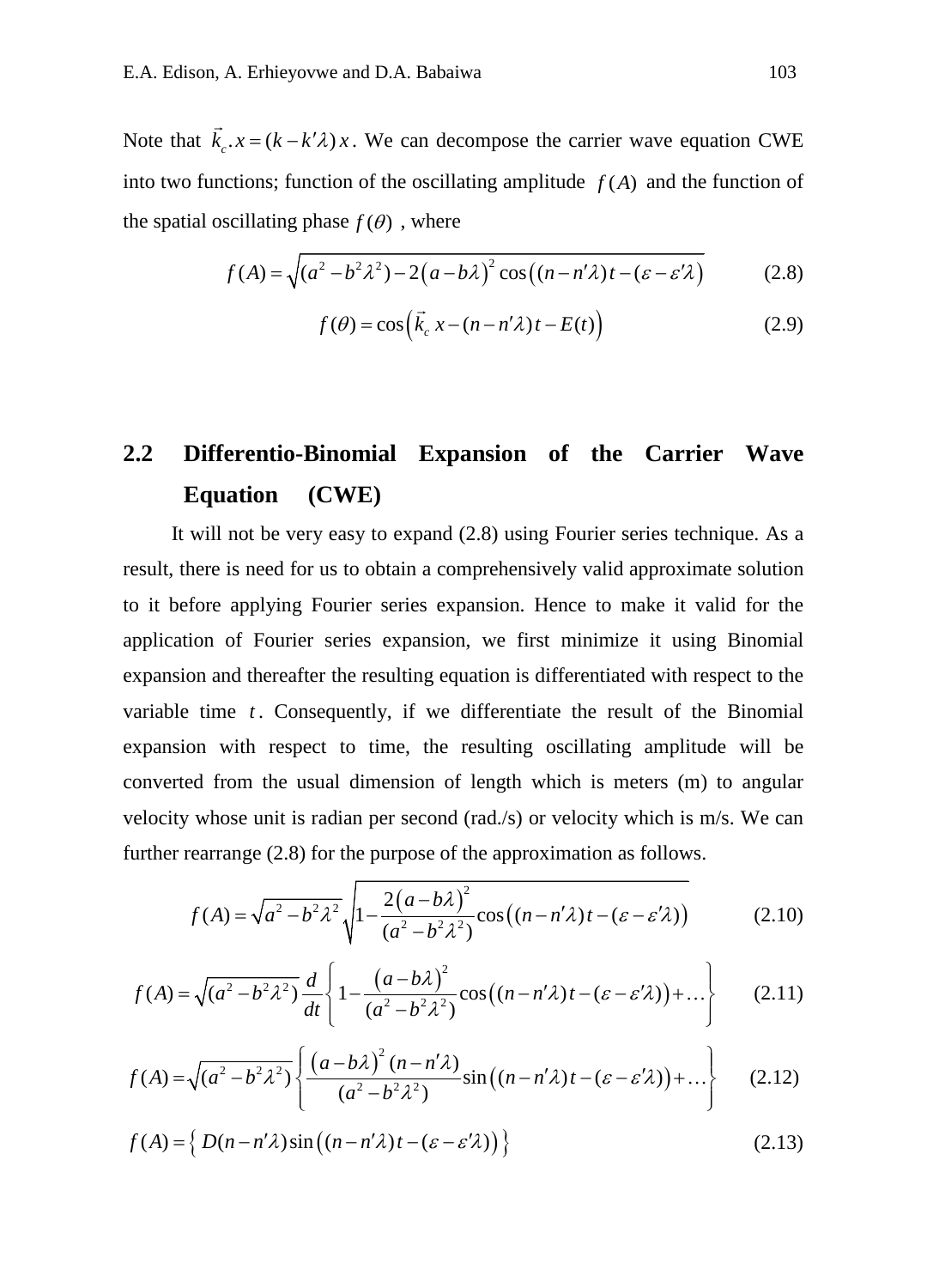where for clarity of purpose we have set  $D = (a - b\lambda)^2 / \sqrt{(a^2 - b^2\lambda^2)}$ .

### **2.3 Fourier Series Expansion of the Oscillating Amplitude** *f***(***A***) of the Carrier Wave Equation (CWE)**

Now, by expanding the oscillating term of (2.13) in terms of Fourier series we get

$$
F[f(A)] = C_0 + C_1 \left\{ \sin((n - n'\lambda)t - (\varepsilon - \varepsilon'\lambda)) \right\} + C_2 \left\{ \sin(2(n - n'\lambda)t - (\varepsilon - \varepsilon'\lambda)) \right\}
$$
  
+ 
$$
C_3 \left\{ \sin(3(n - n'\lambda)t - (\varepsilon - \varepsilon'\lambda)) \right\}
$$
  
+ ... + 
$$
C_\beta \left\{ \sin(\beta(n - n'\lambda)t - (\varepsilon - \varepsilon'\lambda)) \right\}
$$
 (2.14)

$$
F[f(A)]_2 = C_0 + \sum_{\beta=1}^{\infty} C_{\beta} \left\{ \sin \left( \beta (n - n' \lambda) t - (\varepsilon - \varepsilon' \lambda) \right) \right\}
$$
 (2.15)

Thus (2.15) represents the Fourier series expansion of the oscillating amplitude for only one phase described by the sine (odd) function. It is however not always convenient to specify amplitude and phase [15] we can express each term in the form

$$
C_{\beta} \left\{ \sin \left( \beta (n - n' \lambda) t - (\varepsilon - \varepsilon' \lambda) \right) \right\}
$$
  
=  $A_{\beta} \cos \beta \left( (n - n' \lambda) t \right) + B_{\beta} \sin \beta \left( (n - n' \lambda) t \right)$  (2.16)

where

$$
A_{\beta} = C_{\beta} \cos(\varepsilon - \varepsilon' \lambda) B_{\beta} = -C_{\beta} \cos(\varepsilon - \varepsilon' \lambda) \qquad \Rightarrow \qquad C_{\beta} = \sqrt{A_{\beta}^2 + B_{\beta}^2}
$$
 (2.17)

The negative sign indicates complex conjugate of the real part and the inclusions will make the dynamic components of the phase angle real. Thus  $(2.17)$  represents the amplitude of the nth harmonic. Where  $\beta$  is the Fourier index. From (2.16) if  $\beta = 0$  then;

$$
C_0 \{\sin(-(\varepsilon - \varepsilon' \lambda))\} = A_0 \quad \Rightarrow \quad C_0 = -\frac{A_0}{\sin(\varepsilon - \varepsilon' \lambda)}
$$
(2.18)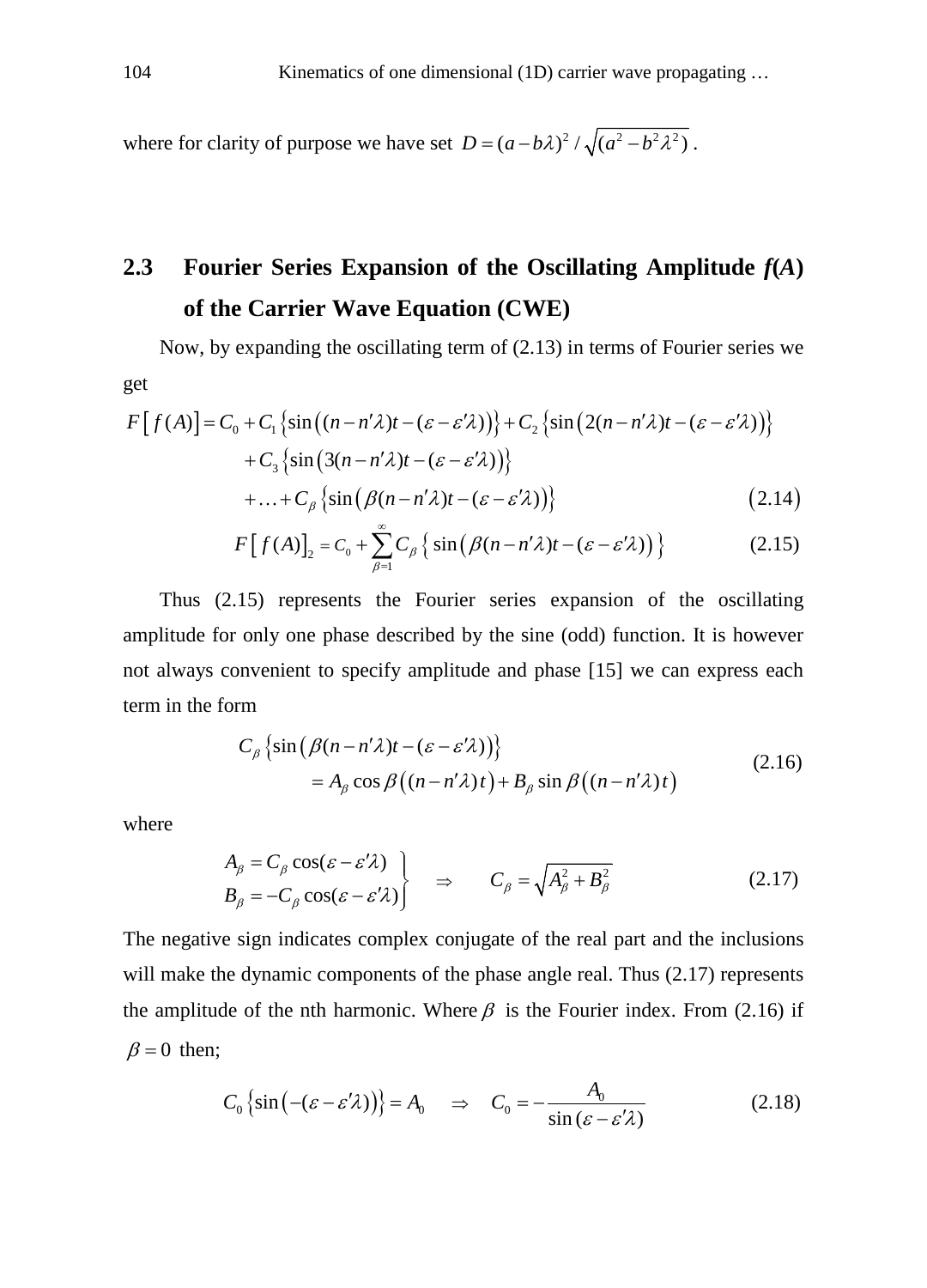Thus the series expansion given by  $(2.15)$  can be rewritten using  $(2.16)$  and  $(2.18)$ as

$$
F[f(A)]_2 = C_0 + \sum_{\beta=1}^{\infty} A_{\beta} \cos \beta ((n - n'\lambda)t) + B_{\beta} \sin \beta ((n - n'\lambda)t)
$$
 (2.19)

where  $A_0$ ,  $A_\beta$  and  $B_\beta$  are the Fourier coefficients of the series expansion of the CWE. Thus (2.19) represents simultaneously the Fourier series expansion for both the cosine (even) and sine (odd) functions. However, (2.15) and (2.19) is applicable to the study of wave interference, but in this study we shall utilize (2.19) for assumed convergence of both the cosine (even) and sine (odd) functions for maximum Fourier index  $\beta$ .

### **2.4 Determination of the Fourier Coefficients of the Fourier Series Expansion of the CWE**

The Fourier components of  $F[f(A)]_2$  in (2.15) and (2.19) are given by the Euler formulas

$$
A_0 = \frac{1}{\tau} \int_0^{\tau} f(A) dt = \frac{1}{\tau} \int_0^{\tau} \Big[ D(n - n'\lambda) \sin\left((n - n'\lambda)t - (\varepsilon - \varepsilon'\lambda)\right) \Big] dt \tag{2.20}
$$

$$
A_{\beta} = \frac{1}{\tau} \int_{0}^{\tau} f(A) \cos \beta \left( (n - n'\lambda)t \right) dt
$$
  
= 
$$
\frac{1}{\tau} \int_{0}^{\tau} \{ D \sin \left( (n - n'\lambda)t - (\varepsilon - \varepsilon'\lambda) \right) \} \cos \beta \left( (n - n'\lambda)t \right) dt
$$
 (2.21)

$$
B_{\beta} = \frac{1}{\tau} \int_{0}^{\tau} f(A) \sin \beta \left( (n - n'\lambda)t \right) dt
$$
  
\n
$$
= \frac{1}{\tau} \int_{0}^{\tau} \{ D(n - n'\lambda) \sin \left( (n - n'\lambda)t - (\varepsilon - \varepsilon'\lambda) \right) \} \sin \beta \left( (n - n'\lambda)t \right) dt
$$
  
\n
$$
A_{0} = -\frac{D}{\tau} \{ \cos \left( (n - n'\lambda)\tau - (\varepsilon - \varepsilon'\lambda) \right) - \cos \left( -(\varepsilon - \varepsilon'\lambda) \right) \}
$$
\n(2.23)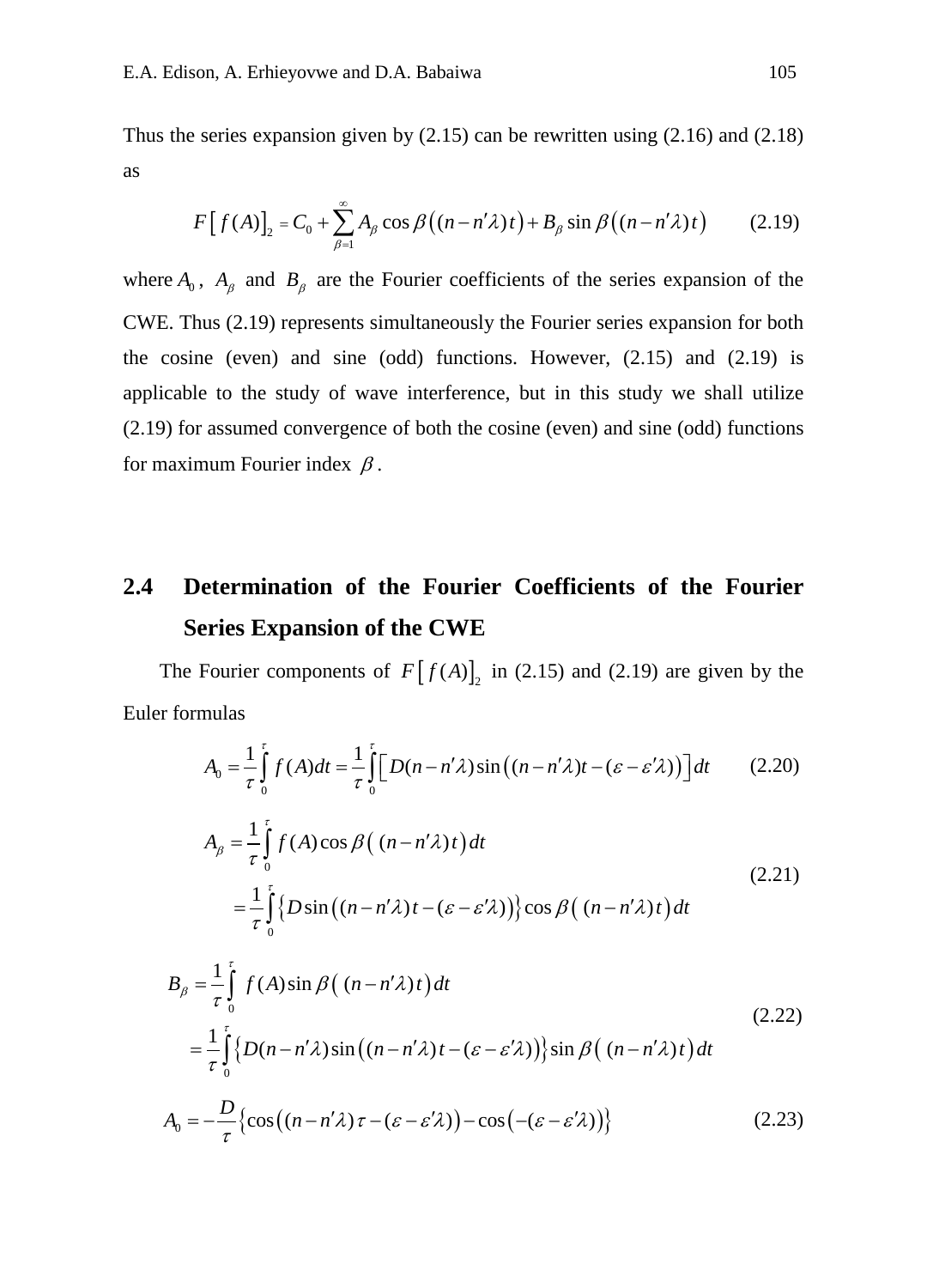$$
A_0 = \frac{(a - b\lambda)^2 (n - n'\lambda)}{2\pi \sqrt{(a^2 - b^2 \lambda^2)}} \Big\{ \cos\left(2\pi - (\varepsilon - \varepsilon'\lambda)\right) - \cos\left((\varepsilon - \varepsilon'\lambda)\right) \Big\} \tag{2.24}
$$

$$
A_0 = -\frac{(a - b\lambda)^2 (n - n'\lambda) \left(\sin(\pi)\sin\left(\pi - (\varepsilon - \varepsilon'\lambda)\right)\right)}{\pi \sqrt{(a^2 - b^2 \lambda^2)}}
$$
(2.25)

$$
C_0 = \frac{(a - b\lambda)^2 (n - n'\lambda) \left(\sin(\pi)\sin\left(\pi - (\varepsilon - \varepsilon'\lambda)\right)\right)}{\pi \sqrt{(a^2 - b^2 \lambda^2)} \sin(\varepsilon - \varepsilon'\lambda)}
$$
(2.26)

In which case  $\tau (n - n' \lambda) = 2\pi$  is the period of the CWE. Thus (2.26) gives the dimension of  $C_0$  as radian per second (rad./s) or m/s. However, we are going to adopt m/s in this study. Please see the appendix for the identities we have used to get these results.

$$
A_{\beta} = \frac{D(n - n'\lambda)}{2\tau} \left\{ \int_{0}^{\tau} \sin\left((1 + \beta)(n - n'\lambda)t - (\varepsilon - \varepsilon'\lambda)\right) dt + \int_{0}^{\tau} \sin\left((1 - \beta)(n - n'\lambda)t - (\varepsilon - \varepsilon'\lambda)\right) dt \right\}
$$
\n
$$
A_{\beta} = -\frac{D(n - n'\lambda)}{2\tau} \left\{ \frac{\cos\left((1 + \beta)(n - n'\lambda)\tau - (\varepsilon - \varepsilon'\lambda)\right) - \cos\left(-( \varepsilon - \varepsilon'\lambda)\right)}{(1 + \beta)(n - n'\lambda)} \right\}
$$
\n
$$
-\frac{D(n - n'\lambda)}{2\tau} \left\{ \frac{\cos\left((1 - \beta)(n - n'\lambda)\tau - (\varepsilon - \varepsilon'\lambda)\right) - \cos\left(-( \varepsilon - \varepsilon'\lambda)\right)}{(1 - \beta)(n - n'\lambda)} \right\}
$$
\n(2.28)

The second term on the right side of (2.28) is ignored since if  $\beta = 1$ , then according to the summation rule the expression in the parenthesis is infinite and it will not produce intended result. Hence

 $\frac{2\tau}{2\tau} \left\{ \frac{\cos((\tau - \beta)(n - n\lambda)) - \cos((n - \beta)\lambda)}{(1 - \beta)(n - n\lambda)} \right\}$ 

*n n*

$$
A_{\beta} = -\frac{(a - b\lambda)^2 (n - n'\lambda)}{4\pi \sqrt{(a^2 - b^2 \lambda^2)}} \left\{ \frac{\cos(2(1 + \beta)\pi - (\varepsilon - \varepsilon'\lambda)) - \cos((\varepsilon - \varepsilon'\lambda))}{(1 + \beta)} \right\}
$$
(2.29)

$$
A_{\beta} = \frac{(a - b\lambda)^2 (n - n'\lambda)}{2\pi \sqrt{(a^2 - b^2 \lambda^2)}} \left\{ \frac{\sin((1 + \beta)\pi)\sin((1 + \beta)\pi - (\varepsilon - \varepsilon'\lambda))}{(1 + \beta)} \right\}
$$
(2.30)

By following the same arithmetic procedure that led to (2.30) we then have for  $B_\beta$ that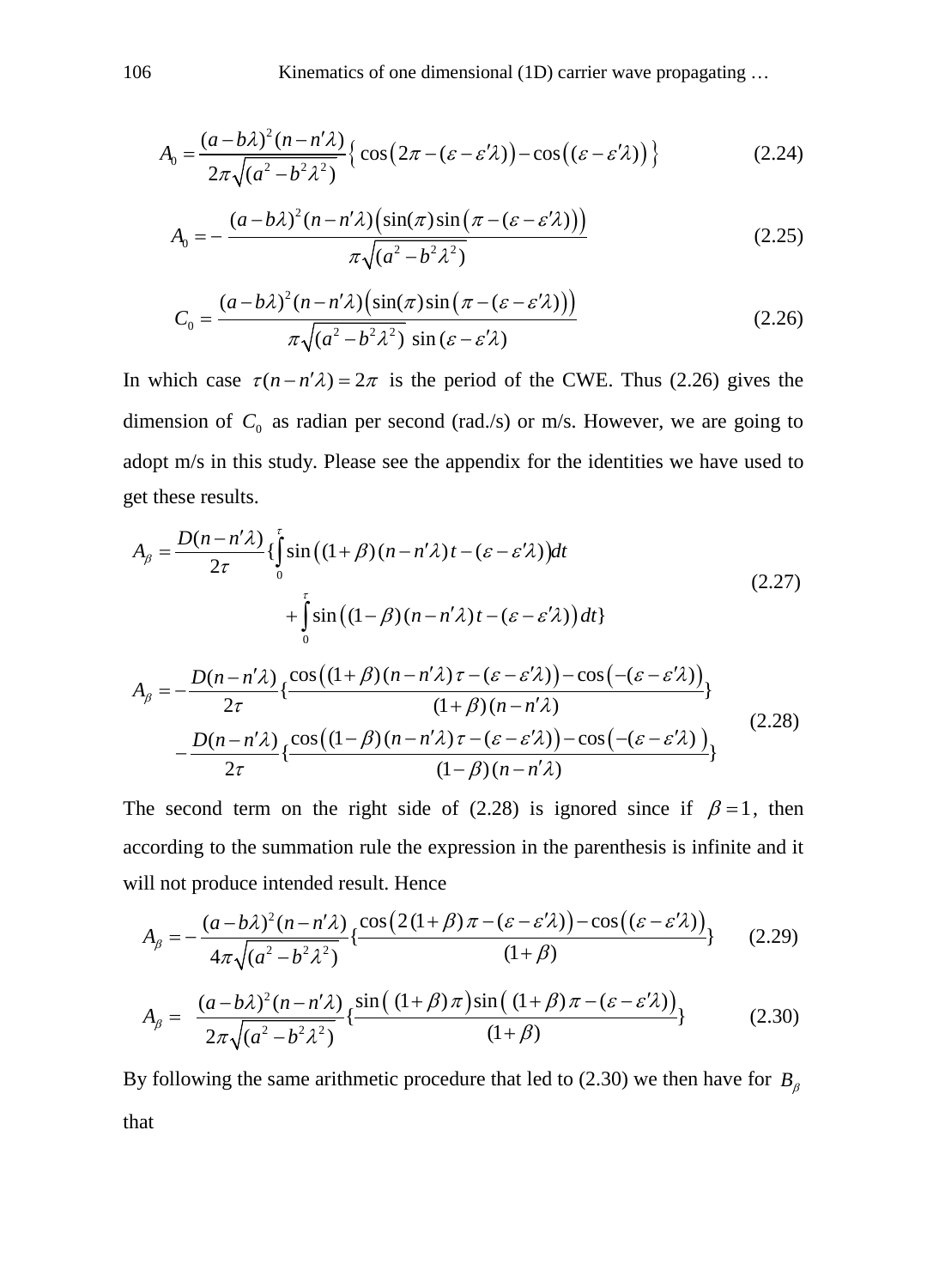$$
B_{\beta} = \frac{D(n - n'\lambda)}{2\tau} \left\{ \int_{0}^{\tau} \cos\left((1 - \beta)(n - n'\lambda)t - (\varepsilon - \varepsilon'\lambda)\right) dt - \int_{0}^{\tau} \cos\left((1 + \beta)(n - n'\lambda)t - (\varepsilon - \varepsilon'\lambda)\right) dt \right\}
$$
(2.31)

$$
B_{\beta} = \frac{D(n - n'\lambda)}{2\tau} \left\{ \frac{\sin\left((1 - \beta)(n - n'\lambda)\tau - (\varepsilon - \varepsilon'\lambda)\right) - \sin\left(-( \varepsilon - \varepsilon'\lambda)\right)}{(1 - \beta)(n - n'\lambda)} \right\}
$$
  
 
$$
- \frac{D(n - n'\lambda)}{2\tau} \left\{ \frac{\sin\left((1 + \beta)(n - n'\lambda)\tau - (\varepsilon - \varepsilon'\lambda)\right) - \sin\left(-( \varepsilon - \varepsilon'\lambda)\right)}{(1 + \beta)(n - n'\lambda)} \right\}
$$
(2.32)

$$
B_{\beta} = -\frac{(a - b\lambda)^2 (n - n'\lambda)}{4\pi \sqrt{(a^2 - b^2 \lambda^2)}} \left\{ \frac{\sin\left(2(1 + \beta)\pi - (\varepsilon - \varepsilon'\lambda)\right) + \sin\left((\varepsilon - \varepsilon'\lambda)\right)}{(1 + \beta)}\right\}
$$
(2.33)

$$
B_{\beta} = -\frac{(a - b\lambda)^2 (n - n'\lambda)}{2\pi \sqrt{(a^2 - b^2 \lambda^2)}} \left\{ \frac{\sin((1 + \beta)\pi)\cos((1 + \beta)\pi - (\varepsilon - \varepsilon'\lambda))}{(1 + \beta)} \right\}
$$
(2.34)

Upon the substitution of (2.30) and (2.34) into (2.19) we realize

$$
F[f(A)]_2 = \frac{(a-b\lambda)^2(n-n'\lambda)\left(\sin(\pi)\sin\left(\pi-(\varepsilon-\varepsilon'\lambda)\right)\right)}{\pi\sqrt{(a^2-b^2\lambda^2)}\sin(\varepsilon-\varepsilon'\lambda)} + \sum_{\beta=1}^{\infty} \frac{(a-b\lambda)^2(n-n'\lambda)\sin\left((1+\beta)\pi-(\varepsilon-\varepsilon'\lambda)\right)}{2\pi\sqrt{(a^2-b^2\lambda^2)}}\cos\beta\left((n-n'\lambda)t\right) -\sum_{\beta=1}^{\infty} \frac{(a-b\lambda)^2(n-n'\lambda)\sin\left((1+\beta)\pi-(\varepsilon-\varepsilon'\lambda)\right)}{2\pi\sqrt{(a^2-b^2\lambda^2)}}\sin\left((1+\beta)\pi-(\varepsilon-\varepsilon'\lambda)\right)}\sin\beta\left((n-n'\lambda)t\right) F[f(A)]_2 = \frac{(a-b\lambda)^2(n-n'\lambda)\left(\sin(\pi)\sin\left(\pi-(\varepsilon-\varepsilon'\lambda)\right)\right)}{\pi\sqrt{(a^2-b^2\lambda^2)}\sin(\varepsilon-\varepsilon'\lambda)} + \frac{(a-b\lambda)^2(n-n'\lambda)\sum_{\beta=1}^{\infty}\sin(1+\beta)\pi}{2\pi\sqrt{(a^2-b^2\lambda^2)}}\sum_{\beta=1}^{\infty} \frac{\sin(1+\beta)\pi}{(1+\beta)} \times \left(2.35\right) \times \left\{\sin\left((1+\beta)\pi-(\varepsilon-\varepsilon'\lambda)\right)\cos\beta\left((n-n'\lambda)t\right)\right\}
$$

$$
-\cos((1+\beta)\pi - (\varepsilon - \varepsilon'\lambda))\sin\beta((n-n'\lambda)t)
$$

Since (2.35) represents the velocity of the oscillating amplitude of the CWE when the oscillating phase is assumed equal to one, it is also the equation of the maximum velocity  $v_m$  of the oscillating amplitude. That is,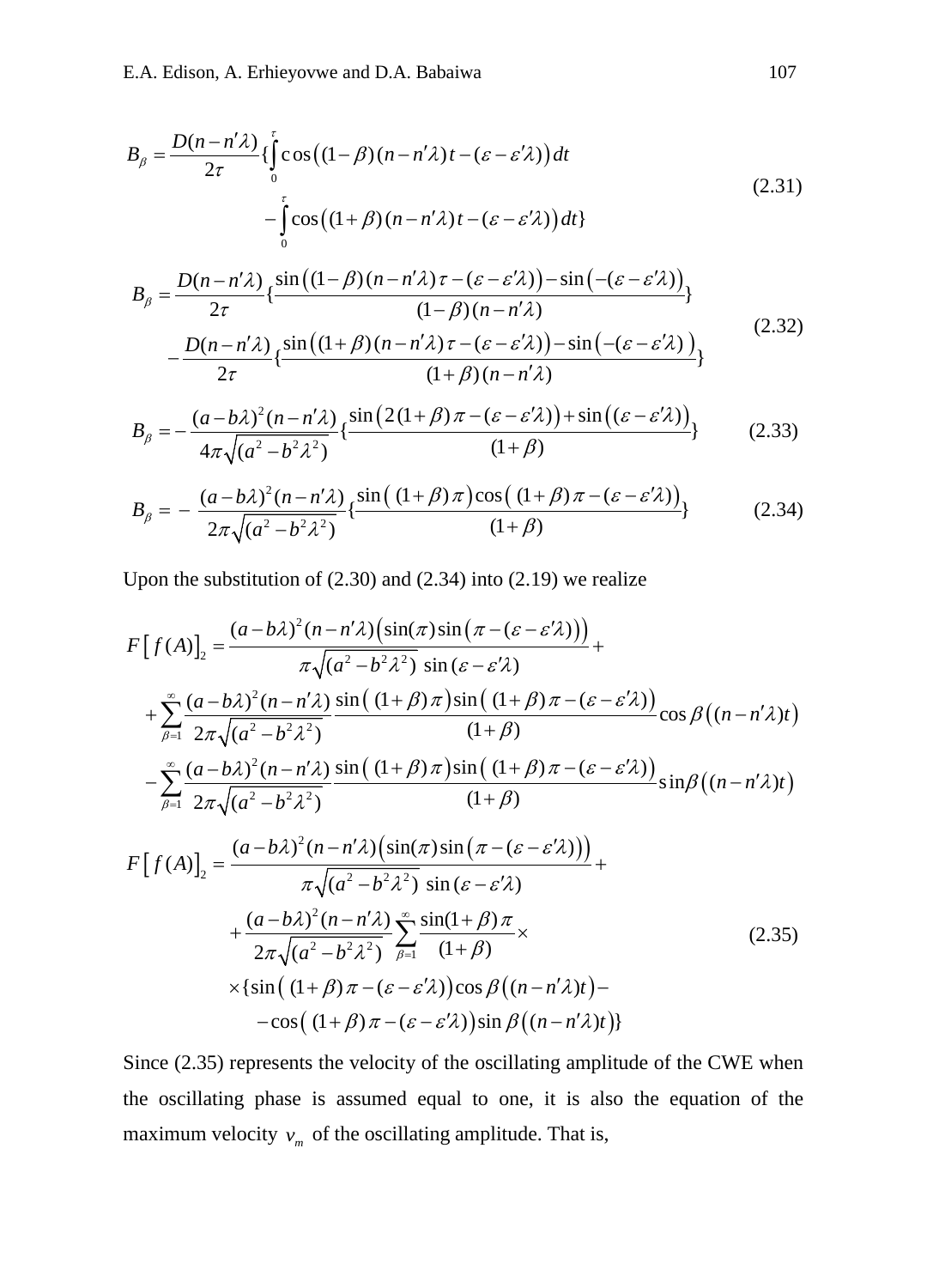$$
v_m = F[f(A)]_2
$$
  
= 
$$
\frac{(a-b\lambda)^2(n-n'\lambda)\sin(\pi)\sin(\pi-(\varepsilon-\varepsilon'\lambda))}{\pi\sqrt{(a^2-b^2\lambda^2)}\sin(\varepsilon-\varepsilon'\lambda)} +
$$
  
+ 
$$
\frac{(a-b\lambda)^2(n-n'\lambda)}{2\pi\sqrt{(a^2-b^2\lambda^2)}}\sum_{\beta=1}^{\infty}\frac{\sin(1+\beta)\pi}{(1+\beta)}\sin((1+\beta)\pi-\beta(n-n'\lambda)t-(\varepsilon-\varepsilon'\lambda))
$$
 (2.36)

Thus (2.36) represents the Fourier transform of the maximum velocity of the oscillating amplitude of the CWE.

However, in the absence of the .parasitic wave' in which case  $\lambda = 0$ , the maximum velocity  $v_m$  becomes

$$
v_m = F[f(A)]_3
$$
  
= 
$$
\frac{a n \sin(\pi) \sin(\pi - \varepsilon)}{\pi \sin(\varepsilon)} + \frac{a n}{2\pi} \sum_{\beta=1}^{\infty} \frac{\sin(1+\beta)\pi}{(1+\beta)} \sin((1+\beta)\pi - \beta nt - \varepsilon)
$$
 (2.37)

# **2.5 Minimization of the Oscillating Amplitude** *f***(***A***) of the CWE with respect to the Phase Angle**

The motivation for the minimization of the oscillating amplitude  $f(A)$  of the CWE with respect to the phase angle is that we want to make the oscillating amplitude invariant with respect to dimension, that is, the oscillating amplitude of the displacement vector *y* shall still retain its initial dimension as length. Now

$$
y = f(A) = \sqrt{(a^2 - b^2 \lambda^2)} \sqrt{1 - \frac{2(a - b\lambda)^2}{(a^2 - b^2 \lambda^2)}} \cos((n - n'\lambda)t - (\varepsilon - \varepsilon'\lambda))
$$
 (2.38)

$$
y = f(A)
$$
  
=  $\sqrt{(a^2 - b^2 \lambda^2)} \frac{d}{d\varphi} \{1 - \frac{(a - b\lambda)^2}{(a^2 - b^2 \lambda^2)} \cos((n - n'\lambda)t - (\varepsilon - \varepsilon'\lambda)) + ...\}$  (2.39)

$$
y = f(A) = \sqrt{(a^2 - b^2 \lambda^2)} \left\{ -\frac{\left(a - b\lambda\right)^2}{\left(a^2 - b^2 \lambda^2\right)} \sin\left(\left(n - n'\lambda\right)t - \left(\varepsilon - \varepsilon'\lambda\right)\right) + \dots \} \tag{2.40}
$$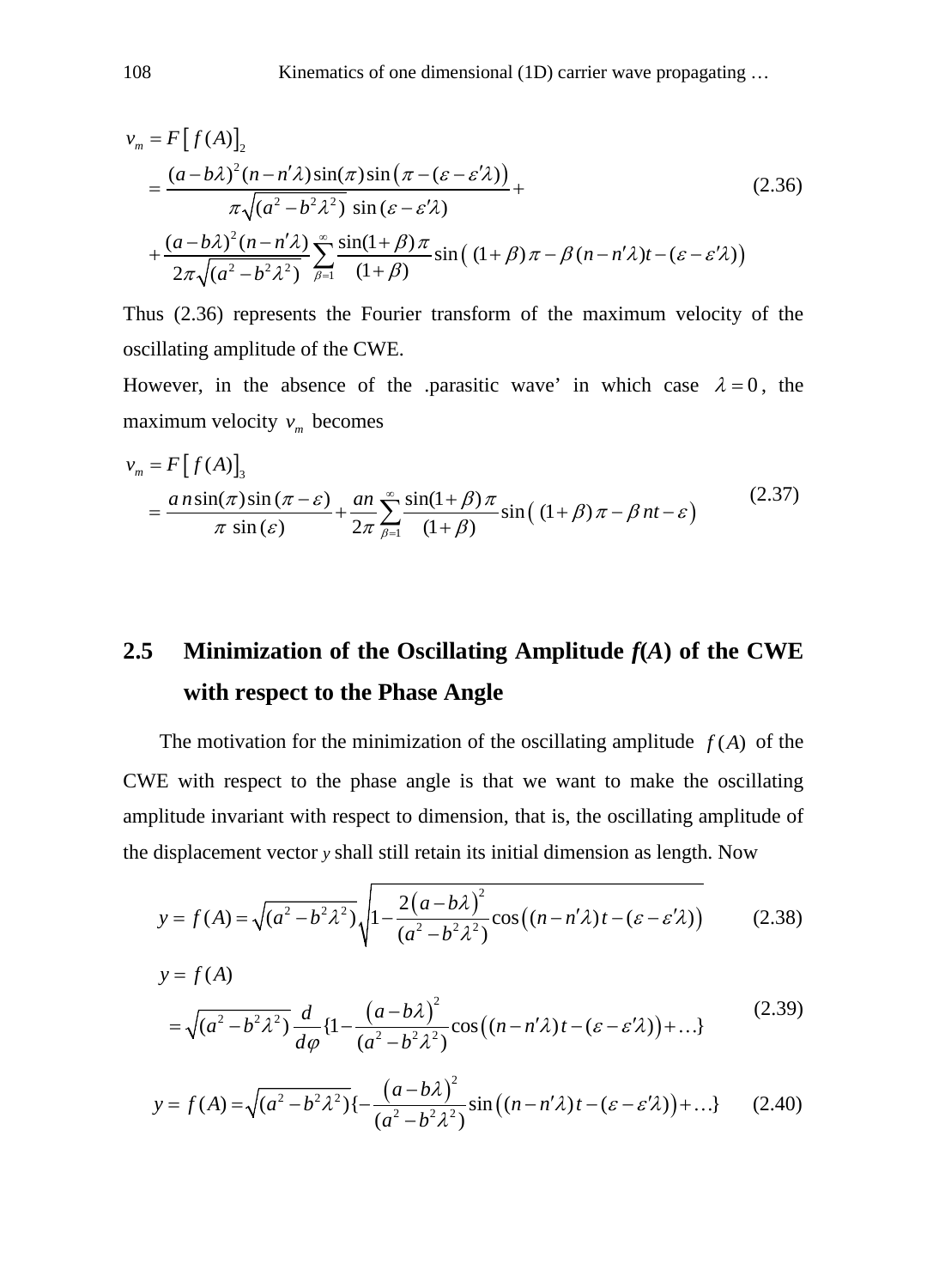$$
y = f(A)_4 = \left\{ D_2 \sin\left( (n - n'\lambda)t - (\varepsilon - \varepsilon'\lambda) \right) \right\}
$$
 (2.41)

where for clarity of purpose we have set;  $D_2 = -(a - b\lambda)^2 / \sqrt{(a^2 - b^2\lambda^2)}$ .

# **2.6 Fourier Series Expansion of the Oscillating Amplitude**   $y = f(A)$ <sup>4</sup> **of the CWE**

We can now expand  $(2.41)$  in terms of Fourier series.

$$
F[f(A)]_4 = C_0 + C_1 \{ \sin((n - n'\lambda)t - (\varepsilon - \varepsilon'\lambda)) \} + C_2 \{ \sin(2(n - n'\lambda)t - (\varepsilon - \varepsilon'\lambda)) \} + C_3 \{ \sin(3(n - n'\lambda)t - (\varepsilon - \varepsilon'\lambda)) \} + ... + C_\beta \{ \sin(\beta(n - n'\lambda)t - (\varepsilon - \varepsilon'\lambda)) \}
$$
\n(2.42)

$$
F[f(A)]_5 = C_0 + \sum_{\beta=1}^{\infty} C_{\beta} \left\{ \sin \left( \beta (n - n' \lambda) t - (\varepsilon - \varepsilon' \lambda) \right) \right\}
$$
 (2.43)

Accordingly, it is not always convenient to specify amplitude and phase, we can express each term in the form

$$
C_{\beta}\left\{\sin\left(\beta(n-n'\lambda)t-(\varepsilon-\varepsilon'\lambda)\right)\right\}
$$
  
=  $A_{\beta}\cos\beta\left((n-n'\lambda)t\right)+B_{\beta}\sin\beta\left((n-n'\lambda)t\right)$  (2.44)

$$
\left.\n\begin{aligned}\nA_{\beta} &= C_{\beta} \cos(\varepsilon - \varepsilon' \lambda) \\
B_{\beta} &= -C_{\beta} \sin(\varepsilon - \varepsilon' \lambda)\n\end{aligned}\n\right\}\n\quad\n\Rightarrow\nC_{\beta} = \sqrt{A_{\beta}^2 + B_{\beta}^2}\n\tag{2.45}
$$

From (2.44); if  $\beta = 0$ , then

$$
C_0 \{\sin(-(\varepsilon - \varepsilon' \lambda))\} = A_0 \Rightarrow C_0 = -\frac{A_0}{\sin(\varepsilon - \varepsilon' \lambda)}
$$
(2.46)

Thus the series expansion given by  $(2.43)$  can be rewritten using  $(2.44)$  and  $(2.46)$ as

$$
F[f(A)]_{6} = C_{0} + \sum_{\beta=1}^{\infty} \{A_{\beta} \cos \beta ((n - n^{\prime} \lambda)t) + B_{\beta} \sin \beta ((n - n^{\prime} \lambda)t)\}
$$
(2.47)

The Fourier components of  $F[f(A)]_5$  in (2.47) are given by the Euler formulas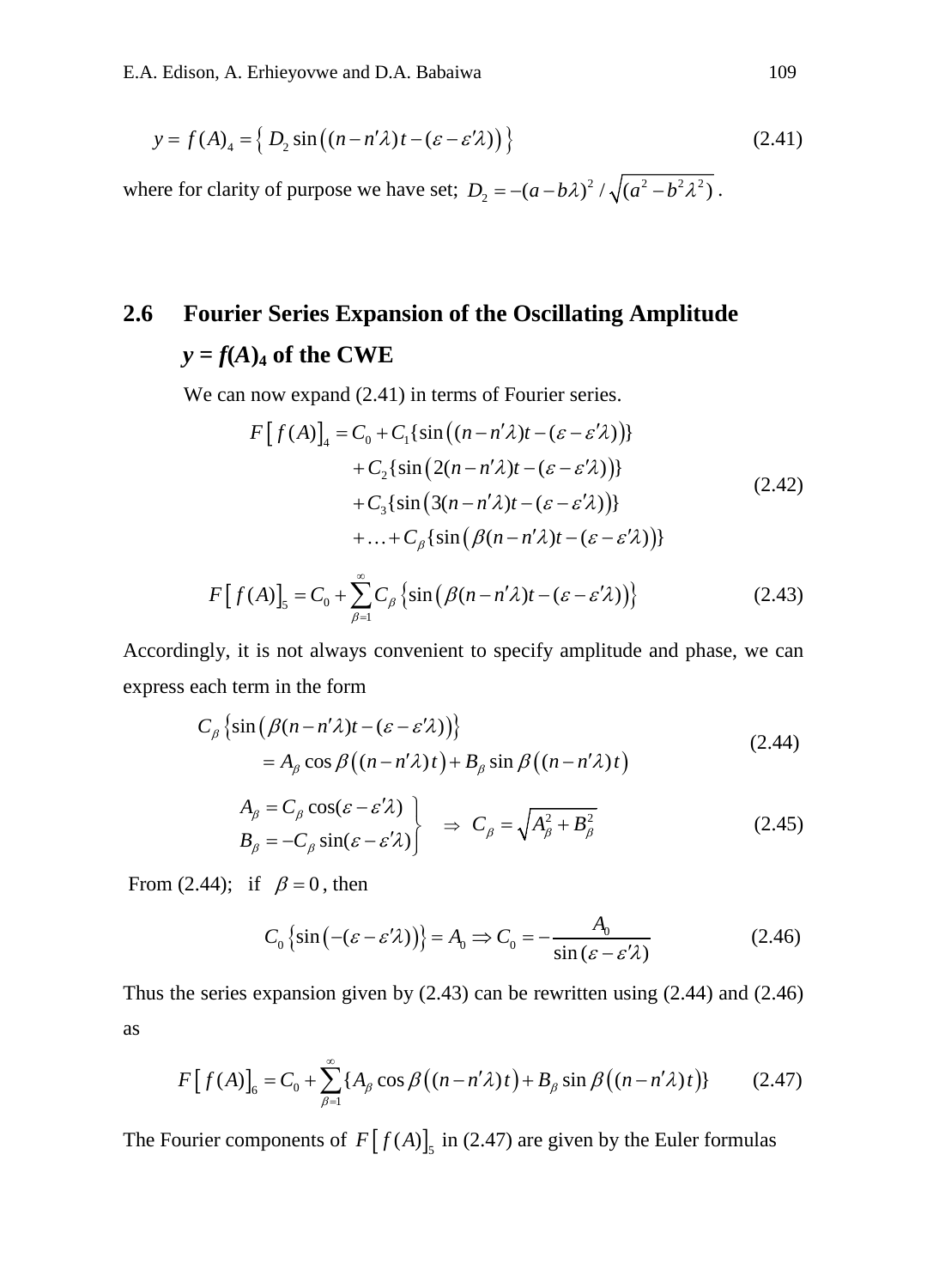$$
A_0 = \frac{1}{\tau} \int_0^{\tau} f(A)_3 dt = \frac{1}{\tau} \int_0^{\tau} \{ D \sin \left( (n - n'\lambda)t - (\varepsilon - \varepsilon'\lambda) \right) \} dt \tag{2.48}
$$

$$
A_{\beta} = \frac{1}{\tau} \int_{0}^{\tau} f(A)_{3} \cos \beta \left( (n - n'\lambda)t \right) dt
$$
  
= 
$$
\frac{1}{\tau} \int_{0}^{\tau} \{ D \sin \left( (n - n'\lambda)t - (\varepsilon - \varepsilon'\lambda) \right) \} \cos \beta \left( (n - n'\lambda)t \right) dt
$$
 (2.49)

$$
B_{\beta} = \frac{1}{\tau} \int_{0}^{\tau} f(A)_{3} \sin \beta \left( (n - n^{\prime} \lambda)t \right) dt
$$
  
= 
$$
\frac{1}{\tau} \int_{0}^{\tau} \{ D \sin \left( (n - n^{\prime} \lambda)t - (\varepsilon - \varepsilon^{\prime} \lambda) \right) \} \sin \beta \left( (n - n^{\prime} \lambda)t \right) dt
$$
 (2.50)

$$
A_0 = -\frac{D}{\tau(n - n'\lambda)} \Big\{ \cos\big((n - n'\lambda)\tau - (\varepsilon - \varepsilon'\lambda)\big) - \cos\big((\varepsilon - \varepsilon'\lambda)\big) \Big\} \tag{2.51}
$$

$$
A_0 = \frac{(a - b\lambda)^2}{2\pi\sqrt{(a^2 - b^2\lambda^2)}} \Big\{ \cos\left(2\pi - (\varepsilon - \varepsilon'\lambda)\right) - \cos\left((\varepsilon - \varepsilon'\lambda)\right) \Big\} \tag{2.52}
$$

$$
A_0 = -\frac{(a - b\lambda)^2 \left(\sin(\pi)\sin\left(\pi - (\varepsilon - \varepsilon'\lambda)\right)\right)}{\pi\sqrt{(a^2 - b^2\lambda^2)}}
$$
(2.53)

$$
C_0 = \frac{(a - b\lambda)^2 \left(\sin(\pi)\sin\left(\pi - (\varepsilon - \varepsilon'\lambda)\right)\right)}{\pi\sqrt{(a^2 - b^2\lambda^2)}\sin(\varepsilon - \varepsilon'\lambda)}
$$
(2.54)

Hence,  $C_0$  has the dimension of meters (m). Also when we substitute (2.41) into (2.49), we have

$$
A_{\beta} = \frac{D}{2\tau} \int_{0}^{\tau} \sin\left((1+\beta)(n-n'\lambda)t - (\varepsilon - \varepsilon'\lambda)\right) dt
$$
  
\n
$$
+ \frac{D}{2\tau} \int_{0}^{\tau} \sin\left((1-\beta)(n-n'\lambda)t - (\varepsilon - \varepsilon'\lambda)\right) dt
$$
  
\n
$$
A_{\beta} = -\frac{D}{2\tau} \left\{ \frac{\cos\left((1+\beta)(n-n'\lambda)\tau - (\varepsilon - \varepsilon'\lambda)\right) - \cos\left(-( \varepsilon - \varepsilon'\lambda)\right)}{(1+\beta)(n-n'\lambda)} \right\} - \frac{D}{2\tau} \left\{ \frac{\cos\left((1-\beta)(n-n'\lambda)\tau - (\varepsilon - \varepsilon'\lambda)\right) - \cos\left(-( \varepsilon - \varepsilon'\lambda)\right)}{(1-\beta)(n-n'\lambda)} \right\}
$$
(2.56)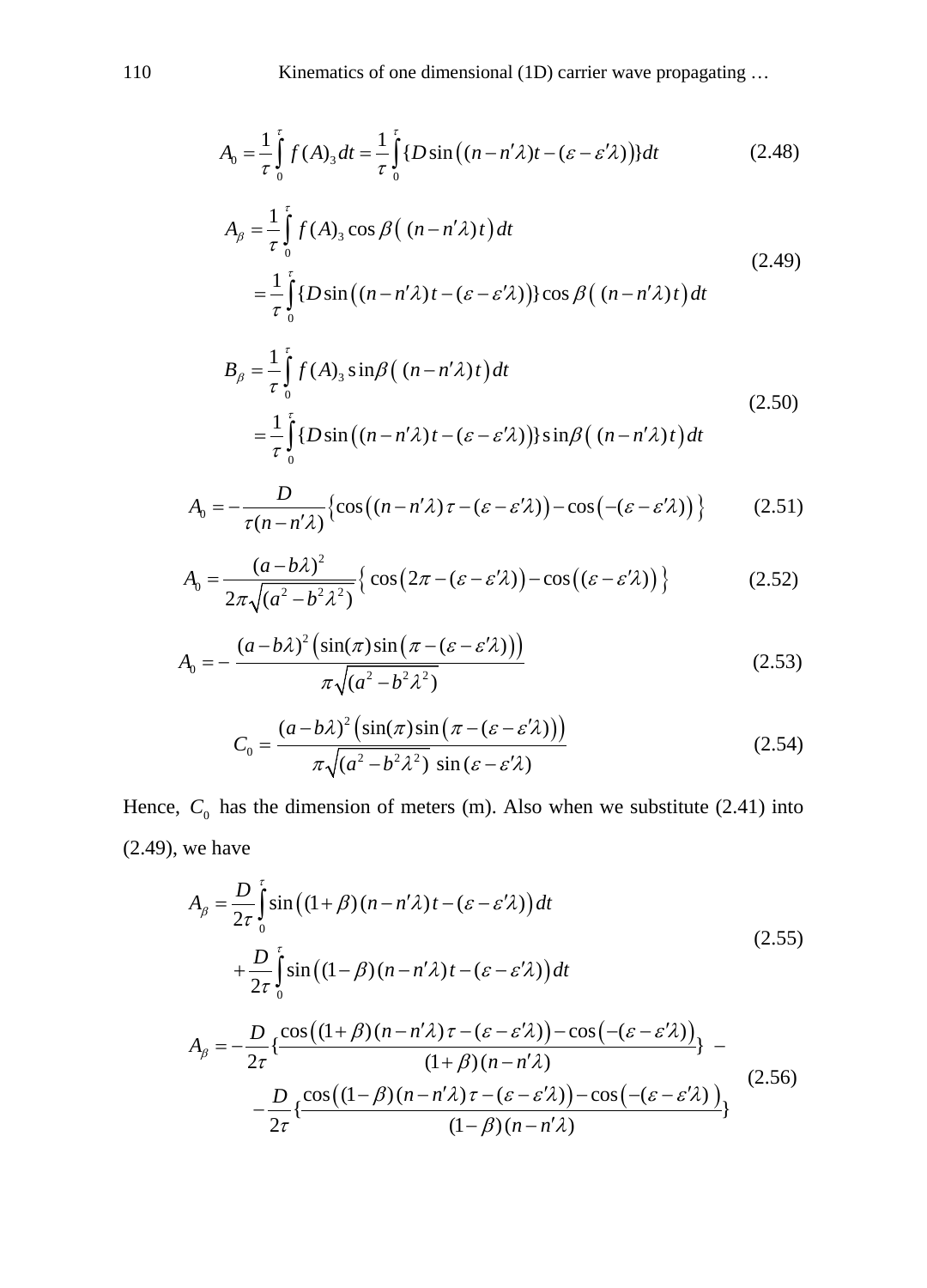The second term on the right side of (2.56) is ignored since if  $\beta = 1$  according to the summation rule the expression in the parenthesis is infinite and will not be useful. Hence

$$
A_{\beta} = \frac{(a - b\lambda)^2}{4\pi\sqrt{(a^2 - b^2\lambda^2)}} \left\{ \frac{\cos\left(2(1 + \beta)\pi - (\varepsilon - \varepsilon'\lambda)\right) - \cos\left((\varepsilon - \varepsilon'\lambda)\right)}{(1 + \beta)}\right\} \tag{2.57}
$$

$$
A_{\beta} = -\frac{(a - b\lambda)^2}{2\pi\sqrt{(a^2 - b^2\lambda^2)}} \left\{ \frac{\sin((1 + \beta)\pi)\sin((1 + \beta)\pi - (\varepsilon - \varepsilon'\lambda))}{(1 + \beta)} \right\}
$$
 (2.58)

Finally, after careful substitution and simplification as the steps taken to arrive at (2.58) we have for  $B_\beta$  that

$$
B_{\beta} = \frac{D}{2\tau} \int_{0}^{\tau} \cos\left((1-\beta)(n-n'\lambda)t - (\varepsilon - \varepsilon'\lambda)\right) dt
$$
  

$$
- \frac{D}{2\tau} \int_{0}^{\tau} \cos\left((1+\beta)(n-n'\lambda)t - (\varepsilon - \varepsilon'\lambda)\right) dt
$$
 (2.59)

$$
B_{\beta} = -\frac{(a - b\lambda)^2}{4\pi\sqrt{(a^2 - b^2\lambda^2)}} \left\{ \frac{\sin\left(2\left(1 + \beta\right)\pi - \left(\varepsilon - \varepsilon'\lambda\right)\right) + \sin\left(\left(\varepsilon - \varepsilon'\lambda\right)\right)}{\left(1 + \beta\right)}\right\} \tag{2.60}
$$

$$
B_{\beta} = -\frac{(a - b\lambda)^2}{2\pi\sqrt{(a^2 - b^2\lambda^2)}} \left\{ \frac{\sin((1 + \beta)\pi)\cos((1 + \beta)\pi - (\varepsilon - \varepsilon'\lambda))}{(1 + \beta)} \right\}
$$
(2.61)

Also the substitution of  $(2.54)$ ,  $(2.58)$  and  $(2.61)$  into  $(2.47)$  we realize

$$
y_{m} = F[f(A)]_{6} = \frac{(a-b\lambda)^{2} \sin(\pi)\sin(\pi - (\varepsilon - \varepsilon'\lambda))}{\pi\sqrt{(a^{2} - b^{2}\lambda^{2})} \sin(\varepsilon - \varepsilon'\lambda)} - \frac{(a-b\lambda)^{2}}{2\pi\sqrt{(a^{2} - b^{2}\lambda^{2})}} \sum_{\beta=1}^{\infty} \frac{\sin((1+\beta)\pi)\sin((1+\beta)\pi - (\varepsilon - \varepsilon'\lambda))}{(1+\beta)} \times \cos(\beta(n - n'\lambda)t) - \frac{(a-b\lambda)^{2}}{2\pi\sqrt{(a^{2} - b^{2}\lambda^{2})}} \sum_{\beta=1}^{\infty} \frac{\sin((1+\beta)\pi)\cos((1+\beta)\pi - (\varepsilon - \varepsilon'\lambda))}{(1+\beta)} \times \sin(\beta(n - n'\lambda)t)
$$
\n(2.62)

However, since (2.62) represents the stationary oscillating amplitude when the oscillating phase is assumed equal to one, then it is also the equation of the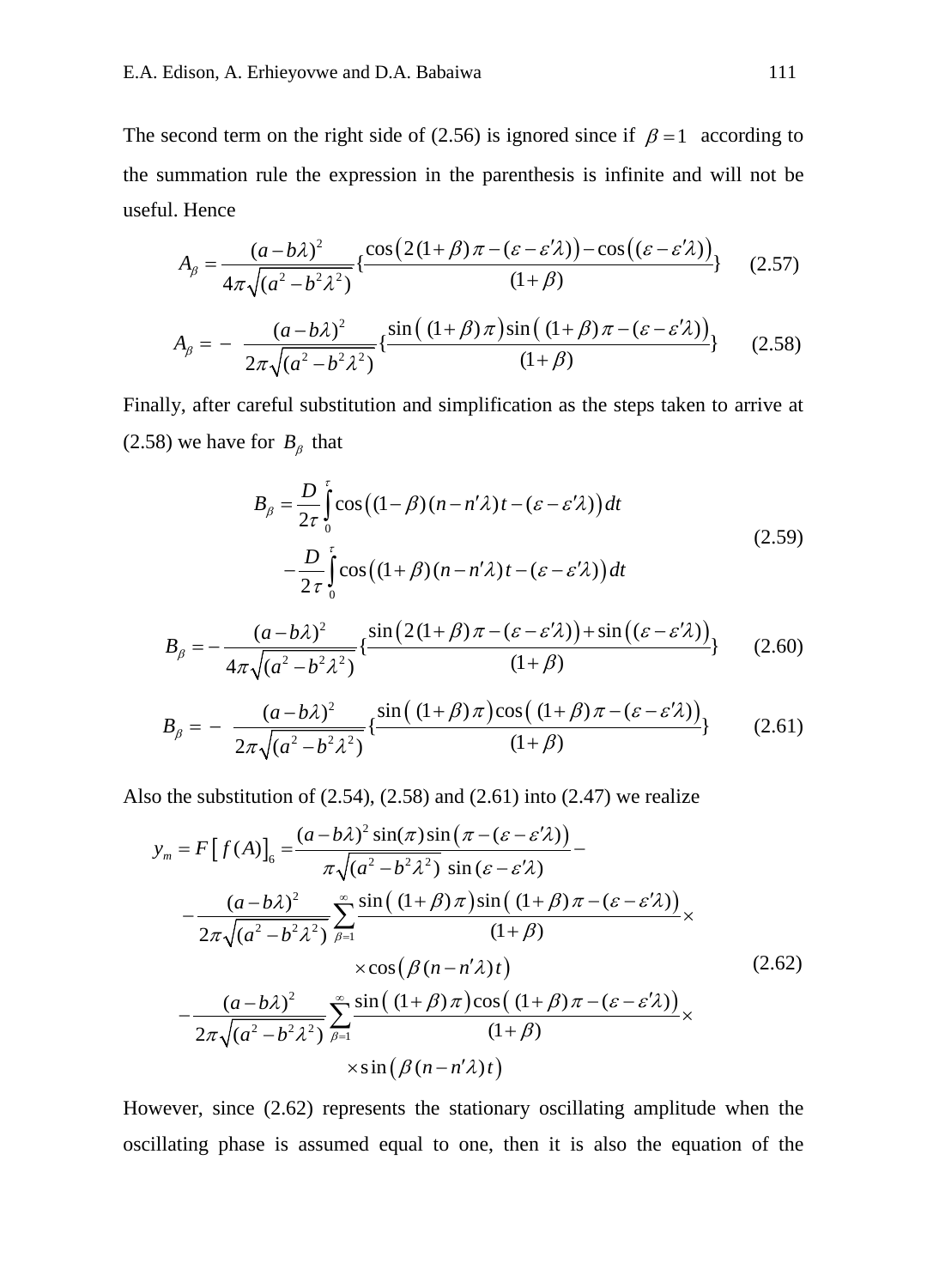maximum displacement  $y_m$  of the oscillating amplitude of the CWE. Hence, we can write after simplification that

$$
y_{m} = F[f(A)]_{6}
$$
  
= 
$$
\frac{(a-b\lambda)^{2} \sin(\pi)\sin(\pi - (\varepsilon - \varepsilon'\lambda))}{\pi\sqrt{(a^{2}-b^{2}\lambda^{2})} \sin(\varepsilon - \varepsilon'\lambda)}
$$
  

$$
-\frac{(a-b\lambda)^{2}}{2\pi\sqrt{(a^{2}-b^{2}\lambda^{2})}} \sum_{\beta=1}^{\infty} \frac{\sin(1+\beta)\pi}{(1+\beta)} \sin((1+\beta)\pi - \beta(n-n'\lambda)t - (\varepsilon - \varepsilon'\lambda)).
$$
 (2.63)

Generally,  $y_m = F[f(A)]_6$  has the space dimension which is meter *m* and it is slightly different from (2.36). However, in the absence of the .parasitic wave' in which case  $\lambda = 0$  the maximum displacement  $y_m$  becomes

$$
y_m = F[f(A)]_{7}
$$
  
= 
$$
\frac{a \sin(\pi) \sin(\pi - \varepsilon)}{\pi \sin(\varepsilon)} - \frac{a}{2\pi} \sum_{\beta=1}^{\infty} \frac{\sin(1+\beta)\pi}{(1+\beta)} \sin((1+\beta)\pi - \beta nt - \varepsilon)
$$
(2.64)

# **2.7 Fourier Series Expansion of the Spatial Oscillating Phase**  $f(\theta)$  of the CWE

Now the Fourier series expansion of the spatial oscillating phase given by (2.9) as a function of time is given by

$$
F[f(\theta)] = C_0 + C_1 \cos(\vec{k} \cdot x - ((n - n'\lambda)t - E)) ++ C_2 \cos(\vec{k} \cdot x - 2((n - n'\lambda)t - E)) + C_3 \cos(\vec{k} \cdot x - 3((n - n'\lambda)t - E)) + \dots + C_\beta \cos(\vec{k} \cdot x - \beta((n - n'\lambda)t - E))
$$
(2.65)

$$
F[f(\theta)]_1 = C_0 + \sum_{\beta=1}^{\infty} C_{\beta} \cos(\vec{k} \cdot x - \beta((n - n'\lambda)t - E))
$$
 (2.66)

However, there is need to separate the function in the summation sign into two components, space and time.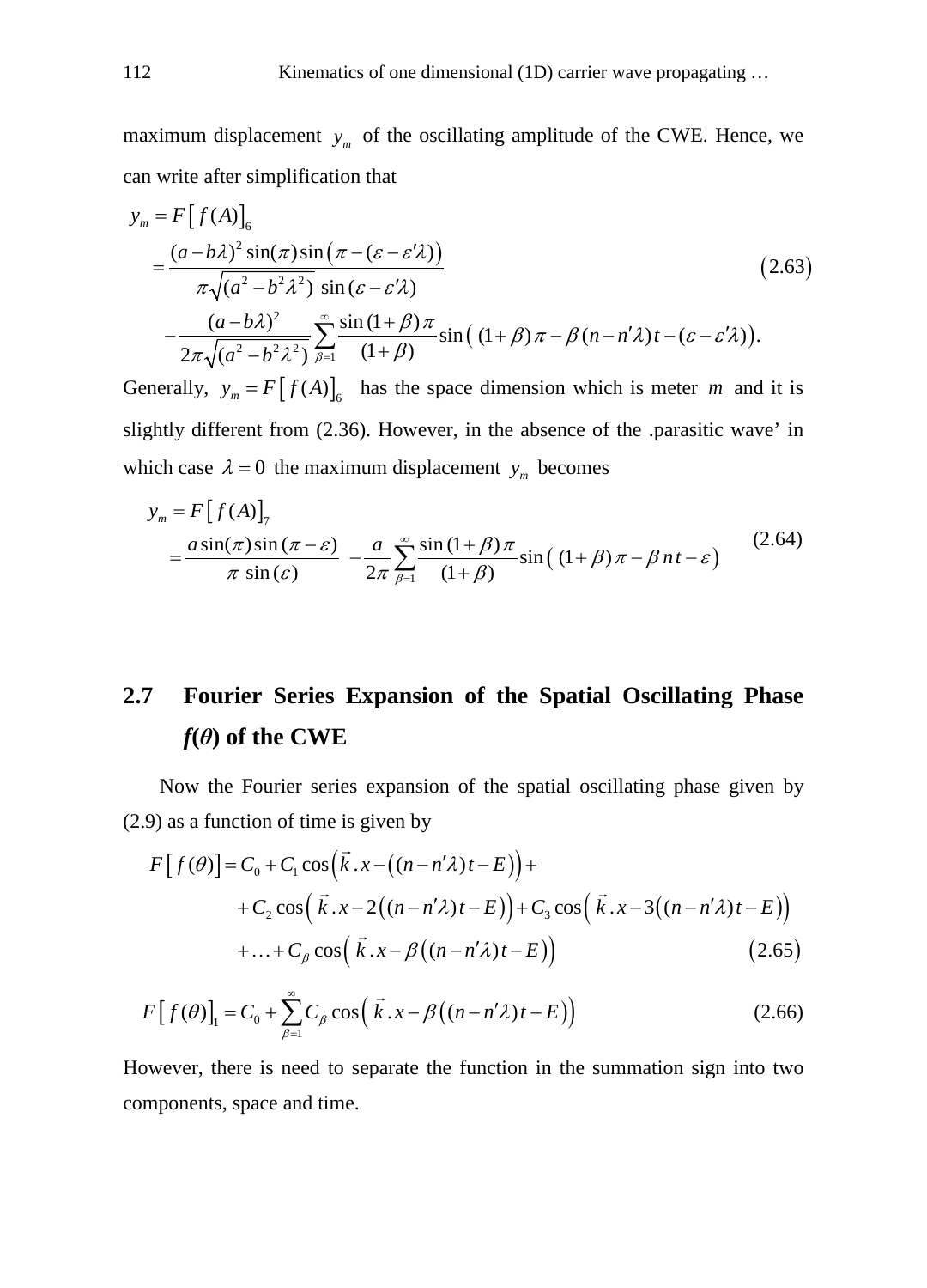$$
C_{\beta}\cos\left(\vec{k} \cdot x - \beta\left((n - n'\lambda)t - E\right)\right)
$$
  
=  $A_{\beta}\cos\left(\beta\left((n - n'\lambda)t - E\right)\right) + B_{\beta}\sin\left(\beta\left((n - n'\lambda)t - E\right)\right)$  (2.67)

With assumption that

$$
\left\{\n\begin{aligned}\nA_{\beta} &= C_{\beta} \cos\left(\vec{k} \times \right) \\
B_{\beta} &= -C_{\beta} \sin\left(\vec{k} \times \right)\n\end{aligned}\n\right\}\n\Rightarrow\nC_{\beta} = \sqrt{A_{\beta}^2 + B_{\beta}^2}\n\tag{2.68}
$$

From (2.67); if  $\beta = 0$ , then

$$
C_0 = \frac{1}{\cos\left(\vec{k}_c x\right)} A_0 \tag{2.69}
$$

Consequently the series given by (2.66) can be rewritten more completely because of the additional modification, that is, after the substitution of (2.67) and (2.69) into (2.66) as

$$
F[f(\theta)]_2 = \frac{1}{\cos(\vec{k}, x)} A_0 +
$$
  
+ 
$$
\sum_{\beta=1}^{\infty} \left\{ A_\beta \cos(\beta((n - n'\lambda)t - E)) + B_\beta \sin(\beta((n - n'\lambda)t - E)) \right\}
$$
 (2.70)

Usually, the Fourier components of  $F [ f(\theta) ]_2$  in (2.70) are given by the Euler formulas

$$
A_0 = \frac{1}{\tau} \int_0^{\tau} f(\theta) dt = \frac{1}{\tau} \int_0^{\tau} \cos \left( \vec{k}_c \ x - (n - n'\lambda)t - E \right) dt \tag{2.71}
$$

$$
A_{\beta} = \frac{1}{\tau} \int_{0}^{\tau} f(\theta) \cos \left( \beta \left( (n - n'\lambda)t - E(t) \right) \right) dt
$$
\n
$$
= \frac{1}{\tau} \int_{0}^{\tau} \cos \left( \vec{k}_{c} x - (n - n'\lambda)t - E(t) \right) \cos \left( \beta \left( (n - n'\lambda)t - E(t) \right) \right) dt
$$
\n
$$
B_{\beta} = \frac{1}{\tau} \int_{0}^{\tau} f(\theta) \sin \left( \beta \left( (n - n'\lambda)t - E(t) \right) \right) dt
$$
\n
$$
= \frac{1}{\tau} \int_{0}^{\tau} \sin \left( \vec{k}_{c} x - (n - n'\lambda)t - E(t) \right) \sin \left( \beta \left( (n - n'\lambda)t - E(t) \right) \right) dt
$$
\n(2.73)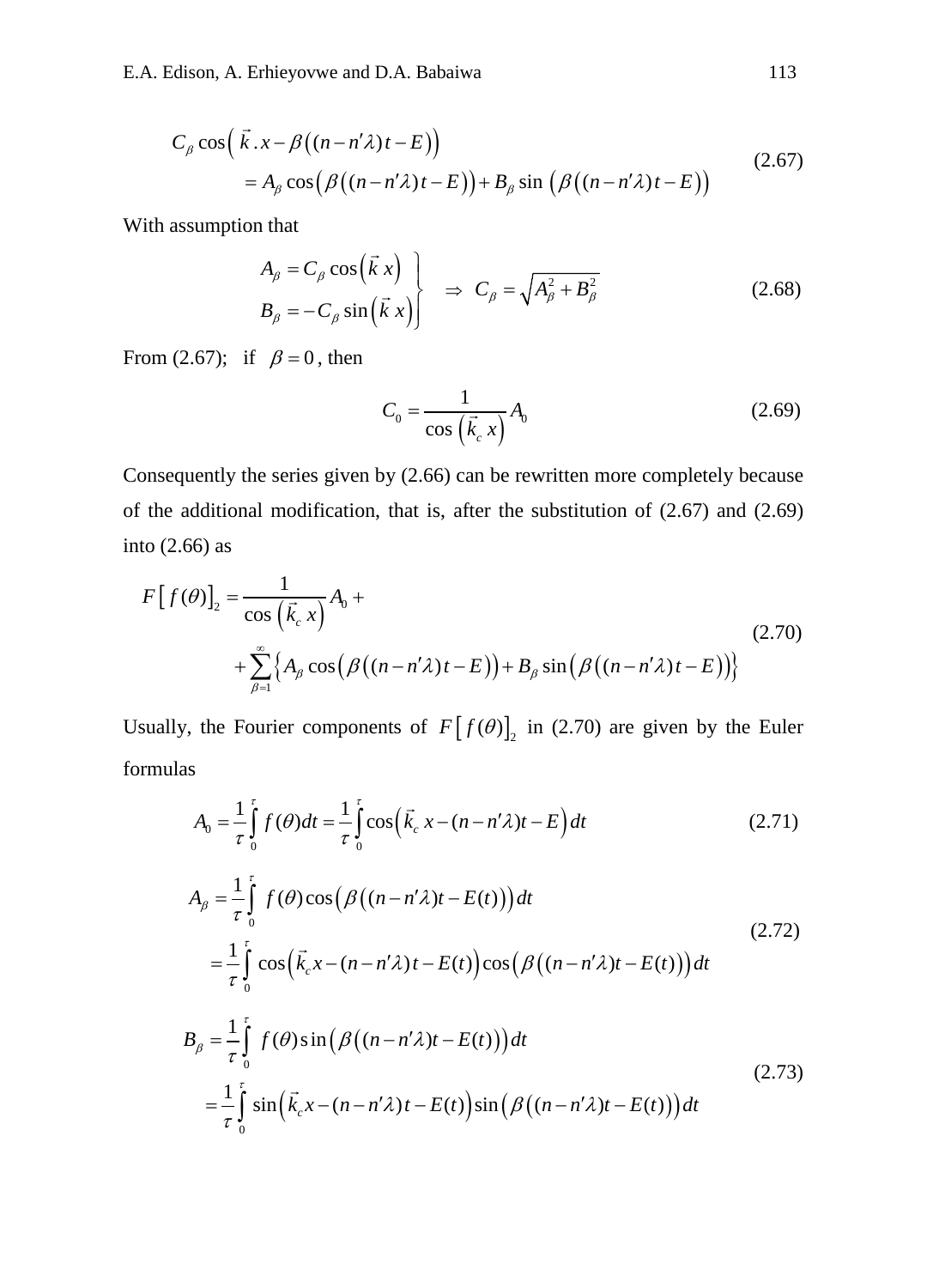$$
A_0 = -\frac{1}{\tau} \left\{ \frac{1}{((n - n'\lambda) - Z(\tau))} \sin(\vec{k}_c x - (n - n'\lambda)\tau - E(\tau)) - \frac{1}{((n - n'\lambda) - Z(0))} \sin(\vec{k}_c x - E(0)) \right\}
$$
(2.74)

$$
A_0 = \frac{(n - n'\lambda)}{2\pi} \left\{ \frac{\sin(\vec{k}_c x - E(0))}{((n - n'\lambda) - Z(0))} - \frac{\sin(\vec{k}_c x - (n - n'\lambda)\tau - E(\tau))}{((n - n'\lambda) - Z(\tau))} \right\}
$$
(2.75)

$$
C_0 = \frac{(n - n'\lambda)}{2\pi \cos(\vec{k}_c x)} \left\{ \frac{\sin(\vec{k}_c x - E(0))}{((n - n'\lambda) - Z(0))} - \frac{\sin(\vec{k}_c x - (n - n'\lambda)\tau - E(\tau))}{((n - n'\lambda) - Z(\tau))} \right\}
$$
(2.76)

$$
A_{\beta} = \frac{1}{2\tau} \{ \int_{0}^{\tau} \cos(\vec{k}_{c}x - (1 - \beta)((n - n'\lambda)t - E))dt + \int_{0}^{\tau} \cos(\vec{k}_{c}x - (1 + \beta)((n - n'\lambda)t - E))dt \}
$$
(2.77)

$$
A_{\beta} = \frac{1}{2\tau} \left\{ -\frac{\sin{(\vec{k}_{c}x - (1-\beta)((n - n'\lambda)\tau - E(\tau)))}}{(1-\beta)((n - n'\lambda) - Z(\tau))} - \frac{\sin{(\vec{k}_{c}x - E(0))}}{(1-\beta)((n - n'\lambda) - Z(0))} \right\}
$$
  
+ 
$$
\frac{1}{2\tau} \left\{ -\frac{\sin{(\vec{k}_{c}x - (1+\beta)((n - n'\lambda)\tau - E(\tau)))}}{(1+\beta)((n - n'\lambda) - Z(\tau))} - \frac{\sin{(\vec{k}_{c}x - E(0))}}{(1+\beta)((n - n'\lambda) - Z(0))} \right\} (2.78)
$$
  
(2.78)

 The first term on the right side of (2.78) is ignored since it becomes infinite if  $\beta = 1$ . As a result,

$$
A_{\beta} = \frac{(n - n'\lambda)}{4\pi} \left\{ \frac{\sin(\vec{k}_{c}x - E(0))}{(1 + \beta)\left((n - n'\lambda) - Z(0)\right)} - \frac{\sin(\vec{k}_{c}x - (1 + \beta)(2\pi - E(\tau)))}{(1 + \beta)\left((n - n'\lambda) - Z(\tau)\right)} \right\}
$$
(2.79)

By following the same procedure that led to (2.79) we obtain the equation for  $B_\beta$ from (2.73) as

$$
B_{\beta} = \frac{1}{2\tau} \{ \int_{0}^{\tau} \sin(\vec{k}_{c}x - (1 - \beta)(n - n'\lambda)t - E)dt - \int_{0}^{\tau} \sin(\vec{k}_{c}x - (1 + \beta)(n - n'\lambda)t - E)dt \}
$$
(2.80)

$$
B_{\beta} = \frac{(n - n'\lambda)}{4\pi} \left\{ \frac{\cos(\vec{k}_{c}x - E(0))}{(1 + \beta)\left((n - n'\lambda) - Z(0)\right)} - \frac{\cos(\vec{k}_{c}x - (1 + \beta)(2\pi - E(\tau)))}{(1 + \beta)\left((n - n'\lambda) - Z(\tau)\right)} \right\}
$$
(2.81)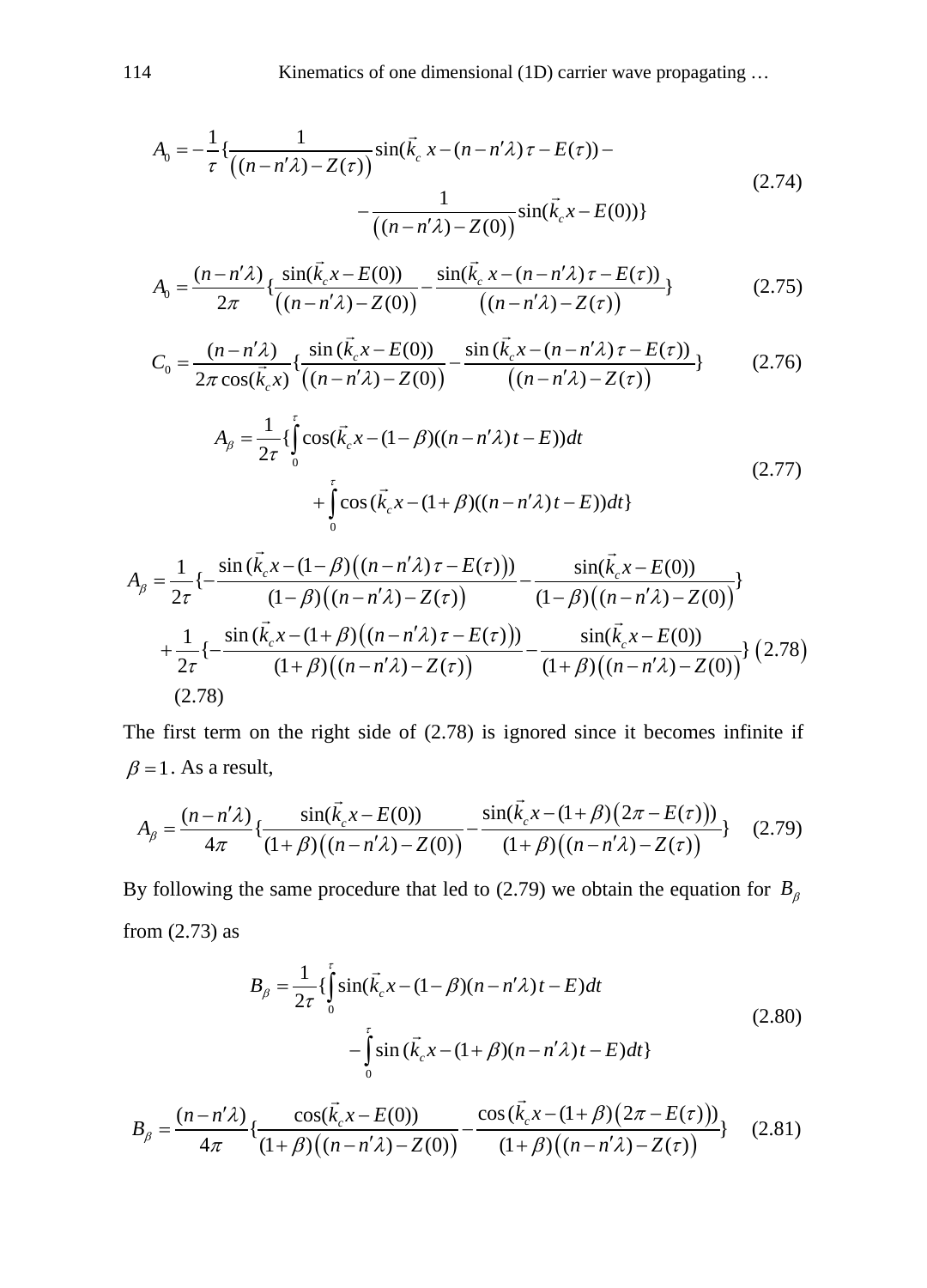Now upon the substitution of (2.76), (2.79) and (2.81) into (2.70) we get

$$
F[f(\theta)]_2 = \frac{(n - n'\lambda)}{2\pi \cos((k - k'\lambda)x)} \times
$$
  
\n
$$
\times \left\{ \frac{\sin((k - k'\lambda)x - E(0))}{((n - n'\lambda) - Z(0))} - \frac{\sin((k - k'\lambda)x - 2\pi - E(\tau))}{((n - n'\lambda) - Z(\tau))} \right\} +
$$
  
\n
$$
+ \sum_{\beta=1}^{\infty} \frac{(n - n'\lambda)}{4\pi} \left\{ \frac{\sin((k - k'\lambda)x - E(0))}{(1 + \beta)((n - n'\lambda) - Z(0))} - \frac{\sin((k - k'\lambda)x - (1 + \beta)(2\pi - E(\tau)))}{(1 + \beta)((n - n'\lambda) - Z(\tau))} \right\} \times
$$
  
\n
$$
\times \cos(\beta((n - n'\lambda)t - E(t)))
$$
  
\n
$$
+ \sum_{\beta=1}^{\infty} \frac{(n - n'\lambda)}{4\pi} \left\{ \frac{\cos((k - k'\lambda)x - E(0))}{(1 + \beta)((n - n'\lambda) - Z(0))} - \frac{\cos((k - k'\lambda)x - (1 + \beta)(2\pi - E(\tau)))}{(1 + \beta)((n - n'\lambda) - Z(\tau))} \right\} \times
$$
  
\n
$$
\times \sin(\beta((n - n'\lambda)t - E(t)))
$$
\n(2.82)

$$
F[f(\theta)]_2 = \frac{(n - n'\lambda)}{2\pi \cos((k - k'\lambda)x)} \times
$$
  
 
$$
\times \{\frac{\sin ((k - k'\lambda)x - E(0))}{((n - n'\lambda) - Z(0))} - \frac{\sin ((k - k'\lambda)x - 2\pi - E(\tau))}{((n - n'\lambda) - Z(\tau))}\} +
$$
  
 
$$
+ \frac{(n - n'\lambda)}{4\pi ((n - n'\lambda) - Z(0))((n - n'\lambda) - Z(\tau))} \sum_{\beta=1}^{\infty} \frac{1}{1 + \beta} \times
$$
  
 
$$
\times \{((n - n'\lambda) - Z(\tau))\sin((k - k'\lambda)x + \beta((n - n'\lambda)t - E(t)) - E(0)) -
$$
  
 
$$
-((n - n'\lambda) - Z(0)) \times
$$
  
 
$$
\times \sin((k - k'\lambda)x + \beta((n - n'\lambda)t - E(t)) - (1 + \beta)(2\pi - E(\tau)))\}
$$
 (2.83)

Thus (2.83) represents the Fourier transform of the spatial oscillating phase and it is dimensionless. The first term represents the fundamental spatial oscillating phase, while the rest terms are the overtones. It should be noted that we converged the results of both the cosine (even) and the sine (odd) functions of (2.82) instead of applying them separately.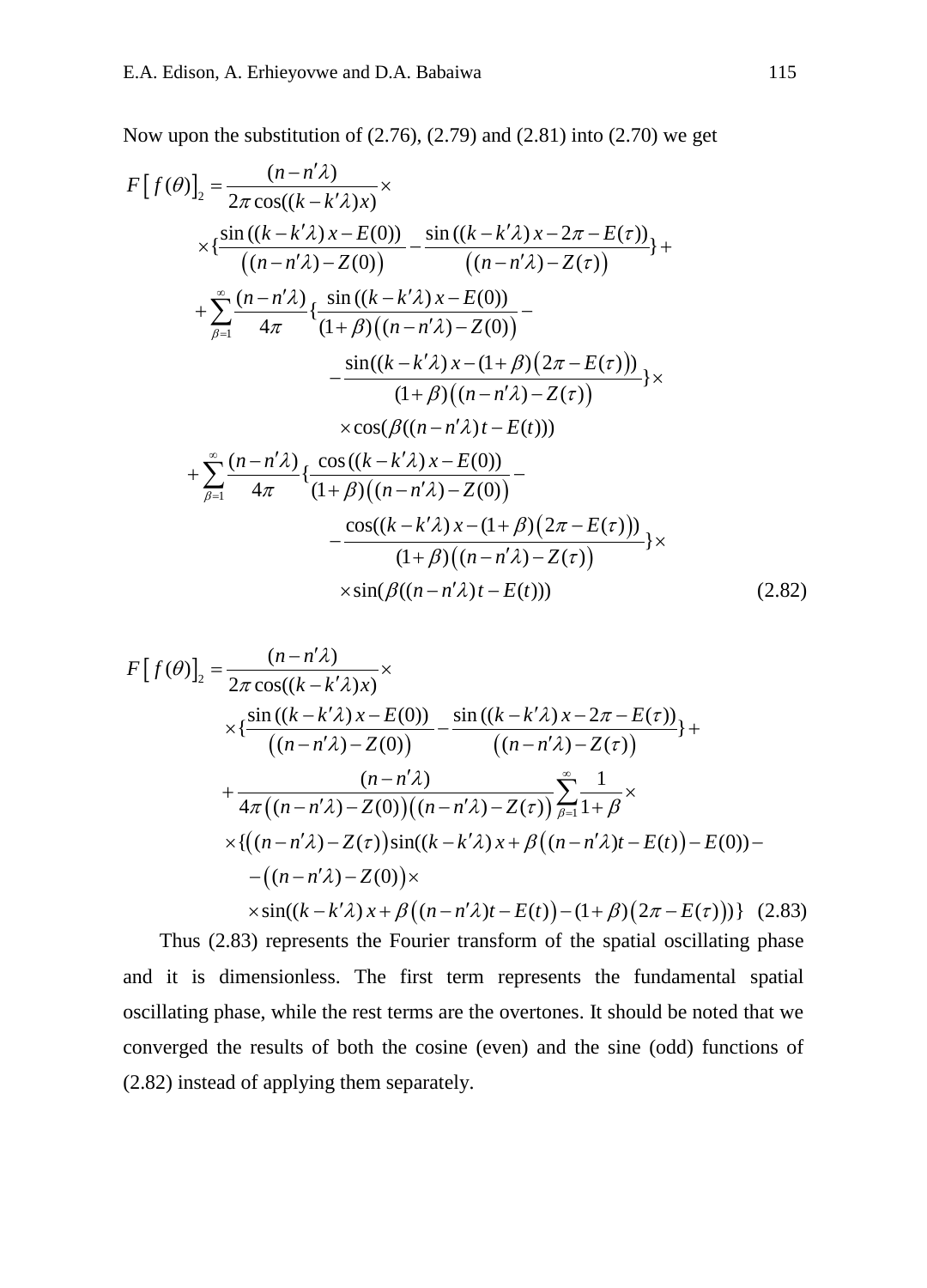# **2.8 Convolution Theory of the Fourier Transform of the Velocity of the Oscillating Amplitude**  $F[f(A)]_2$  and the **Spatial Oscillating Phase**  $F[f(\theta)]_2$  of the CWE

Now that we have separately determined the Fourier transform of the oscillating amplitude  $F[f(A)]_2$  and the spatial oscillating phase  $F[f(\theta)]_2$ , the necessary requirement now is to convolute them in order to obtain a concise equation of the velocity of the CWE. Convolution here means multiplying (2.36) by (2.83) term by term. Let us represent the result of the convolution of these functions by  $H$  and then with the same velocity vector  $v$  which represents the velocity of the CWE.

$$
v = H\left\{F\left[f(A)\right]_{2}; F\left[f(\theta)\right]_{2}\right\} = F\left[f(A)\right]_{2} \otimes F\left[f(\theta)\right]_{2}
$$
(2.84)  
\n
$$
v = \frac{(a-b\lambda)^{2}(n-n'\lambda)^{2}\sin(\pi)\sin(\pi-(\varepsilon-\varepsilon'\lambda))}{2\pi^{2}\sqrt{(a^{2}-b^{2}\lambda^{2})}\cos(k-k'\lambda)x)\sin(\varepsilon-\varepsilon'\lambda)} \times \left\{ \frac{\sin((k-k'\lambda)x-E(0))}{((n-n'\lambda)-Z(0))} - \frac{\sin((k-k'\lambda)x-2\pi-E(\tau))}{((n-n'\lambda)-Z(\tau))}\right\} + \frac{(a-b\lambda)^{2}(n-n'\lambda)^{2}\sin(\pi)\sin(\pi-(\varepsilon-\varepsilon'\lambda))}{4\pi^{2}\sqrt{(a^{2}-b^{2}\lambda^{2})}\sin(\varepsilon-\varepsilon'\lambda)((n-n'\lambda)-Z(0))((n-n'\lambda)-Z(\tau))} \times \frac{\sum_{\beta=1}^{\infty}\frac{1}{1+\beta} \times}{1+\beta} \times \left\{ \left((n-n'\lambda)-Z(\tau)\right)\sin\left((k-k'\lambda)x+\beta\left((n-n'\lambda)t-E(t)\right)-E(0)\right)- \right. \\ \left. -(n-n'\lambda)-Z(0)\right) \times \sin((k-k'\lambda)x+\beta((n-n'\lambda)t-E(t))-(1+\beta)(2\pi-E(\tau))\right)\right\} + \frac{(a-b\lambda)^{2}(n-n'\lambda)^{2}}{4\pi^{2}\sqrt{(a^{2}-b^{2}\lambda^{2})}\cos((k-k'\lambda)x)\sum_{\beta=1}^{\infty}\frac{\sin(1+\beta)\pi}{(1+\beta)} \times \left\{ \frac{\sin((k-k'\lambda)x-E(0))}{((n-n'\lambda)-Z(0))} - \frac{\sin((k-k'\lambda)x-2\pi-E(\tau))}{((n-n'\lambda)-Z(\tau))}\right\} \times \sin((1+\beta)\pi-\beta(n-n'\lambda)t-(\varepsilon-\varepsilon'\lambda)) + \frac{\sin((1+\beta)\pi-\beta(n-n'\lambda)t-(\varepsilon-\varepsilon'\lambda))}{4\pi^{2}\sqrt{(a^{2}-b^{2}\lambda^{2})}\cos((n-n'\lambda)t-(\varepsilon-\varepsilon'\lambda))} + \frac{\sin((1+\beta)\pi-\varepsilon-\varepsilon'\lambda)}{4\pi^{2}\sqrt{(a^{2}-b^{2}\lambda^{2})}\cos((k-k'\lambda)x)\sin(\varepsilon-\v
$$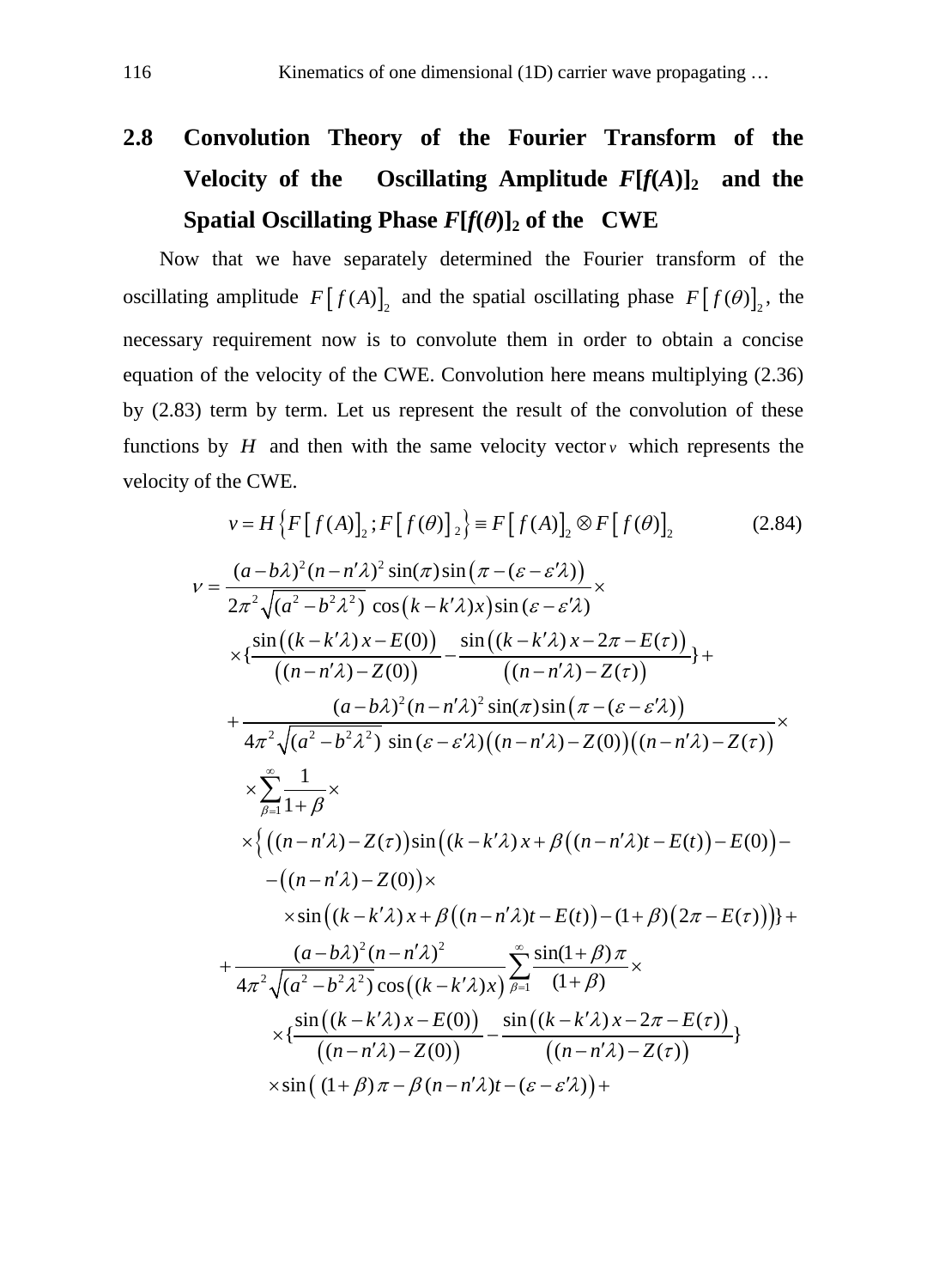$$
+\frac{(a-b\lambda)^2(n-n'\lambda)^2}{8\pi^2\sqrt{(a^2-b^2\lambda^2)}\left((n-n'\lambda)-Z(0)\right)\left((n-n'\lambda)-Z(\tau)\right)} \times
$$
  

$$
\times \sum_{\beta=1}^{\infty} \frac{\sin(1+\beta)\pi}{(1+\beta)^2} \sin\left((1+\beta)\pi-\beta(n-n'\lambda)t-(\varepsilon-\varepsilon'\lambda)\right) \times
$$
  

$$
\times \left\{\left((n-n'\lambda)-Z(\tau)\right)\sin\left((k-k'\lambda)x+\beta\left((n-n'\lambda)t-E(t)\right)-E(0)\right)-\right. \\ \left. \left. -\left((n-n'\lambda)-Z(0)\right)\times\right.\right.
$$
  

$$
\times \sin\left((k-k'\lambda)x+\beta\left((n-n'\lambda)t-E(t)\right)-\left(1+\beta\right)\left(2\pi-E(\tau)\right)\right)\right\}
$$
 (2.85)

Thus from  $(2.6)$  and  $(2.7)$  we realize

1 1 sin sin ( 2 ) ( ) tan ; cos cos ( 2 ) sin sin ( ) (0) tan cos cos ( ) *a b <sup>E</sup> a b a b <sup>E</sup> a b* <sup>ε</sup> λ ελ <sup>π</sup> τ <sup>ε</sup> λ ελ <sup>π</sup> <sup>ε</sup> λ ελ <sup>ε</sup> λ ελ − − + − ′ <sup>=</sup> + − ′ <sup>+</sup> ′ <sup>=</sup> <sup>+</sup> ′ (2.86) 2 2 *b ab Z nn* <sup>λ</sup> <sup>λ</sup> <sup>ε</sup> ελ <sup>λ</sup>

$$
Z(0) = (n - n'\lambda) \left( \frac{b^2 \lambda^2 + ab\lambda \cos(\varepsilon - \varepsilon'\lambda)}{a^2 + b^2 \lambda^2 + 2ab\lambda \cos(\varepsilon - \varepsilon'\lambda)} \right);
$$
  
\n
$$
Z(\tau) = (n - n'\lambda) \left( \frac{b^2 \lambda^2 + ab\lambda \cos((\varepsilon - \varepsilon'\lambda) + 2\pi)}{a^2 + b^2 \lambda^2 + 2ab\lambda \cos((\varepsilon - \varepsilon'\lambda) + 2\pi)} \right)
$$
\n(2.87)

Thus (2.85) represents the Fourier transform of the velocity attained by the CWE since it is the result of the multiplication of the maximum velocity of the oscillating amplitude and the spatial oscillating phase. The first term on the right hand side represents the fundamental velocity while the rest term represents the available overtones of the velocity. In the absence of 'parasitic wave', that is when  $\lambda = 0$ , we realize the below equation.

$$
v = \frac{a n^2 \sin(\pi) \sin(\pi - \varepsilon)}{2\pi^2 \cos(kx) \sin(\varepsilon)} \times \left\{ \frac{\sin(kx - \varepsilon)}{n} - \frac{\sin(kx - 2\pi - \varepsilon)}{n} \right\} +
$$
  
+ 
$$
\frac{a n \sin(\pi) \sin(\pi - \varepsilon)}{4\pi^2 \sin(\varepsilon)} \times
$$
  

$$
\times \sum_{\beta=1}^{\infty} \frac{1}{1 + \beta} \left\{ \sin(kx + \beta(nt - \varepsilon) - \varepsilon) - \sin(kx + \beta(nt - \varepsilon) - (1 + \beta)(2\pi - \varepsilon) \right\}
$$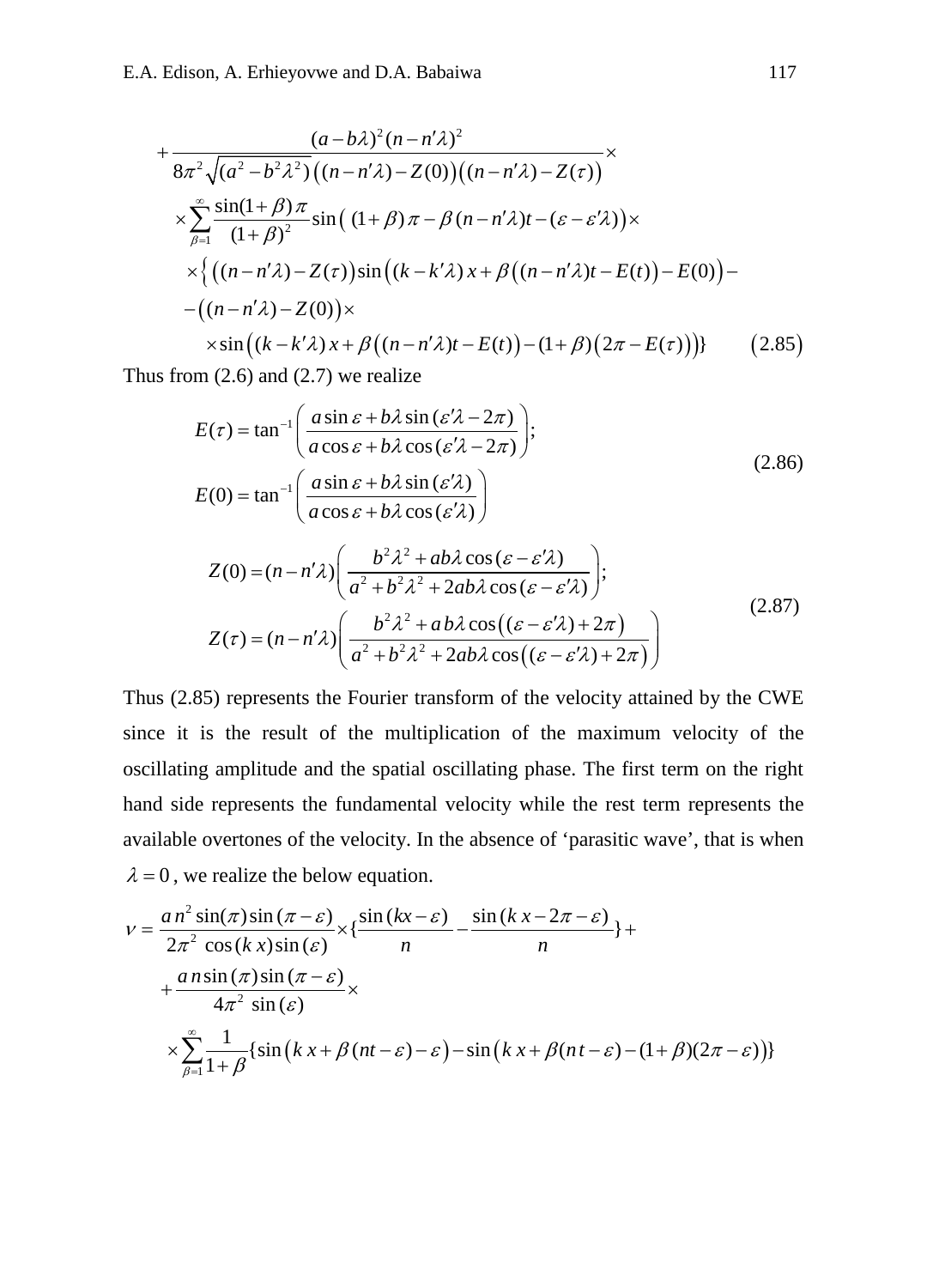$$
+\frac{an^2}{4\pi^2 \cos(kx)} \times \frac{an(1+\beta)\pi}{1+\beta} \left\{ \frac{\sin((kx-\varepsilon))}{n} - \frac{\sin((kx-2\pi-\varepsilon))}{n} \right\} \sin((1+\beta)\pi - \beta(nt) - \varepsilon) + \frac{an}{8\pi^2} \sum_{\beta=1}^{\infty} \frac{\sin(1+\beta)\pi}{(1+\beta)^2} \sin((1+\beta)\pi - \beta(nt) - \varepsilon) \times \frac{sin((kx+\beta)(n-\varepsilon)-\varepsilon) - sin(kx+\beta(nt-\varepsilon)-(1+\beta)(2\pi-\varepsilon))}{(1+\beta)^2} \tag{2.88}
$$

Consequently, in the absence of 'parasitic wave', in which case  $\lambda = 0$ , we realize that the values of the total phase angle and the characteristic angular velocity are;  $E(t) = E(\tau) = E(0) = \varepsilon$  and  $Z(t) = Z(\tau) = Z(0) = 0$ .

Note that we have assumed the same constraint for the product of the two convoluting functions. The assumption is possible because the two functions we are convoluting are of the same source and they are not incoherent. We should also observe that the dimension of the velocity  $\nu$  of the CWE after the application of the Fourier transform is m/s and so we are not using rad/s.

# **2.9 Evaluation of the Energy Attenuation Equation of the Carrier Wave Equation CWE**

In natural systems, we can rarely find pure wave which propagates free from energy-loss mechanisms. But if these losses are not too serious we can describe the total propagation in time by a given force law  $f(t)$ . The propagating CWE in the pipe containing fluid is affected by three major factors: (i) the damping effect of the mass *m* of the surrounding fluid (ii) the damping effect of the dynamic viscosity of the fluid  $(\eta)$  and (iii) the damping effect of the fluid elastic property  $(\mu)$ . Then the force law equation governing the dissipation of the CWE in the pipe if the fluid is considered to be Newtonian is given by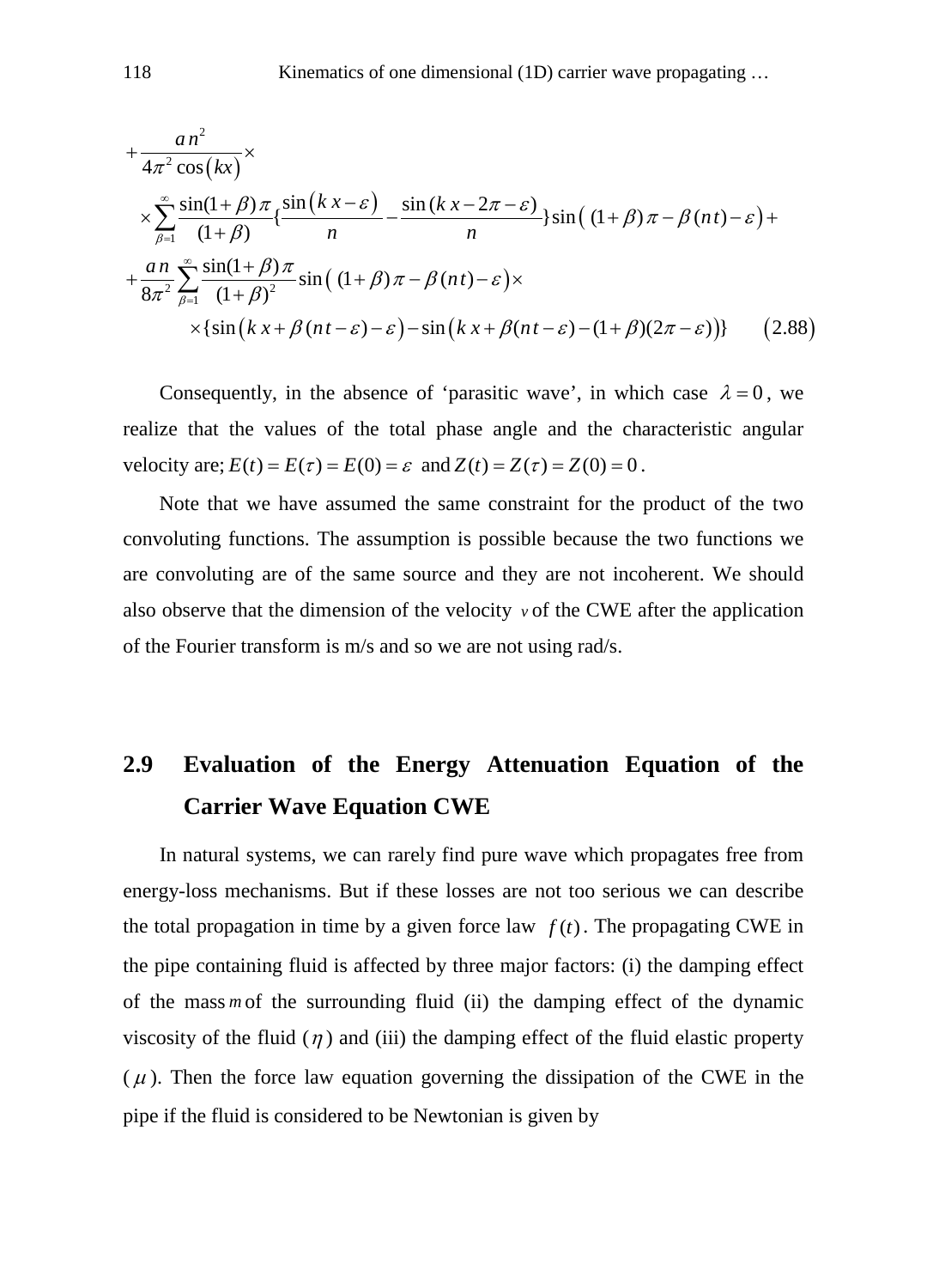$$
f(t) = m\frac{\partial^2 y}{\partial t^2} + \eta \frac{\partial y^2}{\partial t} + \mu y
$$
\n(2.89)

$$
f(t) = \rho V \frac{\partial^2 y}{\partial t^2} + 2\eta y \frac{\partial y}{\partial t} + \mu y
$$
 (2.90)

where  $V = \pi r^2 x$  is the volume of fluid in the cylindrical pipe. The notation r and *x* are the radius and the length of the pipe respectively. In this work, we arbitrarily considered the radius  $r = 0.04$ m, length  $x = 5000$ m, dynamic viscosity of the fluid  $\eta = 0.003 \text{kg/ms}$  and the fluid elastic property  $\mu = 6 \times 10^{-7} \text{kg/s}^2$ . The influence of gravity on the propagation of the carrier wave equation CWE in the pipe is however neglected.

$$
f(t) = \rho V \frac{\partial}{\partial t} \left( \frac{\partial y}{\partial t} \right) + 2\eta y \frac{\partial y}{\partial t} + \mu y
$$
 (2.91)

$$
\int f(t)dt = \rho V \int \frac{\partial}{\partial t} \left( \frac{\partial y}{\partial t} \right) dt + 2\eta y \int \left( \frac{\partial y}{\partial t} \right) dt + \mu \int ydt
$$
 (2.92)

Impulse = 
$$
\rho V \left( \frac{\partial y}{\partial t} \right) + 2 \eta y^2 + \mu \int y dt
$$
 (2.93)

$$
Impulse = \rho V v + 2\eta y^2 + \mu \int ydt
$$
 (2.94)

We can now multiply through (2.94) by the velocity  $\nu$  in order to convert the unit of impulse to energy which is Joules (J) or  $(kgm<sup>2</sup>/s<sup>2</sup>)$  or (Nm).

$$
Impulse \times velocity \ v = \ \rho V \ v^2 + 2 \eta \ v \ y^2 + \mu \int v \ y dt \tag{2.95}
$$

Energy 
$$
(E) = \rho V v^2 + 2 \eta v y^2 + \mu \int \frac{\partial y}{\partial t} y dt
$$
 (2.96)

Energy 
$$
(E) = \rho V v^2 + 2 \eta v y^2 + \mu y^2
$$
 (2.97)

For the energy to be a maximum then the spatial oscillating part of the CWE must be equal to one and the CWE would only have the oscillating amplitude which will now be maximum also. The velocity of the CWE is also a maximum if the oscillating amplitude is a maximum. Hence

Energy 
$$
(E) = \rho V v_m^2 + 2 \eta v_m y_m^2 + \mu y_m^2
$$
 (2.98)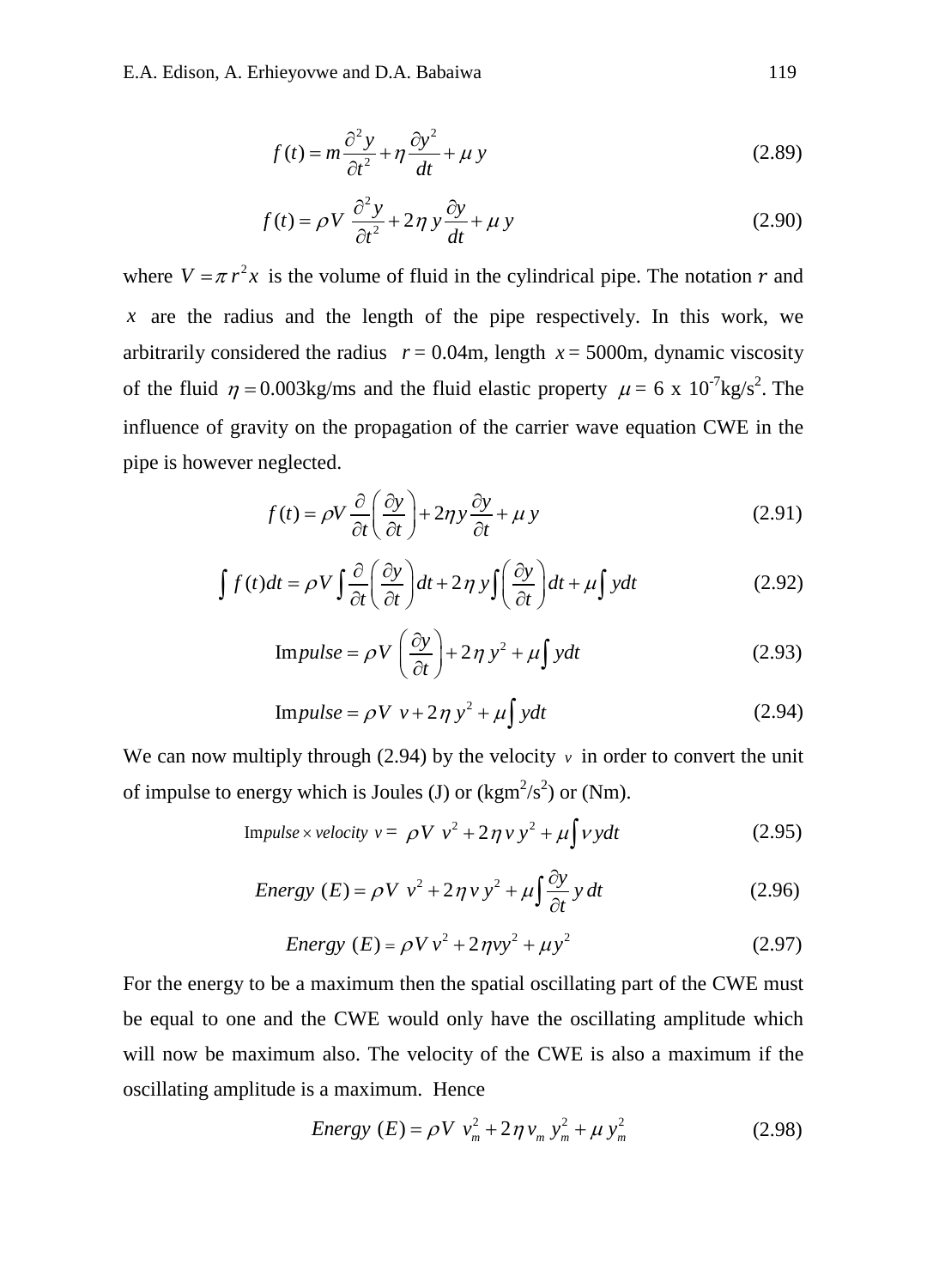Although, if we are interested in the application of (2.97), which is the equation for the minimum energy of the CWE, then we must first convolute (2.63) and (2.83) before using the result of the convolution with (2.85) in (2.97). We should also note that since the maximum velocity  $v_m$  and the maximum displacement  $y_m$ of the CWE comprises of both the fundamental and the overtones or the nth harmonics, then the maximum energy  $E_m$  must also comprise of two parts; the fundamental, the overtones or the nth harmonics. In this study, we are going to implement (2.98). We shall also investigate the energy spectrum of the propagating CWE for both the presence and in the absence of the 'parasitic wave' for maximum value of the Fourier index  $\beta = 505$ . However, in the avoidance of error and for clarity of purpose we shall state  $v_m^2$  and  $y_m^2$  clearly from (2.36) and (2.63) respectively. Thus we have

$$
v_m^2 = F^2 \left[ f(A) \right]_2 = \left( \frac{(a - b\lambda)^2 (n - n'\lambda) \sin(\pi) \sin(\pi - (\varepsilon - \varepsilon'\lambda))}{\pi \sqrt{(a^2 - b^2 \lambda^2)} \sin(\varepsilon - \varepsilon'\lambda)} \right)^2
$$
  
+ 
$$
\frac{(a - b\lambda)^4 (n - n'\lambda)^2 \sin(\pi) \sin(\pi - (\varepsilon - \varepsilon'\lambda))}{\pi^2 (a^2 - b^2 \lambda^2) \sin(\varepsilon - \varepsilon'\lambda)}
$$
  

$$
\times \sum_{\beta=1}^{\infty} \frac{\sin(1 + \beta) \pi}{(1 + \beta)} \sin((1 + \beta) \pi - \beta (n - n'\lambda)t - (\varepsilon - \varepsilon'\lambda))
$$
  
+ 
$$
\frac{(a - b\lambda)^4 (n - n'\lambda)^2}{4\pi^2 (a^2 - b^2 \lambda^2)} \sum_{\beta=1}^{\infty} \left( \frac{\sin(1 + \beta) \pi}{(1 + \beta)} \right)^2 \sin^2((1 + \beta) \pi - \beta (n - n'\lambda)t - (\varepsilon - \varepsilon'\lambda)).
$$
 (2.99)

$$
y_{m}^{2} = F^{2} [f(A)]_{6} = \left( \frac{(a-b\lambda)^{2} \sin(\pi) \sin(\pi - (\varepsilon - \varepsilon'\lambda))}{\pi \sqrt{(a^{2} - b^{2}\lambda^{2})} \sin(\varepsilon - \varepsilon'\lambda)} \right)^{2}
$$

$$
-\frac{(a-b\lambda)^{4} \sin(\pi) \sin(\pi - (\varepsilon - \varepsilon'\lambda))}{\pi^{2} (a^{2} - b^{2}\lambda^{2}) \sin(\varepsilon - \varepsilon'\lambda)}
$$

$$
\times \sum_{\beta=1}^{\infty} \frac{\sin(1+\beta)\pi}{(1+\beta)} \sin((1+\beta)\pi - \beta(n-n'\lambda)t - (\varepsilon - \varepsilon'\lambda)) \qquad (2.100)
$$

$$
+\frac{(a-b\lambda)^{4}}{4\pi^{2} (a^{2} - b^{2}\lambda^{2})} \sum_{\beta=1}^{\infty} \left( \frac{\sin(1+\beta)\pi}{(1+\beta)} \right)^{2} \sin^{2}((1+\beta)\pi - \beta(n-n'\lambda)t - (\varepsilon - \varepsilon'\lambda)).
$$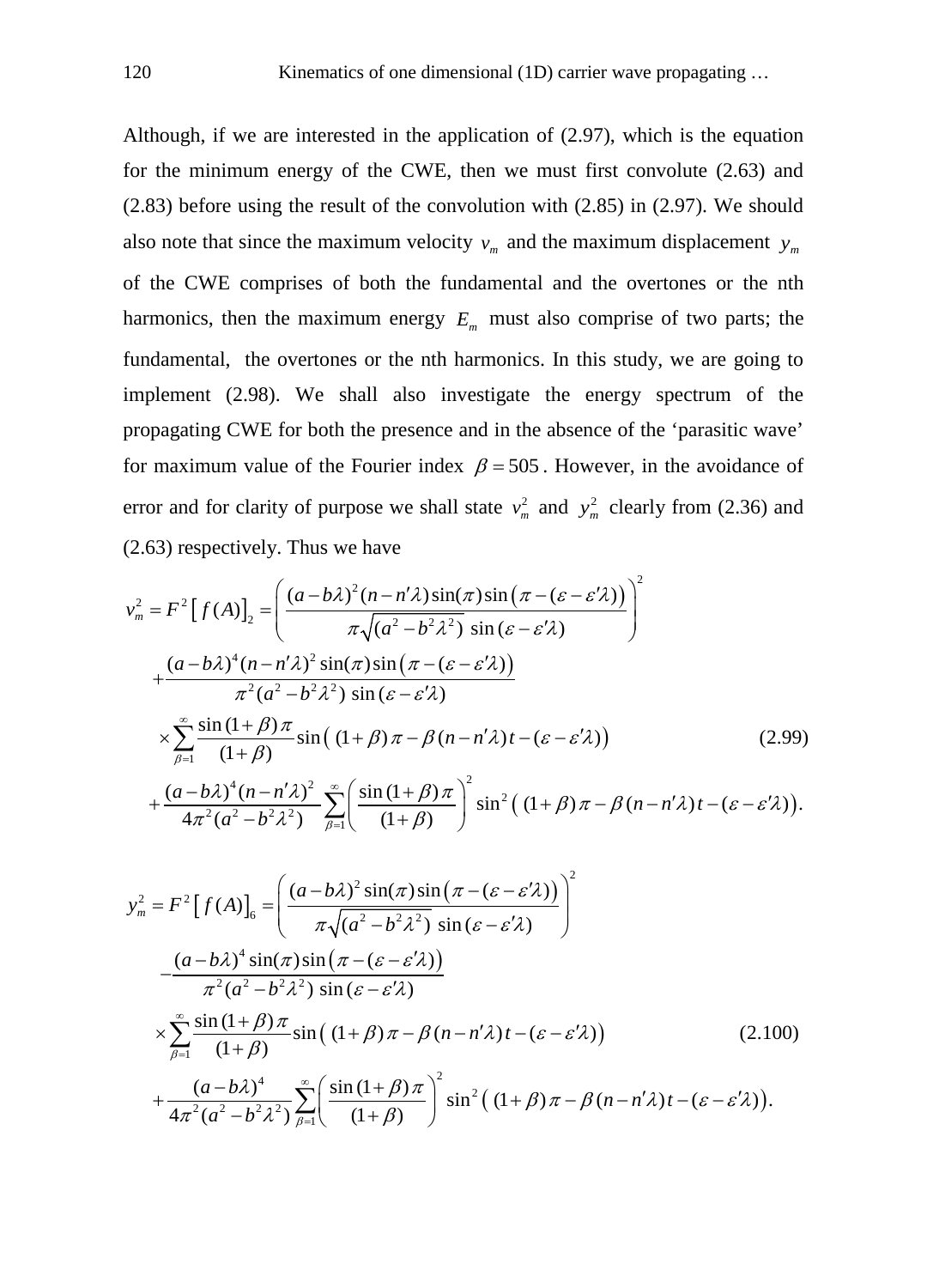Hence upon the application of  $(2.99)$  and  $(2.100)$  in  $(2.98)$ , then the resulting energy attenuation equation will have two terms as we have noted before. Also in the absence of the 'parasitic wave' in which case  $\lambda = 0$ , we have from (2.37) and (2.64) that

$$
v_m^2 = F^2 [f(A)]_3 = \left(\frac{a n \sin(\pi) \sin(\pi - \varepsilon)}{\pi \sin(\varepsilon)}\right)^2 + \frac{a^2 n^2 \sin(\pi) \sin(\pi - \varepsilon)}{\pi^2 \sin(\varepsilon)}
$$
  
+ 
$$
\sum_{\beta=1}^{\infty} \frac{\sin(1+\beta) \pi}{(1+\beta)} \times \sin((1+\beta) \pi - \beta n t - \varepsilon)
$$
(2.101)  
+ 
$$
\left(\frac{an}{2\pi}\right)^2 \sum_{\beta=1}^{\infty} \left(\frac{\sin(1+\beta) \pi}{(1+\beta)}\right)^2 \sin^2((1+\beta) \pi - \beta n t - \varepsilon)
$$

$$
y_{m}^{2} = F^{2} [f(A)]_{7}
$$
  
=  $\left( \frac{a \sin(\pi) \sin(\pi - \varepsilon)}{\pi \sin(\varepsilon)} \right)^{2}$   

$$
- \frac{a^{2} \sin(\pi) \sin(\pi - \varepsilon)}{\pi^{2} \sin(\varepsilon)} \sum_{\beta=1}^{\infty} \frac{\sin(1+\beta)\pi}{(1+\beta)} \times \sin((1+\beta)\pi - \beta nt - \varepsilon)
$$
(2.102)  
+  $\left( \frac{a}{2\pi} \right)^{2} \sum_{\beta=1}^{\infty} \left( \frac{\sin(1+\beta)\pi}{(1+\beta)} \right)^{2} \sin^{2}((1+\beta)\pi - \beta nt - \varepsilon)$ 

#### **2.10 Determination of the 'host wave' parameters**  $(a, n, \varepsilon \text{ and } k)$

Let us now discuss the possibility of obtaining the parameters of the 'host wave' which were initially not known from the carrier wave equation CWE. This is a very crucial stage of the study since there was no previous knowledge of the values. Now from (2.8), by using the boundary conditions that at time  $t = 0$ ,  $\lambda = 0$  and  $A = a$ , then

$$
A = \sqrt{a^2 - 2a^2 \cos(-\varepsilon)} = a\sqrt{1 - 2\cos(\varepsilon)}\tag{2.103}
$$

$$
\sqrt{1 - 2\cos(\varepsilon)} = 1 \Rightarrow \varepsilon = \cos^{-1}(0) = 90^0 = (1.5708 \, rad.) \tag{2.104}
$$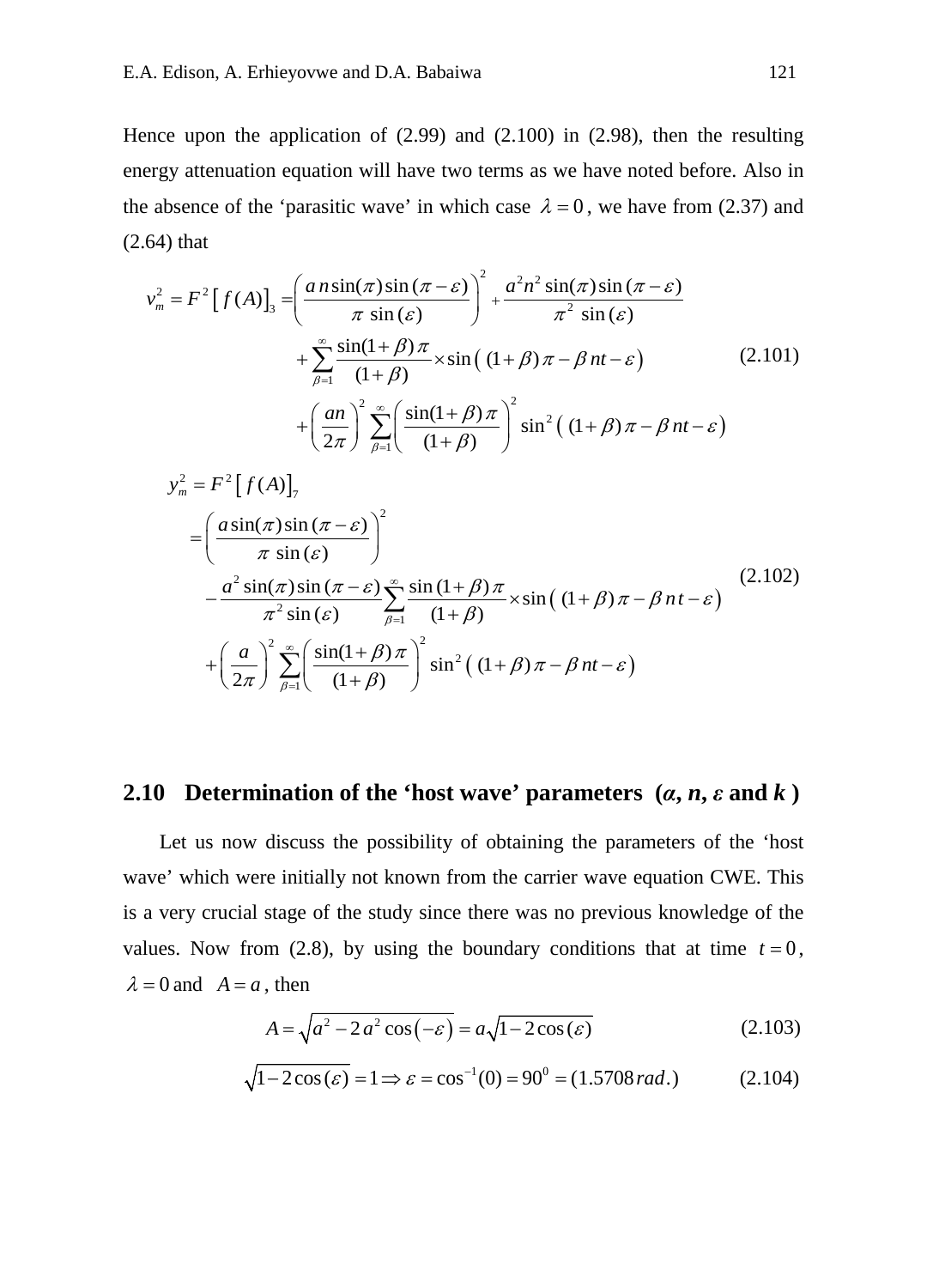Any slight variation in the combined amplitude A to  $A + \delta A$  of the CWE due to displacement with time  $t$  to  $t + \delta t$  would invariably produce a negligible effect in the host amplitude *a* also under this situation  $\lambda \approx 0$ . Hence we can write

$$
\lim_{\delta t \to 0} (A + \frac{\delta A}{\delta t}) = a \tag{2.105}
$$

$$
\lim_{\delta t \to 0} (\sqrt{a^2 - 2a^2 \cos\left(n\left(t + \delta t\right) - \varepsilon\right)} + \frac{n a^2 \sin\left(n\left(t + \delta t\right) - \varepsilon\right)}{\sqrt{a^2 - 2a^2 \cos\left(n\left(t + \delta t\right) - \varepsilon\right)}}) = a \quad (2.106)
$$

$$
\sqrt{a^2 - 2a^2 \cos(nt - \varepsilon)} + \frac{n a^2 \sin(nt - \varepsilon)}{\sqrt{a^2 - 2a^2 \cos(nt - \varepsilon)}} = a \tag{2.107}
$$

$$
(a2 - 2a2 cos(nt - \varepsilon)) + na2 sin(nt - \varepsilon) = a\sqrt{a2 - 2a2 cos(nt - \varepsilon)}
$$
 (2.108)

$$
1 - 2\cos(nt - \varepsilon) + n\sin(nt - \varepsilon) = \sqrt{1 - 2\cos(nt - \varepsilon)}
$$
\n(2.109)

At this point of our work, it may not be easy to produce a solution to the problem based on (2.109), this is due to the mixed sinusoidal wave functions. However, to get out of this complication we have implemented the below approximation technique to minimize the right hand side of (2.109). This approximation states that

$$
(1+\xi f(\varphi))^{1/n} = \frac{d}{d\varphi} \left(1 + n\xi f(\varphi) + \frac{n(n-1)}{2!} \left(\xi f(\varphi)\right)^2 + \frac{n(n-1)(n-2)}{3!} \left(\xi f(\varphi)\right)^3 + \dots\right) (2.110)
$$

The general background of this approximation is the differentiation of the resulting binomial expansion of a given variable function. This approximation has the advantage of converging functions easily and also it produces intended applicable value of result. Hence (2.109) becomes

$$
1 - 2\cos(nt - \varepsilon) + n\sin(nt - \varepsilon) = n\sin(nt - \varepsilon)
$$
\n(2.111)

$$
nt - \varepsilon = \cos^{-1}(0.5) = 60^{\circ} = 1.0472 \text{ rad.} \Rightarrow nt = 2.6182 \text{ rad.}
$$
  

$$
\Rightarrow n = 2.6182 \text{ rad.} / s
$$
 (2.112)

From  $(2.9)$ , using the boundary conditions that for stationary state, that is, when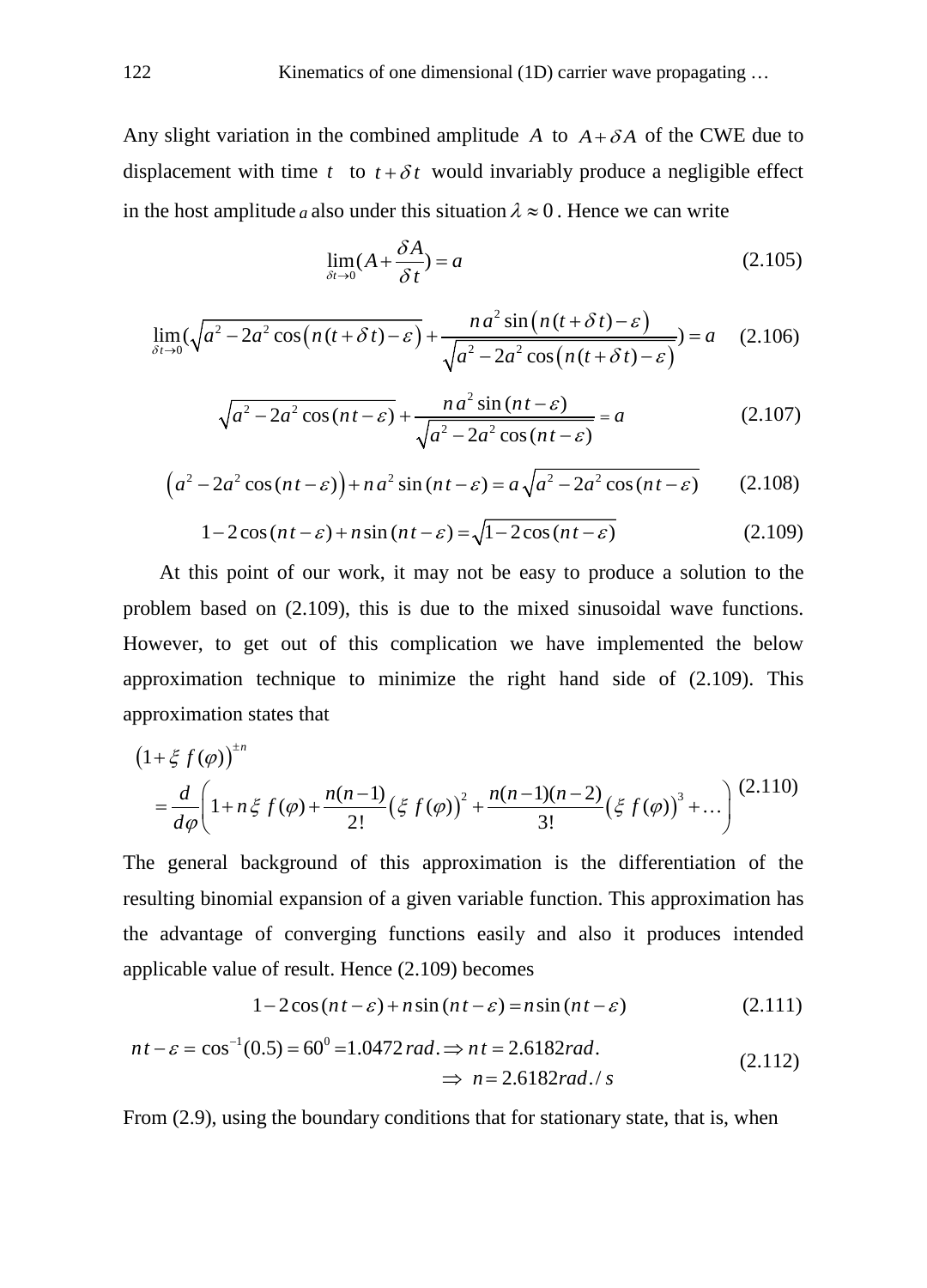$$
\delta t = 0, \ \lambda \approx 0, \ \theta = \pi - (\varepsilon - \varepsilon' \lambda) = \pi - \varepsilon = 3.142 - 1.5708 = 1.5712 \, rad,
$$
  
\n
$$
E = \varepsilon = 1.5708 \, rad \ , \text{ then}
$$
  
\n
$$
\lim_{\delta t \to 0} \cos \{(k - k' \lambda) r \cos \theta + (k - k' \lambda) r \sin \theta - (n - n' \lambda)(t + t \delta t) - E\} = 1
$$
 (2.113)  
\n
$$
(k r (\cos \theta + r \sin \theta) - nt - \varepsilon) = 0 \ \because \ (\cos^{-1}(1) = 0)
$$
 (2.114)  
\n
$$
(k r (0.9996) - 2.6182 - 1.5708) = 0
$$
  
\n
$$
\Rightarrow k r = 4.1907 \, rad \Rightarrow k = 4.1907 \, rad / m
$$
 (2.115)

The change in the resultant amplitude of the carrier wave is proportional to the frequency of oscillation of the spatial oscillating phase  $\phi$  multiplied by the product of the variation with time *t* of the inverse of the oscillating phase with respect to the radial distance  $x$  and the variation with time  $t$  wave number  $(k - k'\lambda)$ . This condition would make us to write by using (2.8) and (2.9) that

$$
\frac{dA}{dt} = \frac{(n - n'\lambda)(a - b\lambda)^2 \sin((n - n'\lambda)t - (\varepsilon - \varepsilon'\lambda))}{\sqrt{(a^2 - b^2\lambda^2) - 2(a - b\lambda)^2 \cos((n - n'\lambda)t - (\varepsilon - \varepsilon'\lambda))}}
$$
(2.116)

$$
\frac{d\varphi}{dr}
$$
\n
$$
= -(k - k'\lambda)(\cos\theta + \sin\theta)\sin\left((k - k'\lambda)r(\cos\theta + \sin\theta) - (n - n'\lambda)t - E\right)
$$
\n
$$
\frac{d\varphi}{dt} = ((n - n'\lambda) + Z)\sin\left((k - k'\lambda)r(\cos\theta + \sin\theta) - (n - n'\lambda)t - E\right)
$$
\n(2.118)

$$
\frac{d\varphi}{d(k - k'\lambda)}
$$
\n
$$
= (-r(\cos\theta + \sin\theta) - E)\sin((k - k'\lambda)r(\cos\theta + \sin\theta) - (n - n'\lambda)t - E)
$$
\n(2.119)

$$
\frac{dA}{dt} = \left(\frac{1}{2\pi} \frac{\partial \varphi}{\partial t}\right) \left(\frac{1}{r} \frac{\partial r}{\partial \varphi}\right) \left(\frac{\partial \varphi}{\partial (k - k'\lambda)}\right) = f l \tag{2.120}
$$

$$
A = f \, l \, t \tag{2.121}
$$

That is the time rate of change of the resultant amplitude is equal to the frequency *f* of the spatial oscillating phase multiplied by the length *l* of the arc covered by the oscillating phase. Under this circumstance, we refer to *A* as the instantaneous amplitude of oscillation.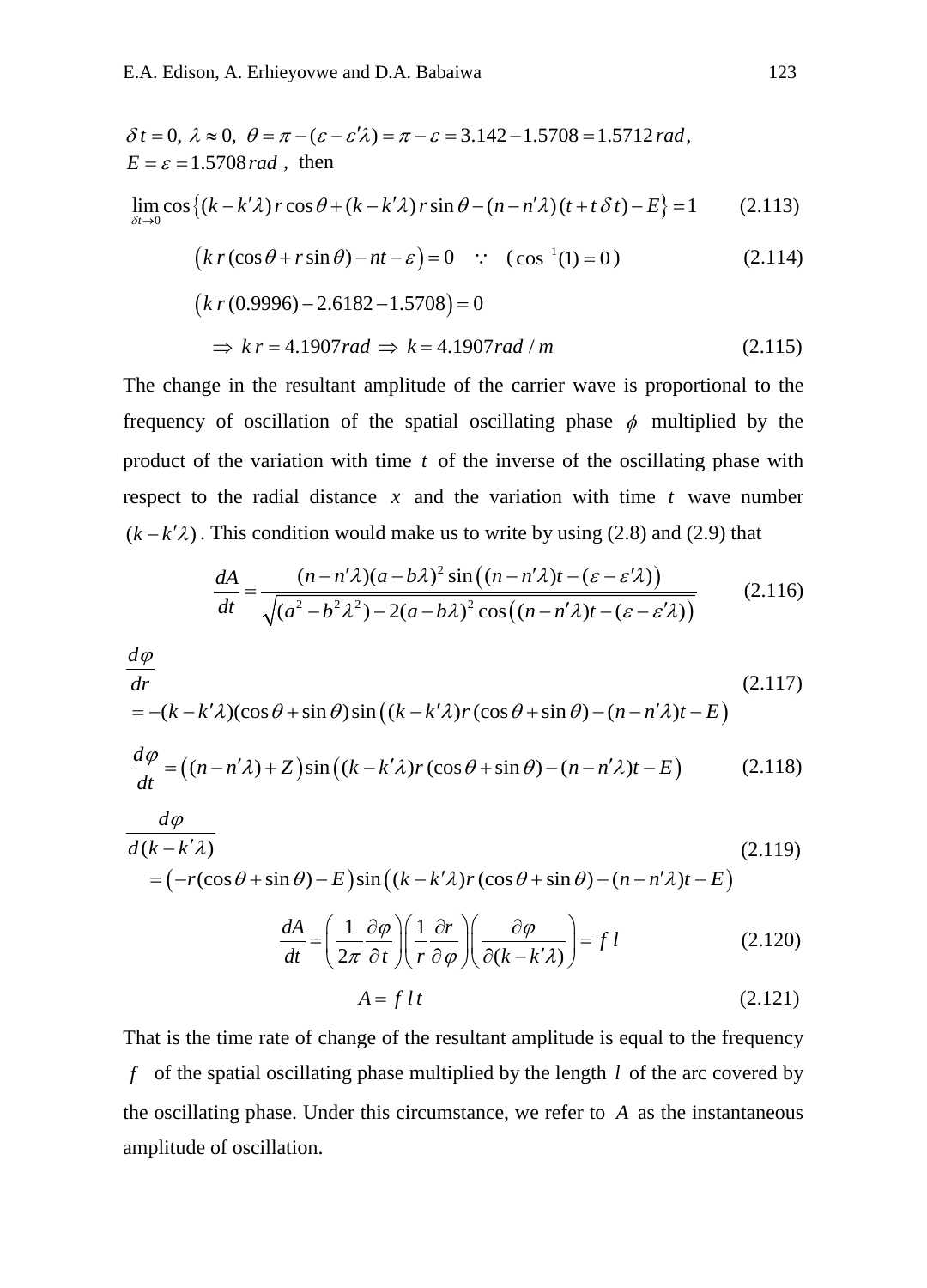The first term in the parenthesis of (2.120) is the frequency dependent term, while the combination of the rest two terms in the parenthesis represents the angular length or simply the length of an arc covered by the spatial oscillating phase. Note that the second term in the right hand side of (2.120) is the inverse of (2.117).

With the usual implementation of the boundary conditions that at  $t = 0$ ,  $\lambda = 0$ ,  $\theta = \pi - (\varepsilon - \varepsilon' \lambda) = \pi - \varepsilon = 3.142 - 1.5708 = 1.5712$  rad,  $E = \varepsilon = 1.5708$  rad,

 $dA/dt = a$ , we obtain the expression for the amplitude as

$$
a = -\left(\frac{1}{2\pi}\right) \left(\frac{(\cos\theta + \sin\theta) - \varepsilon}{k\sin\varepsilon(\cos\theta + \sin\theta)}\right) = 0.0217m
$$
 (2.122)

Note that  $cos(-\varepsilon) = cos \varepsilon$  (even and symmetric function) and  $sin(-\varepsilon) = -sin \varepsilon$ (odd and screw symmetric function). Thus generally we have established that the basic constituents parameters of the 'host wave are

$$
a = 0.0217m
$$
,  $n = 2.6182rad / s$ ,  $\varepsilon = 1.5708rad$ , and  $k = 4.1907rad / m$ . (2.123)

### **2.11 Determination of the 'Parasitic Wave' Parameters (***b***,** *n***',** *ε***' and** *k***' )**

Also we can now determine the basic parameters of the 'parasitic wave' which were initially not known before the interference from the derived values of the 'host wave' using the below method. We know that gradual depletion in the physical parameters of the system under study would mean that after a sufficiently long period of time all the active constituents of the 'host wave' would have been completely attenuated by the destructive influence of the 'parasitic wave'. On the basis of these arguments, we can now write as follows.

$$
a-b\lambda = 0 \Rightarrow 0.0217 = b\lambda
$$
  
\n
$$
n - n'\lambda = 0 \Rightarrow 2.6182 = n'\lambda
$$
  
\n
$$
\varepsilon - \varepsilon'\lambda = 0 \Rightarrow 1.5708 = \varepsilon'\lambda
$$
  
\n
$$
k - k'\lambda = 0 \Rightarrow 4.1907 = k'\lambda
$$
\n(2.124)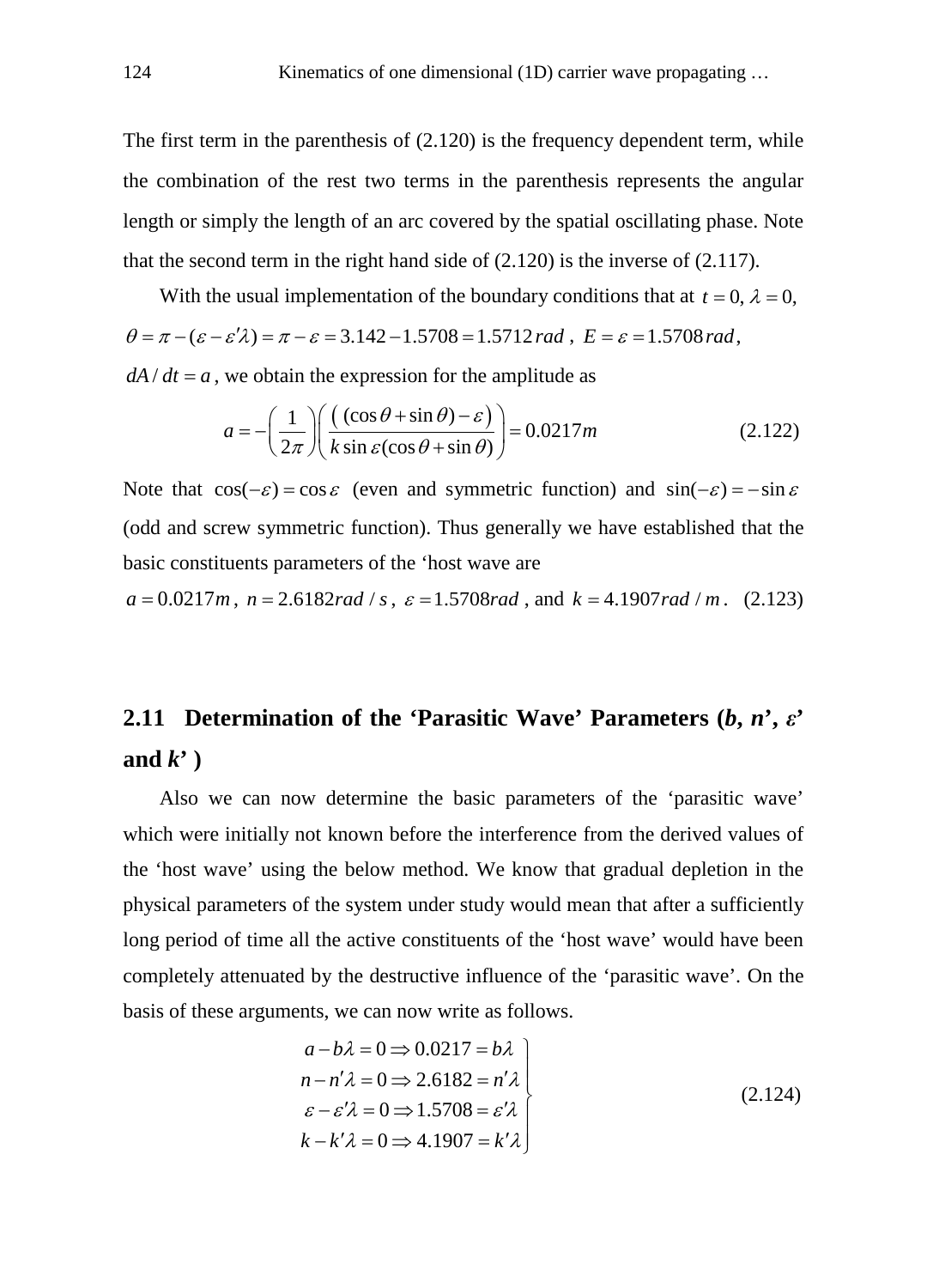Upon dividing the sets of relations in  $(2.124)$  with one another with the view to eliminate  $\lambda$  we get

$$
0.008288n' = b
$$
  
\n
$$
0.013820 \varepsilon' = b
$$
  
\n
$$
0.005178k' = b
$$
  
\n
$$
1.6668 \varepsilon' = n'
$$
  
\n
$$
0.6248k' = n'
$$
  
\n
$$
0.3748k' = \varepsilon'
$$
  
\n(2.125)

However, there are several possible values that each parameter would take according to (2.125). But for a gradual decay process, that is for a slow depletion in the constituents of the host parameters we choose the least values of the 'parasitic wave' parameters. Thus a more realistic and applicable relation is when:  $0.008288 n' = 0.005178 k'$ . Based on simple ratio

$$
n' = 0.00518 rad / s \qquad k' = 0.00829 rad / m
$$
  
\n
$$
\varepsilon' = 0.00311 rad \qquad b = 0.0000429 m
$$
 (2.126)

Any of these values of the constituents of the 'parasitic wave' shall produce a corresponding approximate value of  $\lambda = 505$  upon substituting it into (2.124). Hence we get the interval of the multiplier as  $0 \le \lambda \le 505$ .

#### **2.12 Determination of the Attenuation Constant (***η***) of the CWE**

Attenuation is a decay process caused by absorption and scattering of the medium where a wave is propagating. It brings about a gradual reduction and weakening in the initial strength of the basic parameters of a given physical system which the wave describes. In this study, the parameters are the amplitude  $(a)$ , phase angle  $(\varepsilon)$ , angular frequency  $(n)$  and the spatial frequency  $(k)$ . The dimension of the attenuation constant  $(\eta)$  is determined by the system under study. However, in this work, attenuation constant is the relative rate of fractional change (FC) in the basic parameters of the carrier wave. There are 4 (four)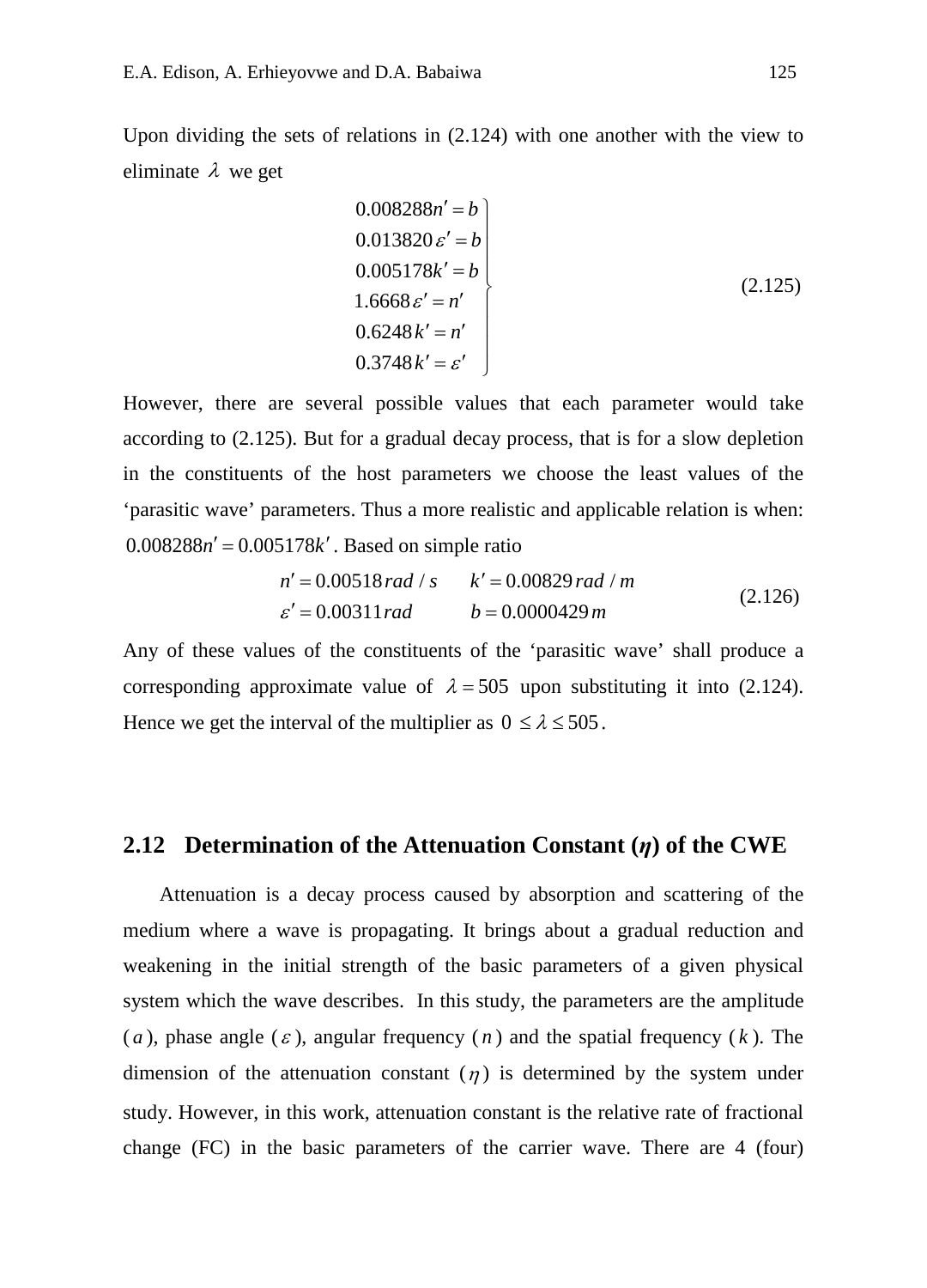attenuating parameters present in the CWE. Now, if  $a, \eta, \varepsilon, k$  represent the initial basic parameters of the 'host wave' that is present in the carrier wave and  $a - b\lambda$ ,  $n - n' \lambda$ ,  $\varepsilon - \varepsilon' \lambda$ ,  $k - k' \lambda$  represent the basic parameters of the 'host wave' that survives after a given time. Then, the FC is

$$
\sigma = \frac{1}{4} \times \left( \left( \frac{a - b\lambda}{a} \right) + \left( \frac{\varepsilon - \varepsilon'\lambda}{\varepsilon} \right) + \left( \frac{n - n'\lambda}{n} \right) + \left( \frac{k - k'\lambda}{k} \right) \right) \tag{2.127}
$$

$$
\eta = \frac{FC\big|_{\lambda=i} - FC\big|_{\lambda=i+1}}{\text{unit time}(s)} = \frac{\sigma_i - \sigma_{i+1}}{\text{unit time}(s)}\tag{2.128}
$$

The dimension is *per second* ( $s^{-1}$ ). Thus (2.128) gives  $\eta = 0.001978 s^{-1}$  for all values of  $\lambda$  (*i* = 0,1, 2, ..., 505).

#### **2.13 Determination of the time (***t***)**

We used the information provided in section 2.9, to compute the various times taken for the carrier wave to attenuate to zero. The maximum time the carrier wave lasted as a function of the raising multiplier  $\lambda$  is also calculated from the attenuation equation shown by (2.128). The reader should note that we have adopted a slowly varying regular interval for the raising multiplier since this would help to delineate clearly the physical parameter space accessible to our model. However, it is clear from the calculation that the different attenuating fractional changes contained in the carrier wave are approximately equal to one another. We can now apply the attenuation time equation given below.

$$
\sigma = e^{-(2^{\gamma} \eta t)/\lambda}
$$
 (2.129)

$$
t = -\left(\frac{\lambda}{2^{\gamma} \eta}\right) \ln \sigma \tag{2.130}
$$

where  $\gamma$  is the functional index of any physical system under study and here we assume  $\gamma = 1$ . The equation is statistical and not a deterministic law. It gives the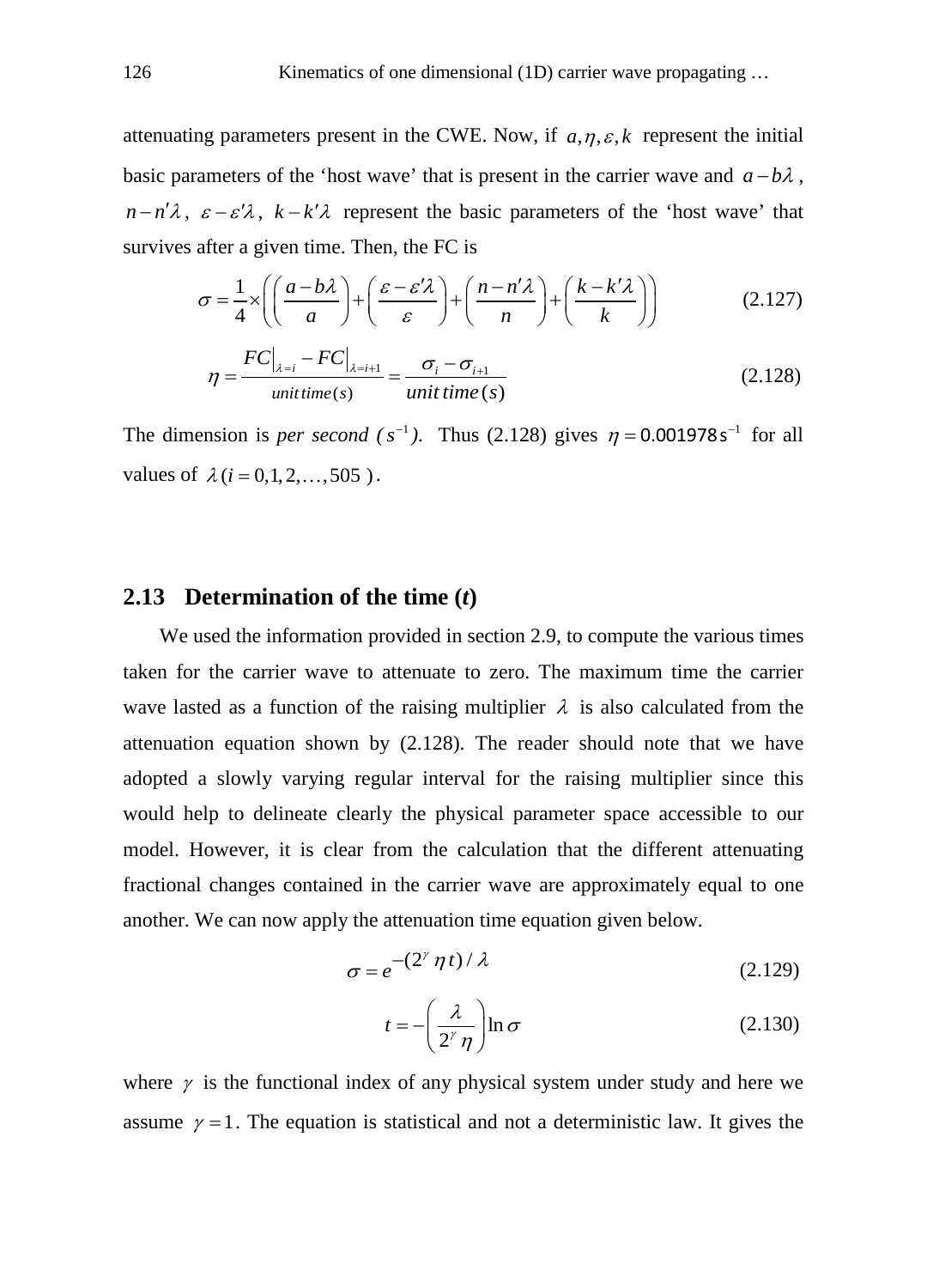expected basic intrinsic parameters of the 'host wave' that survives after a given time *t* . Clearly, we used (2.130) to calculate the exact value of the decay time as a function of the raising multiplier. In this work, we used table scientific calculator and Microsoft excel to compute our results. Also the GNUPLOT 3.7 version was used to plot the corresponding graphs.



### **3 Presentation of Results**

Figure 3.1: Represents  $\lambda$  [0, 505] and time [0, 892180s] or time = 892180s or 248 hrs (10 days), Fourier index  $\beta = 0$ . The fundamental velocity goes to zero after about 150000s or 42 hrs (1.8 days)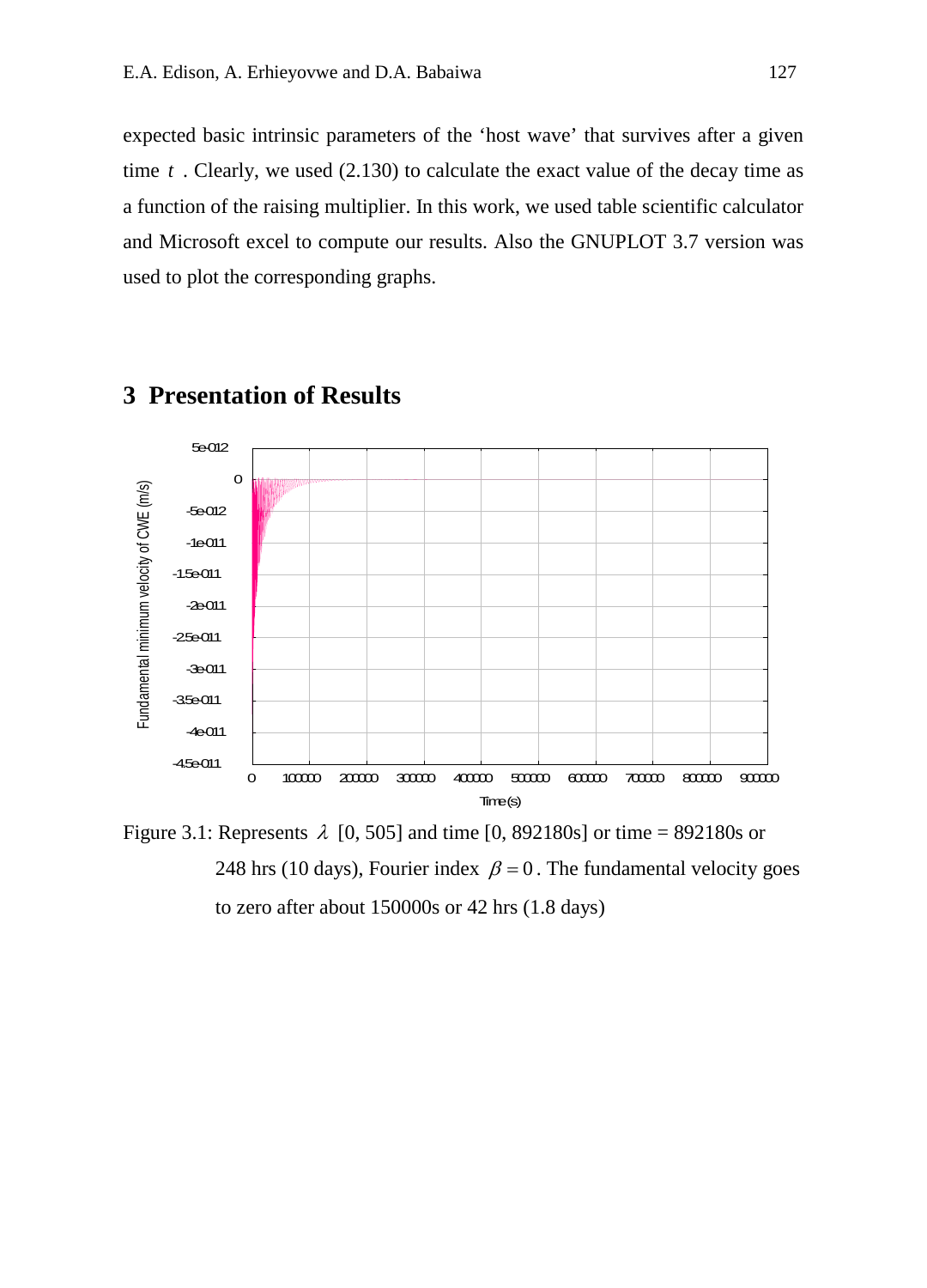

Figure 3.2: Represents the interval of the multiplier  $\lambda$  [0, 250] and time [0, 42705s] or time = 42705s (12hrs), Fourier index  $\beta$  = 505



Figure 3.3: Represents the interval of the multiplier  $\lambda$  [250, 505] and time [42705s, 892180s] or time = 849475s or 236 hrs (10 days), Fourier index  $\beta = 505$ . The CWE attenuates to zero after about 300000s or 83hrs (3.4 days).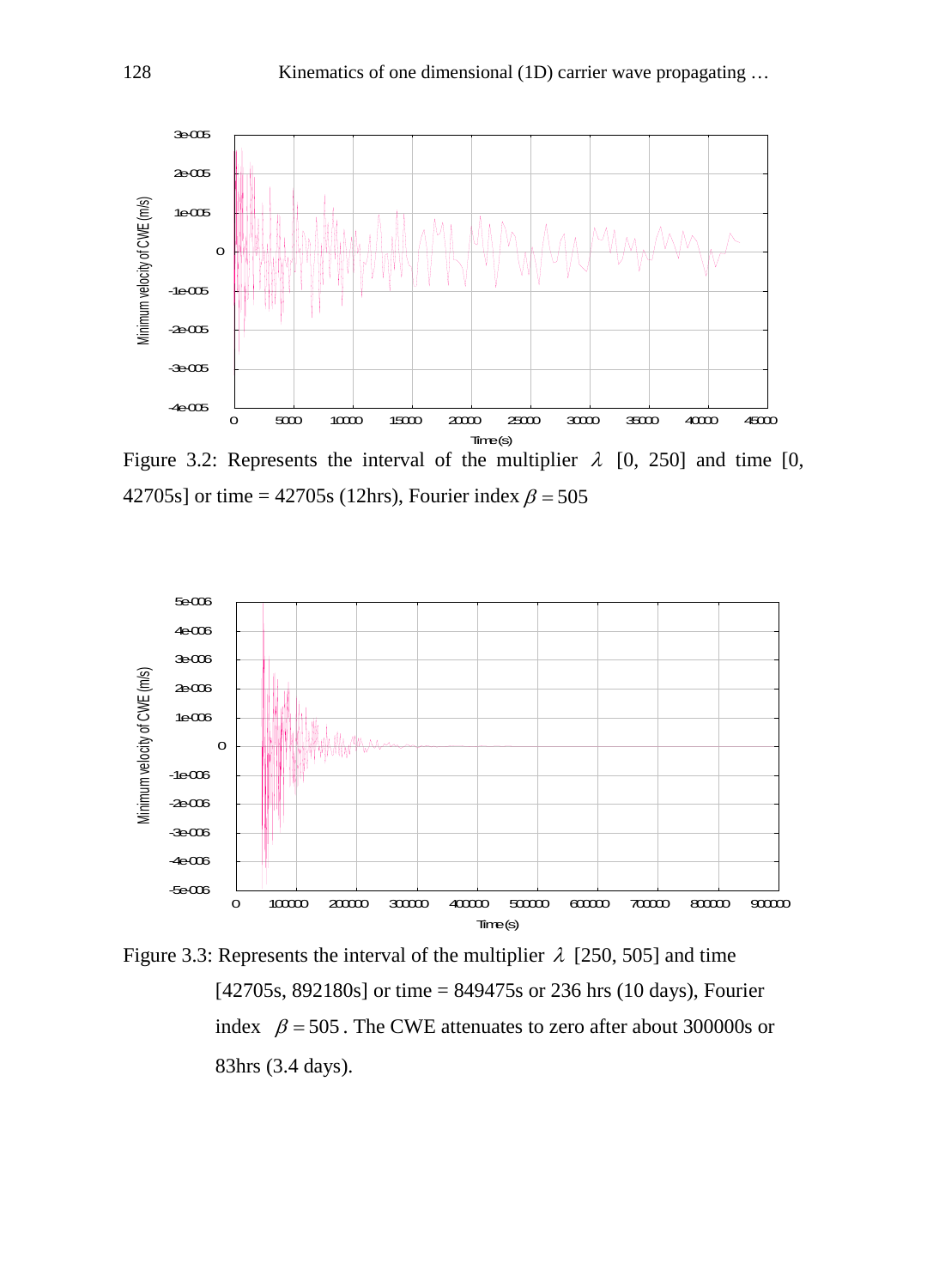

Figure 3.4: Represents the multiplier  $\lambda = 0$  and the interval in time [0, 892180s] or time  $892180s = 248$  hrs (10 days), Fourier index  $\beta = 0$ 



Figure 3.5: Represents the interval of the multiplier  $\lambda = 0$  and time [0, 42705] or time = 42705s (11.8 hrs), Fourier index  $\beta$  = 505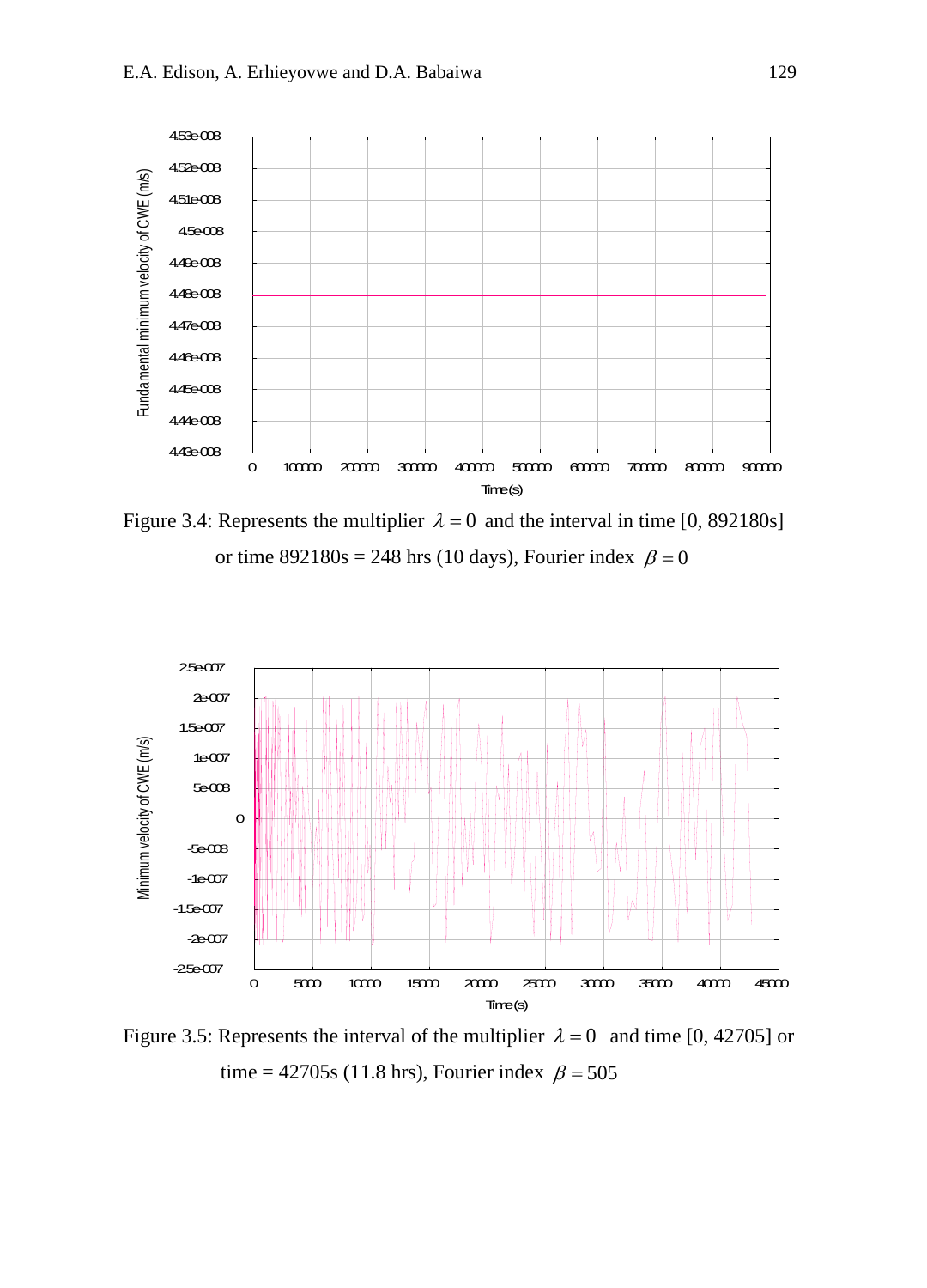

Figure 3.6: Represents the interval of the multiplier  $\lambda = 0$  and time [42705s, 892180s] or time = 849475s or 236 hrs (10 days), Fourier index  $\beta = 505$ 



Figure 3.7: Represents the interval of the multiplier  $\lambda = [0, 505]$  and time [0, 892180s] or time = 892180s or 248 hrs (10 days), Fourier index  $\beta = 0$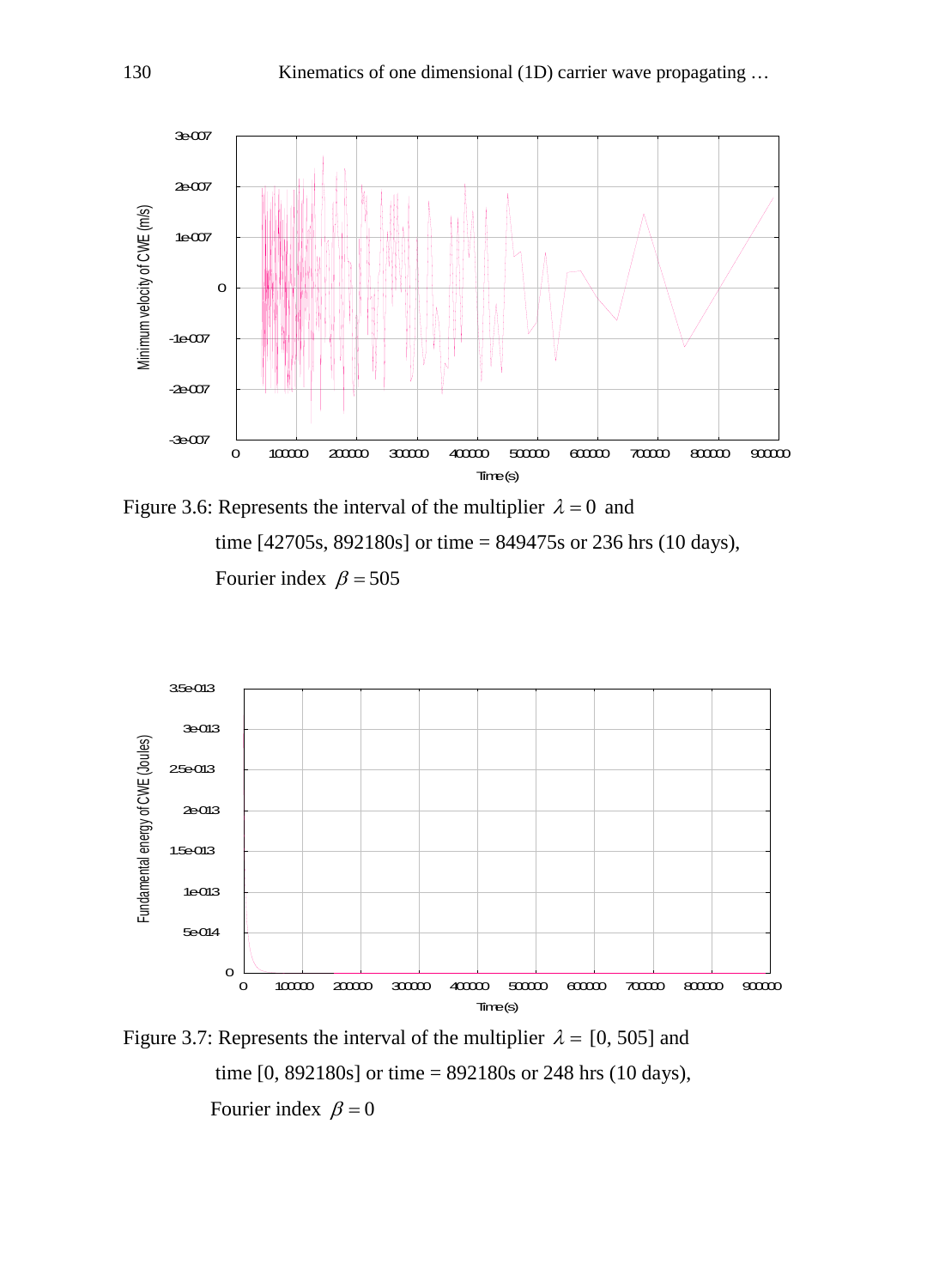

Figure 3.8: Represents the interval of the multiplier  $\lambda = [0, 250]$  and time [0, 42705s] or time = 42705s or (12 hrs), Fourier index  $\beta$  = 505



Figure 3.9: Represents the interval of the multiplier  $\lambda = [250, 505]$  and time [42705s, 892180s] or time = 849475s or 236 hrs (10 days), Fourier index  $\beta = 505$ . The energy of the CWE goes to zero after 180000s or (50 hrs).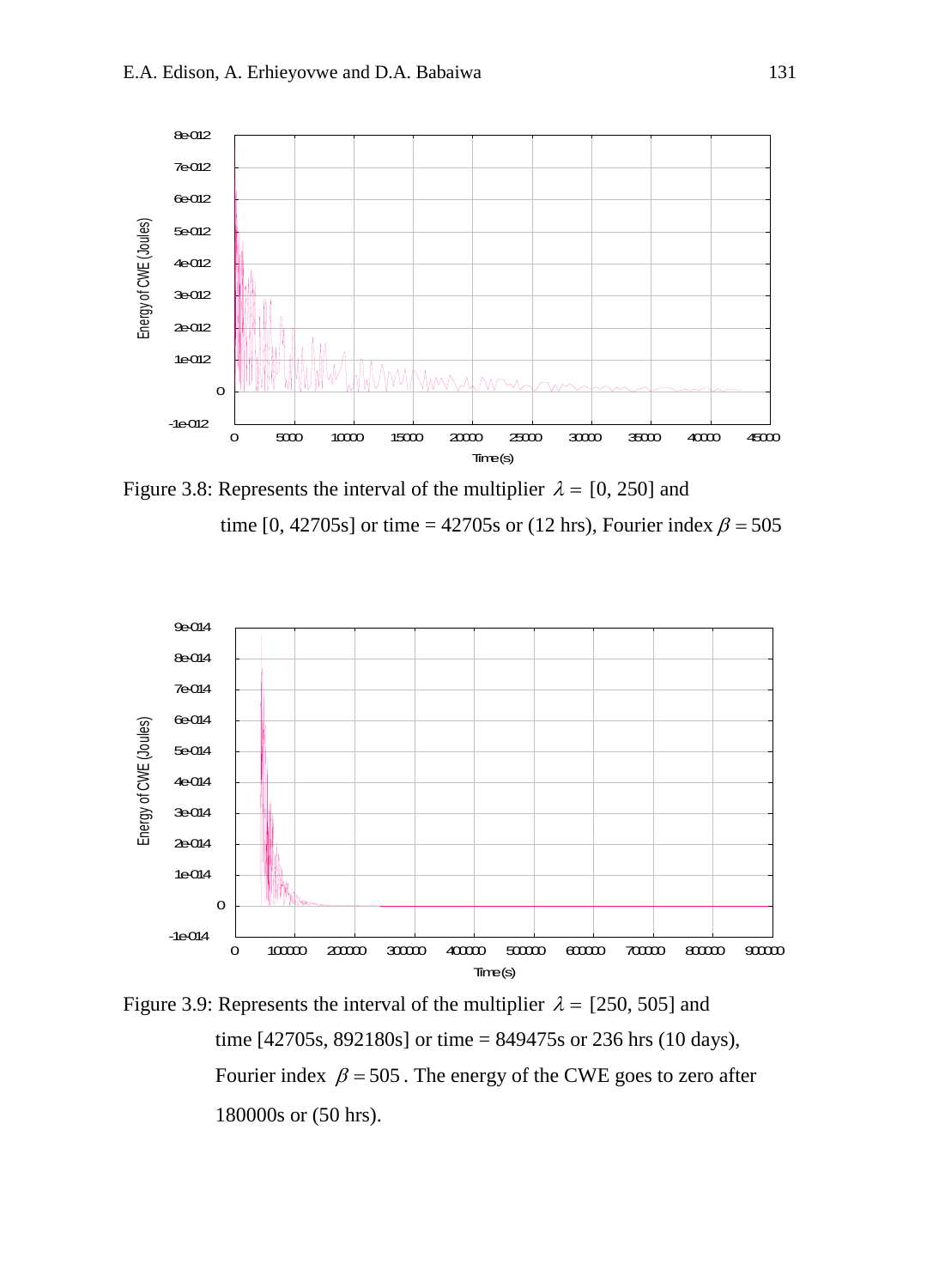

Figure 3.10: Represents the raising multiplier  $\lambda = 0$  and the interval in time [0, 892180s] or time = 892180s or 248 hrs (10.3 days), Fourier index  $\beta = 0$ 



Figure 3.11: Represents the raising multiplier  $\lambda = 0$  and the interval in time  $[0, 42705s]$  or precise time =  $42705s$  (11.8 hrs), Fourier index  $\beta = 505$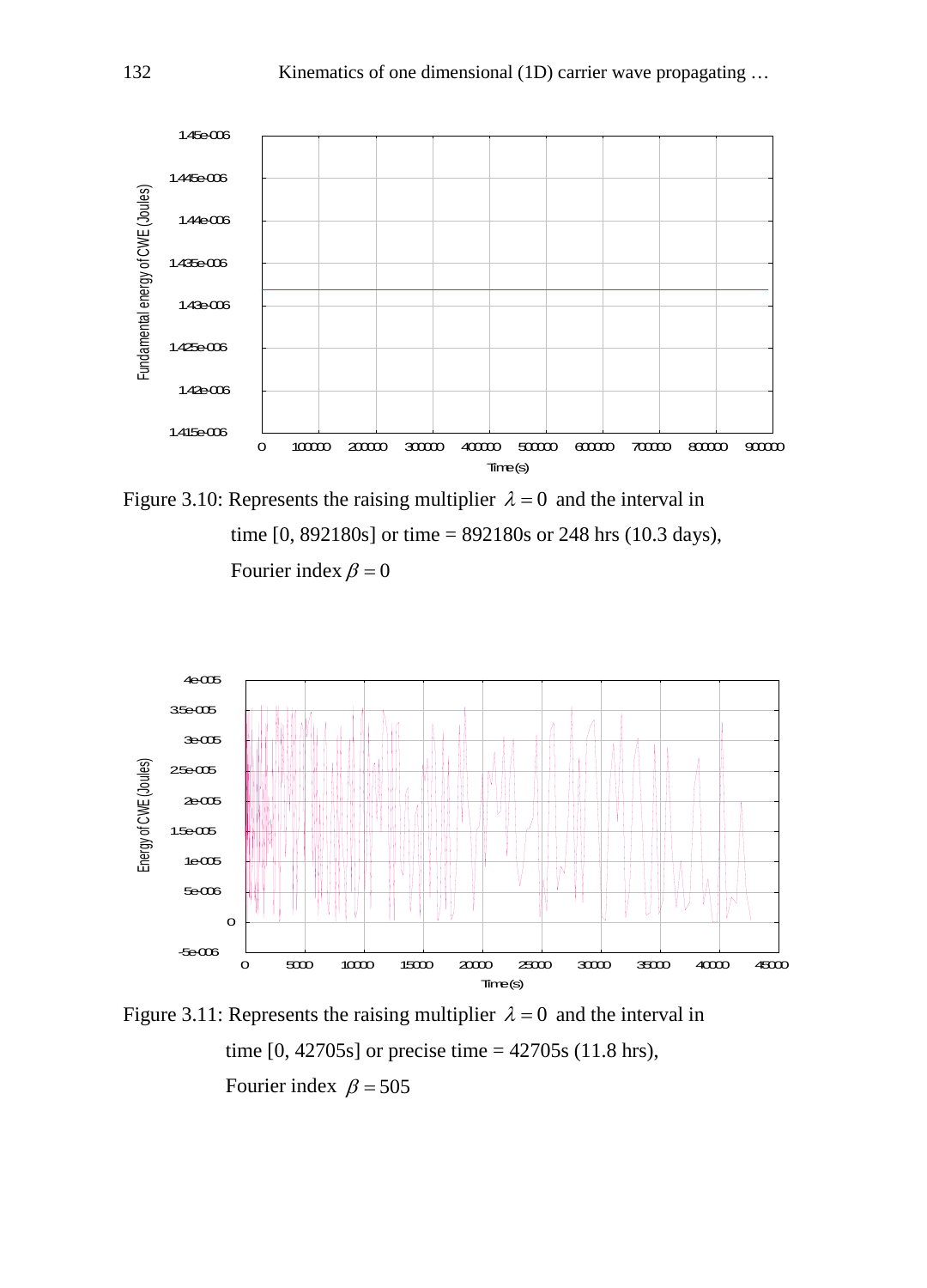

Figure 3.12: Represents the multiplier  $\lambda = 0$  and the interval in time [42705s, 892180s] or precise time = 849475s or 236 hrs (10 days), Fourier index  $\beta = 505$ 

#### **4 Discussion of Results**

Figure  $3.1 - 3.3$  shows the propagation of the CWE in a viscous fluid when the influence of the 'parasitic wave' is considered. It is revealed in Figure 3.1 that the fundamental minimum velocity of the CWE fluctuates between 0 and -4.5 x  $10^{-11}$ m/s. The negative velocity means repulsion and hence destructive interference between the two interfering waves. The wave form of the fundamental minimum velocity is sinusoidal between the time intervals of  $0 -$ 150000s or precisely 42 hrs (1.8 days) and thereafter it attenuate to zero.

It should be noted that because of the numerous waveforms involved when the Fourier index  $\beta$  =505 for every value of the multiplier  $\lambda$ , these figures could not really reflect all the possible waveforms available to the period of time that the CWE lasted, as a result, the figures almost displayed a straight line. Consequently, we classified our work based on the interval of the multiplier  $[0 -]$ 250] and [250 – 505]. Although, our work was also confined to only when the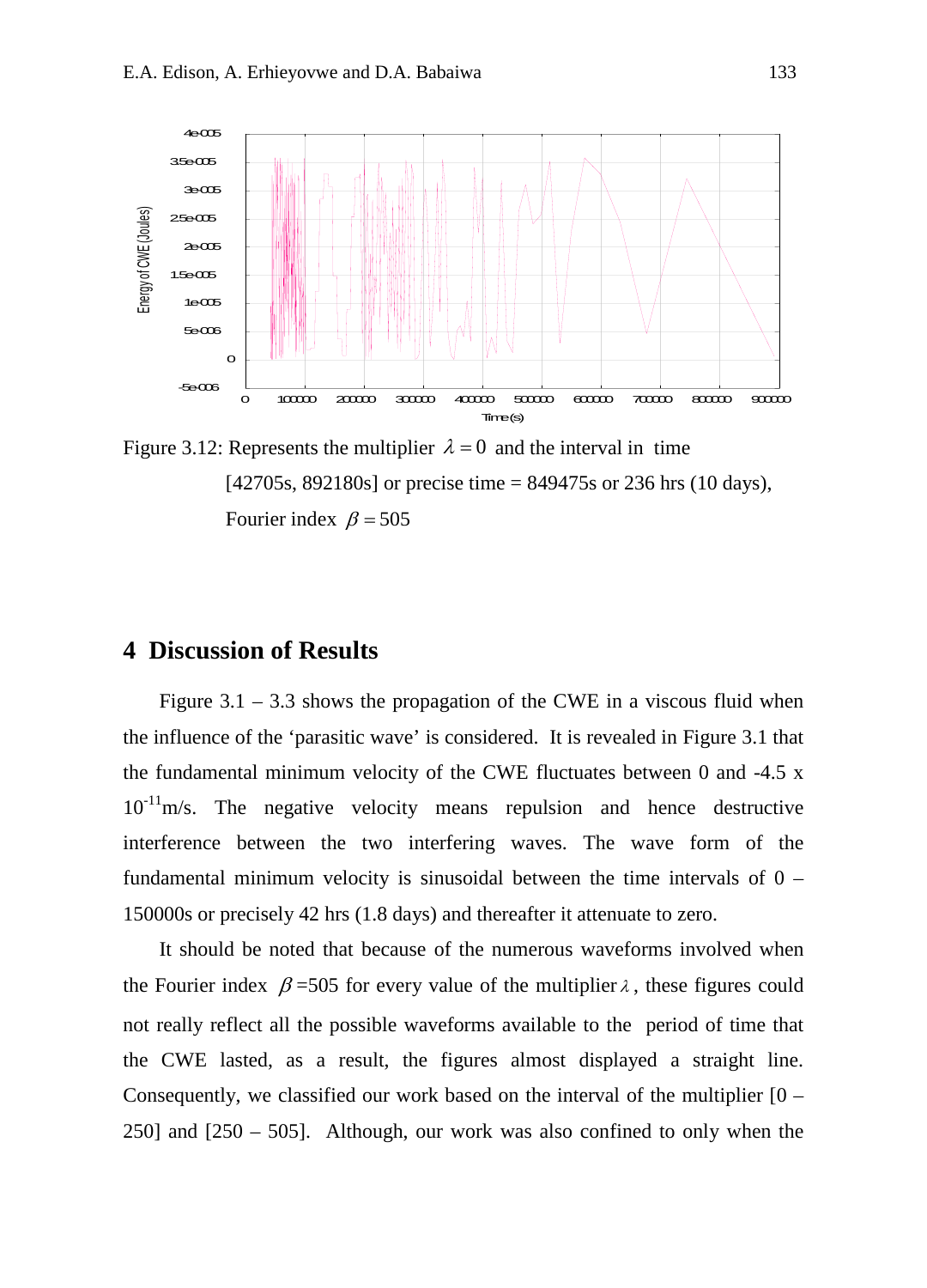Fourier index was 505, since we believe that this is the region of most relevant interest to our work. Note that Figure 3.1 which is the first term of equation (2.85) is the harmonic analysis of the velocity of the CWE and it does not contain the Fourier index ( $\beta = 0$ ) while the other term of (2.85) is the nth term of the velocity component of the CWE.

It should be observed that Figure 3.3 is a continuation of 3.2. We only separated them in order to unveil the embedded velocity waveform if it is jointly plotted. The velocity waveform of the CWE is somewhat sinusoidal and regular with attractive (constructive) and repulsive (destructive) phases of the minimum velocity. Consequently, positive velocity means attraction and hence constructive interference between the two interfering waves while negative velocity means repulsion and hence destructive interference between the two interfering waves. The minimum velocity attained by the propagation of the CWE attenuates to zero after about 300000s or 83 hrs (3.4 days).

In the absence of the 'parasitic wave' in which case the multiplier  $\lambda = 0$  the resulting fundamental minimum velocity of the CWE are clearly shown in Figures 3.4 – 3.6. As shown in Figure 3.4 the fundamental minimum velocity does not change with time and hence the acceleration is zero. The graphs of the minimum velocity of the CWE are shown in Figure 3.5 and 3.6. These figures depict the propagation of only the 'host wave' ( $\lambda = 0$ ). It is clearly revealed in these figures that the bandwidths of the spectrum of the minimum velocity of the CWE are wider than those of minimum velocity when the influence of the 'parasitic wave' is considered. This result can be compared with the graphs of Figure 3.2 and 3.3. The frequency of the minimum velocity attains by the CWE decreases after 400000s of 111 hrs (4.6 days).

The graphs of the energy possess by the CWE which is given by (2.98) as it propagates in the viscous fluid under the influence of the 'parasitic wave'  $(\lambda = 0 - 505)$  are shown in Figures 3.7 – 3.9. It is shown in Figure 3.7 that the decay process of the fundamental energy of the CWE is exponential and it is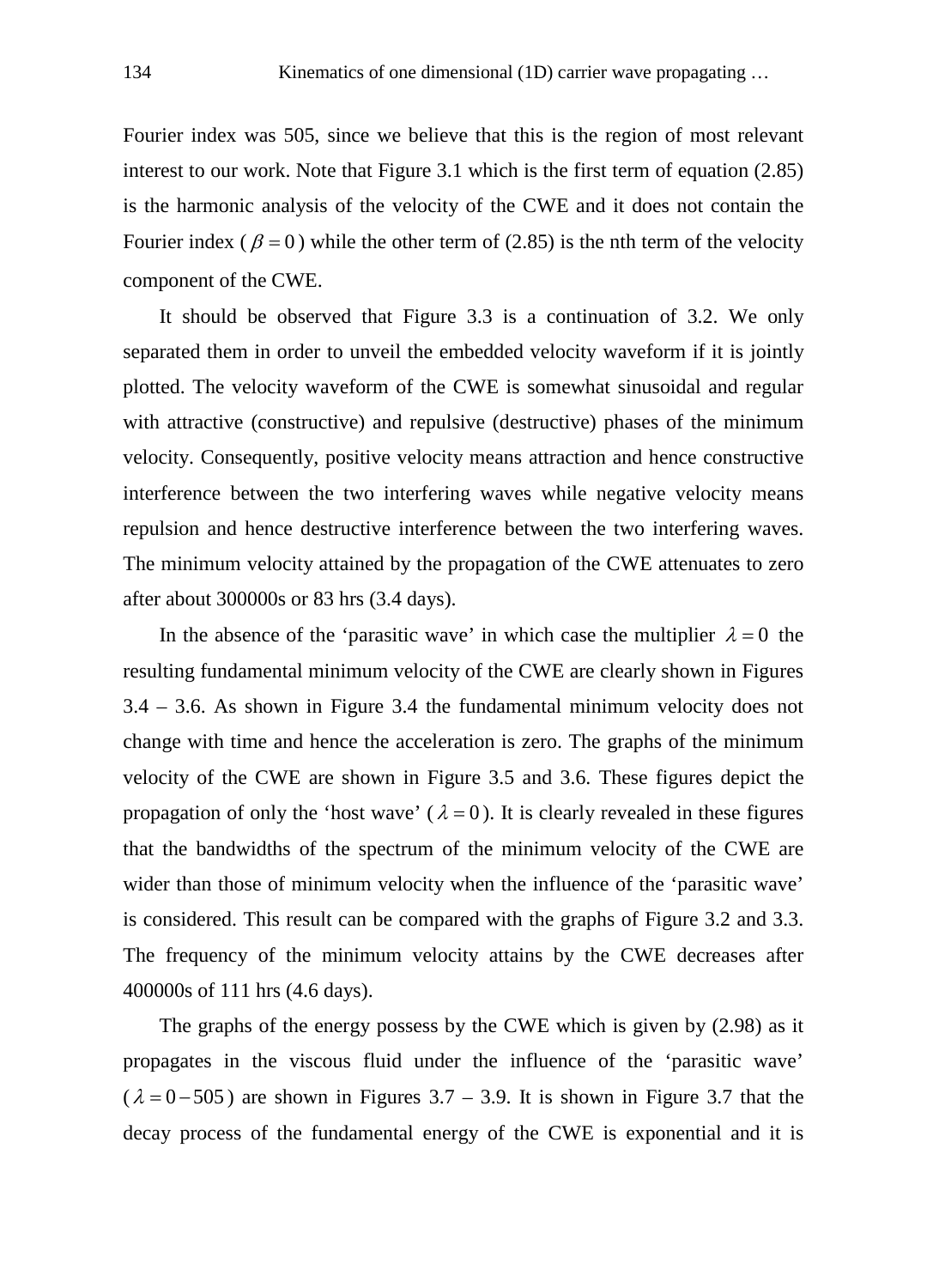brought to rest after about 50000s (14 hrs). We should also know that Figure 3.9 is a continuation of Figure 3.8. The spectrum of the energy attenuation is sinusoidal and initially the decay frequency is very high which decreases as the time progresses. The energy of the CWE is finally brought to rest after about 200000s or 56 hrs (2.3 days).

The graphs of the energy of the CWE as it propagates in the viscous fluid when the 'parasitic wave' is not considered, in which case  $\lambda = 0$ , are represented by Figures 3.10 – 3.12. The fundamental energy ( $\lambda = 0$ ) is constant with time and so the fundamental energy does not change as the 'host wave' propagates with time. This information is shown in fig. 3.10. The energy spectrum of the CWE  $(\lambda = 0)$  initially has a very high frequency of propagation as shown in Figure 3.11. However, from Figure 3.12 the frequency of the energy spectrum reduces after about 400000s or 111 hrs (4.6 days). The energy of the CWE finally attenuates to zero after 892180s or 248 hrs (10.3 days).

Thus generally, in the absence of the 'parasitic wave'  $(\lambda = 0)$  the energy of the CWE was able to propagate for a period of 892180s when the Fourier index  $\beta$  = 505 before it is finally attenuated to zero. However, when the influence of the 'parasitic wave' is considered ( $\lambda = 0 - 505$ ) the energy of the CWE was able to propagate for a period of about 180000s when the Fourier index  $\beta = 505$  before it finally goes to zero. This information is made clear when we compare Figure 3.9 and Figure 3.12. Hence the interference of the 'parasitic wave' with the 'host wave' resulted to a drastic reduction in the energy propagation time of the CWE by 712180s which is about 80% reduction.

### **5 Conclusion**

We have shown in this work that the process of energy attenuation in most physical systems does not obviously begin immediately. The characteristics of the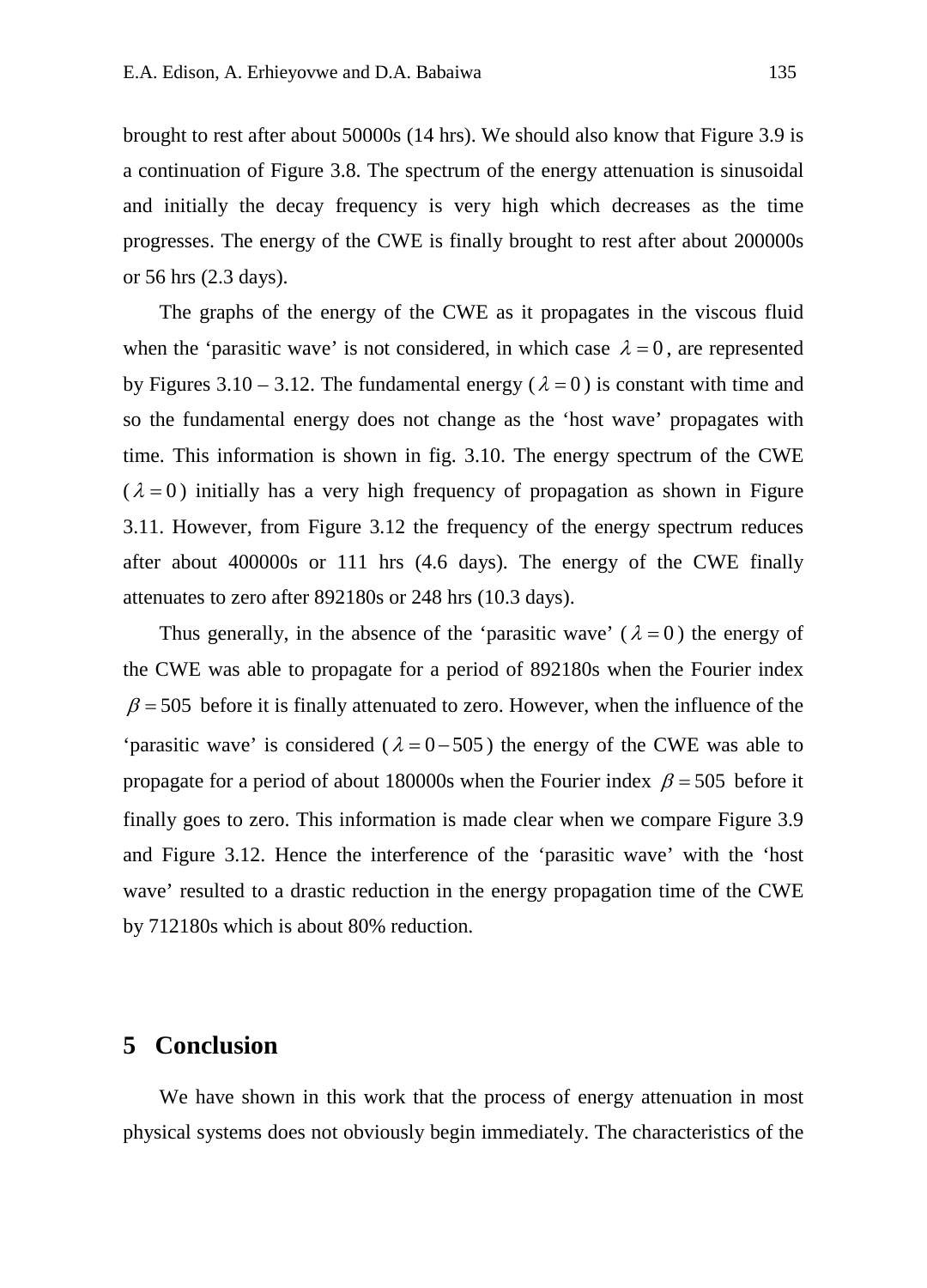'host wave' which defines the activity and performance of most physical system is guided by some factors which enables it to resist any internal or external interfering wave of a destructive tendency. The unsteady decay behaviour exhibited by the carrier wave equation during the energy damping process is due to the resistance pose by the characteristics of the 'host wave' in an attempt to annul the destructive effects of the interfering 'parasitic wave'. It is evident from this work that when a carrier wave is undergoing energy attenuation, it does not steadily or consistently come to rest; rather it shows some resistance at some point in time during the damping process, before the carrier wave equation finally comes to rest.

#### **5.1 Suggestions for further work**

This study in theory and practice can be extended to investigate wave interference and propagation in two- and three- dimensional systems. The carrier wave equation we developed in this work can be utilized in the deductive and predictive study of wave attenuation in exploration geophysics and telecommunication engineering.

### **References**

- [1] Born M. and Email W., *Principles of optics*, Cambridge University Press. 2nd Edition, pg. 192, 1993.
- [2] Lev A. Ostrovsky and Alexander I. Potapov, *Modulated waves : theory and application,* Johns Hopkins University Press, 2002, [http://www.amazon.com/gp/product/0801873258.](http://www.amazon.com/gp/product/0801873258)
- [3] Michael A. Slawinski, *Wave equation*, Seismic waves and rays in elastic media. Elsevier. pp. 131, 2003,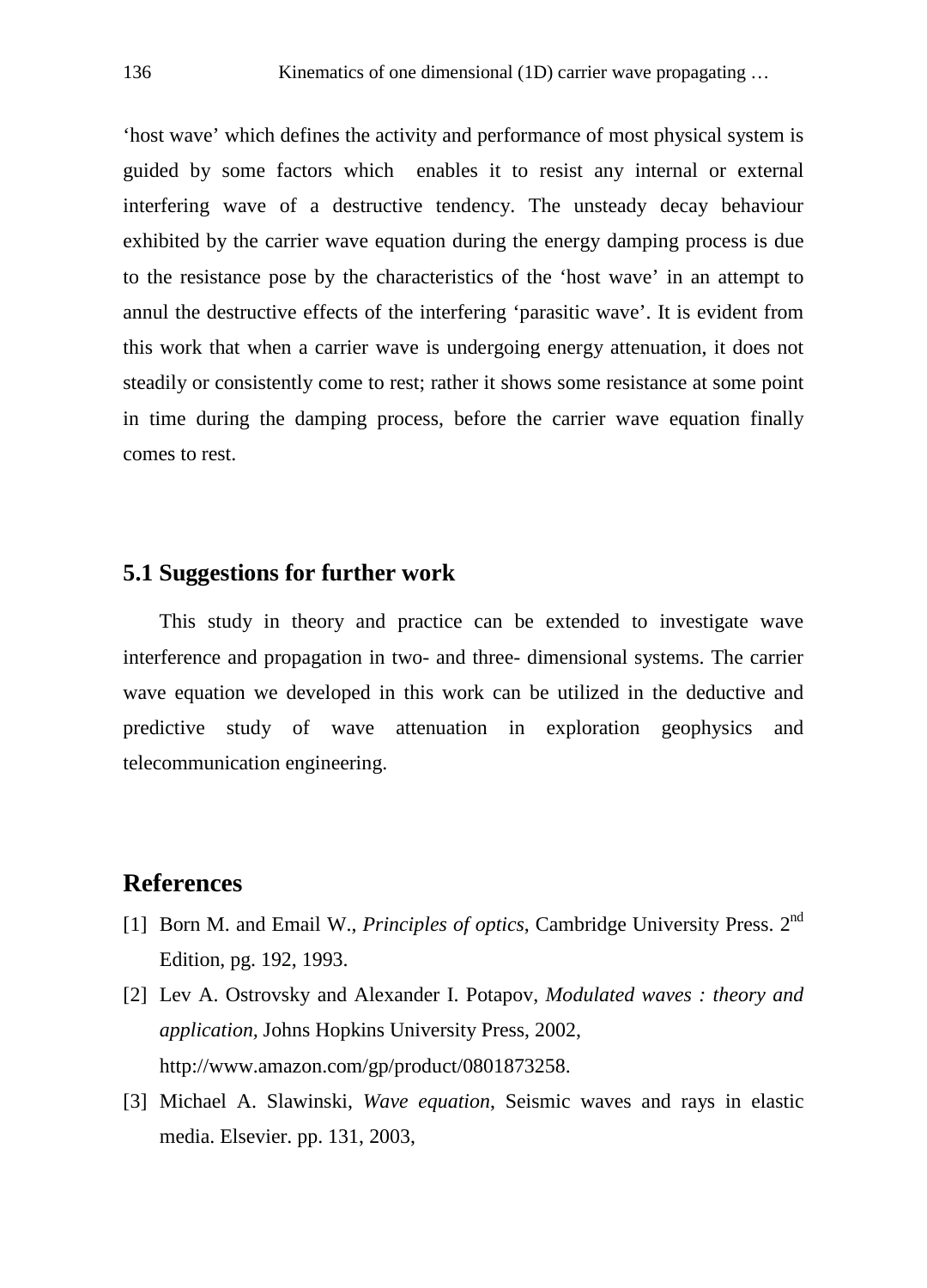<http://books.google.com/?id=s7bp6ezoRhcC&pg=PA134>

- [4] Mischa Schwartz, William R. Bennett and Seymour Stein, *Communication Systems and Techniques*, John Wiley and Sons., pp. 208, 1995, [http://books.google.com/?id=oRSHWmaiZwUC&pg=PA208&dp=sine+wave](http://books.google.com/?id=oRSHWmaiZwUC&pg=PA208&dp=sine+wave+medium++linear+time-invariant) [+medium++linear+time-invariant.](http://books.google.com/?id=oRSHWmaiZwUC&pg=PA208&dp=sine+wave+medium++linear+time-invariant)
- [5] Ardeshir Guran, Bostrom A., Herbert Uberall and Leroy O. Acoustic, Interactions with Submerged elastic Structures: Nondestructive testing, acoustic wave propagation and scattering, *World Scientific*, pp. 134, 2005.
- [6] Seth Stein, Michael E. Wysession, *An introduction to seismology, earthquakes, and earth structure*, Wiley Blacwel, pp. 31, 2003, <http://books.google.com/?id=Kf8fyvRd280C&pg=PA> 31
- [7] Kimball A. Milton and Julian S. Schwinger, *Electromagnetic Radiation: Variational Methods, Waveguides and Accelerators*, Springer, pp. 16, 2006, [http://Bookk.google.com/?id=x\\_h2rai2pYwC&pg=PA](http://bookk.google.com/?id=x_h2rai2pYwC&pg=PA) 16
- [8] Raymond A. Serway and John W. Jewett, *The Principle of Superposition*, 2005, http://Books.google.com/?id=1DZz341Pp50C&pg=PA433.
- [9] Aleksandr Tikhonovich Filippov, *The versatile soliton*, Springer, pp. 106. 2000, <http://books.google.com/?id=TC4MCYBSJJcC&pg=PA106.>
- [10]Karl F. Graaf, *Wave motion in elastic solids*, (Reprint of Oxford 1975 ed.). Dover. pp. 13-14, 1991, http:/books.google.com/?id=5cZFRwLuhdQC& prinsec=frontcover.
- [11]Fritz K. Kneubuhl, *Oscillations and waves*, Springer, pp. 365, 1977, http:/books.google.com/?id=geYKPFoLgoMC& pg=PA365.
- [12]Mark Lundstrom, *Fundamentals of carrier transport*, Cambridge Univ. Press, pp . 33, 2000, http:/books.google.com/?id=FTdDMtpkSkIC&pg=PA33.
- [13]David Halliday, Robert Resnick and Jearl Walker, *Fundamentals of Physics*, 6th Edition, John Weley and Sons, Inc. New York, pp 378, 2001.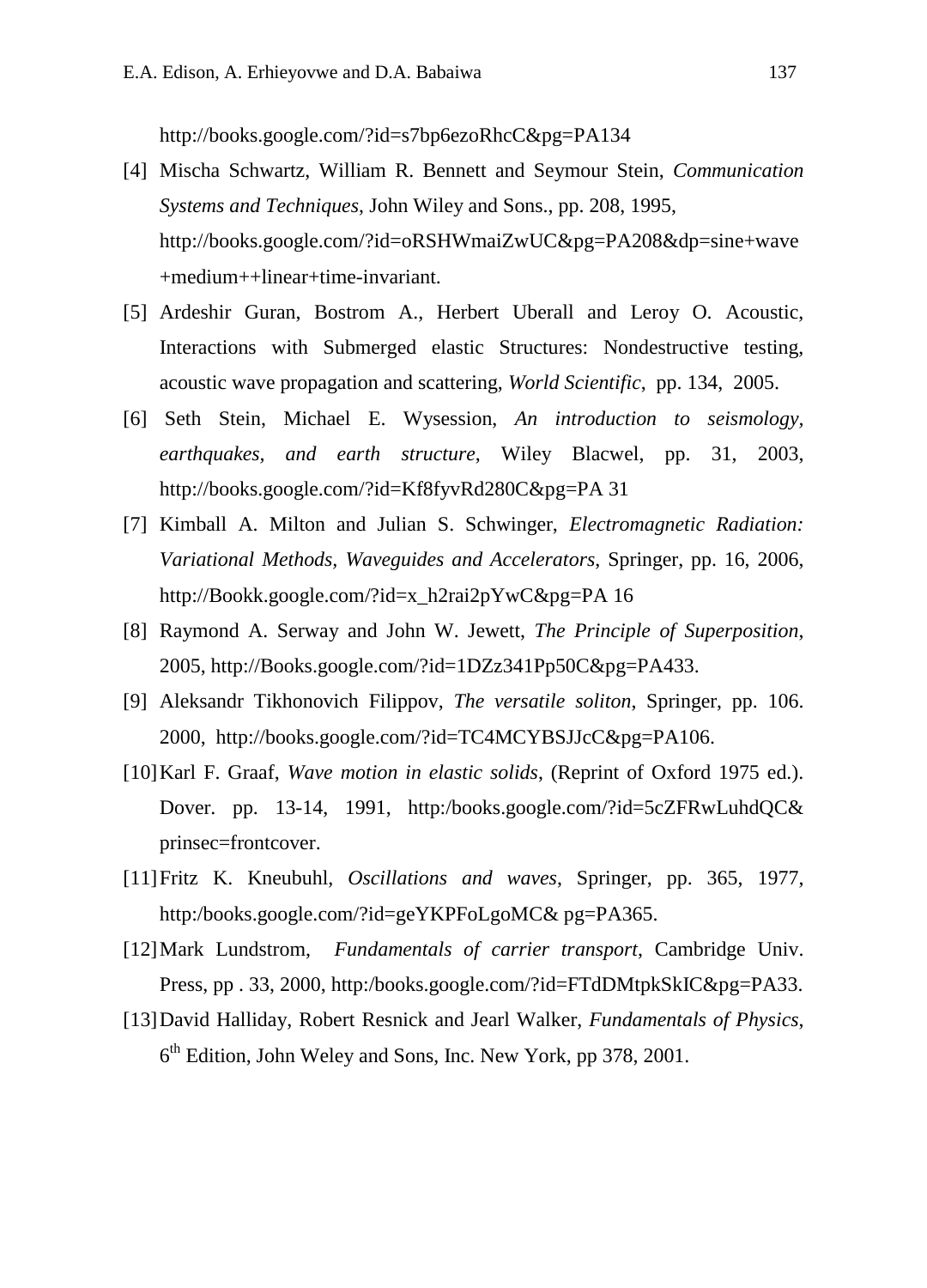- [14]Enaibe A. Edison and John O. A. Idiodi, The biomechanics of HIV/AIDS and the prediction of Lambda  $\lambda$ , *The International Journal of Engineering and Science* (IJES), **2**(7), (2013), 43- 57.
- [15]Lipson S.G., Lipson H. and Tannhauser, *Optical physics*, Cambridge University press, 3<sup>rd</sup> edition, 1996.